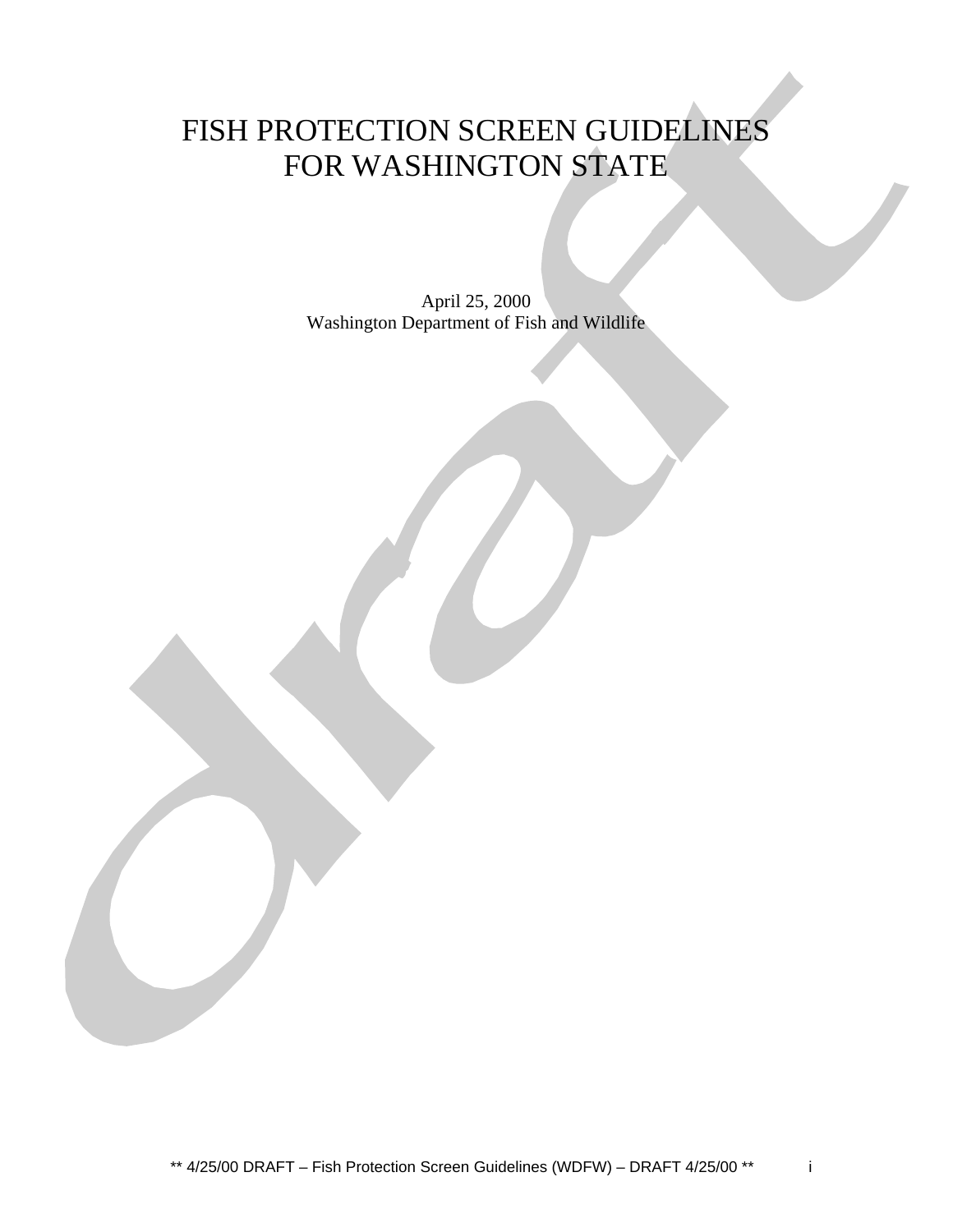# **TABLE OF CONTENTS**

 $\ddot{\mathbf{u}}$ 

| $\ldots 26$ |
|-------------|
|             |
|             |
|             |
|             |
|             |
|             |
|             |
|             |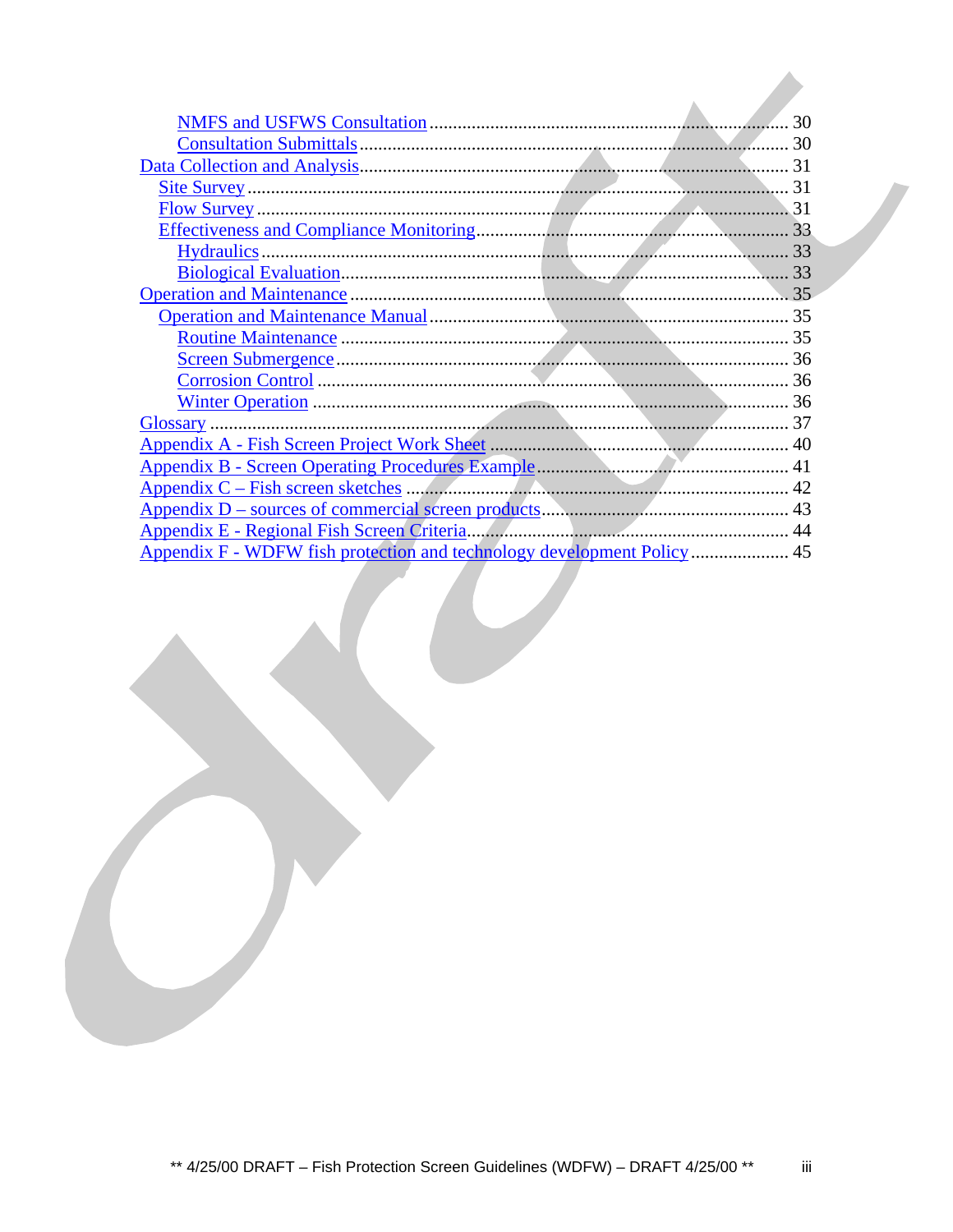## **GUIDELINES FOR SALMONID HABITAT PROTECTION AND RESTORATION**

As part of Washington State's salmon recovery strategy, the Washington State Departments of Fish and Wildlife, Ecology, and Transportation, are currently developing guidelines for salmon habitat protection and restoration. The standards and guidelines are a series of manuals, workshops, and other tools addressing various activities of salmon habitat protection and restoration and are intended to ensure compliance with requirements of the federal Endangered Species Act and state salmon restoration policies.

This document is one of a series of documents that will make up the guidelines. Additional subjects for which guidelines have been (as of April, 2000) or will be developed are:

- Bank protection *Integrated Streambank Protection Guidelines* is currently being developed.
- Fish passage at road culverts *Fish Passage at Road Culverts* is available.
- Fishways guidelines are currently being developed.
- Sand and gravel removal guidelines.
- Estuary restoration guidelines.
- Shoreline salmonids habitat restoration guidelines.
- Freshwater habitat restoration guidelines.
- Channel design guidelines.

The guidelines will be published on the web when complete. Parts of the guidelines will also be available on the web as "works in progress" while they are still draft. Workshop opportunities will also be posted on the web. These resources are located under technical assistance at http://www.wa.gov/wdfw/habitat.htm.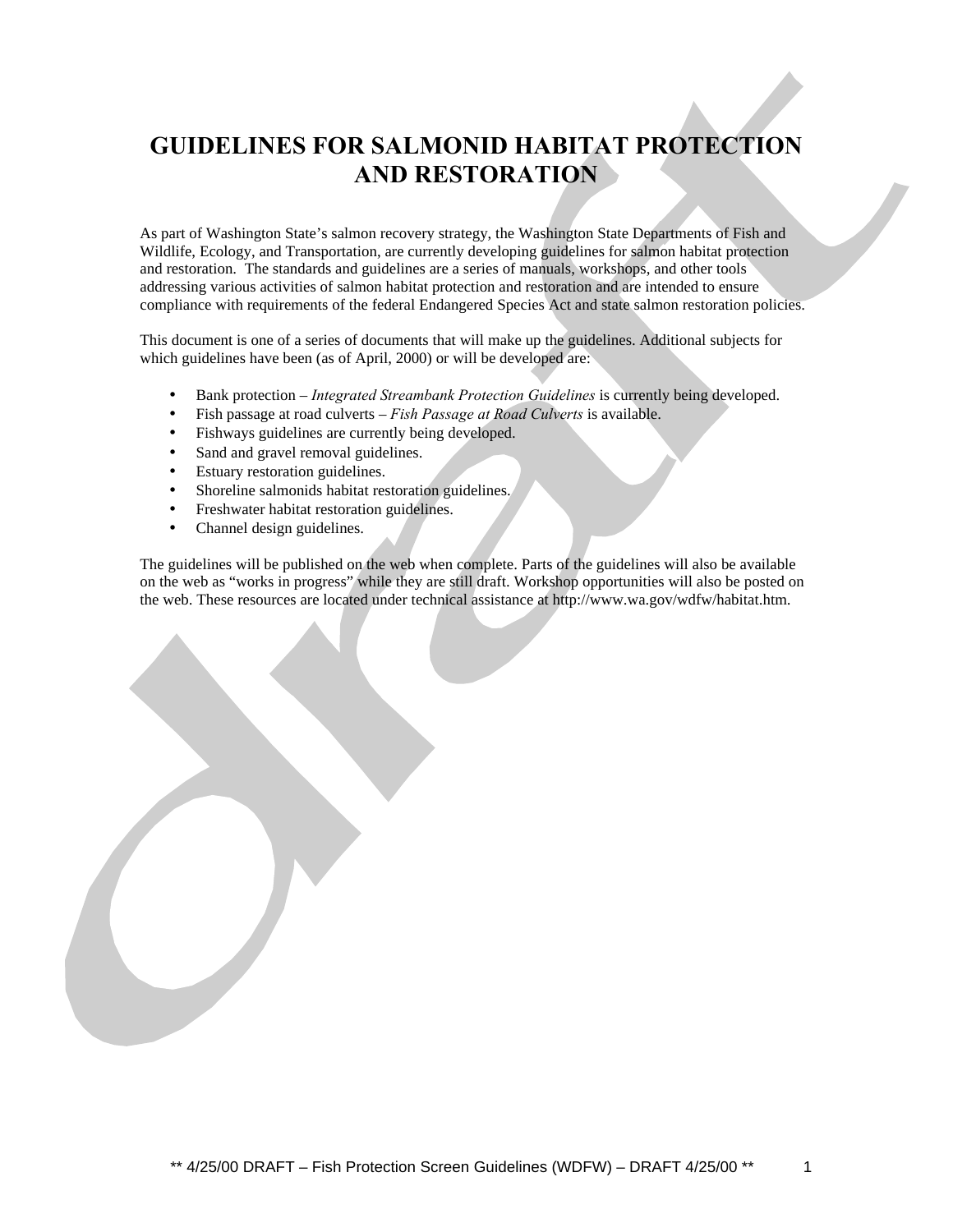## **ACKNOWLEDGEMENTS**

Funded by WDFW, SRFB, and WSDOT as part of a project developing Guidelines for Salmonid Habitat Protection and Restoration.

Authors Bryan Nordlund, Ken Bates

Edited by Tony Whiley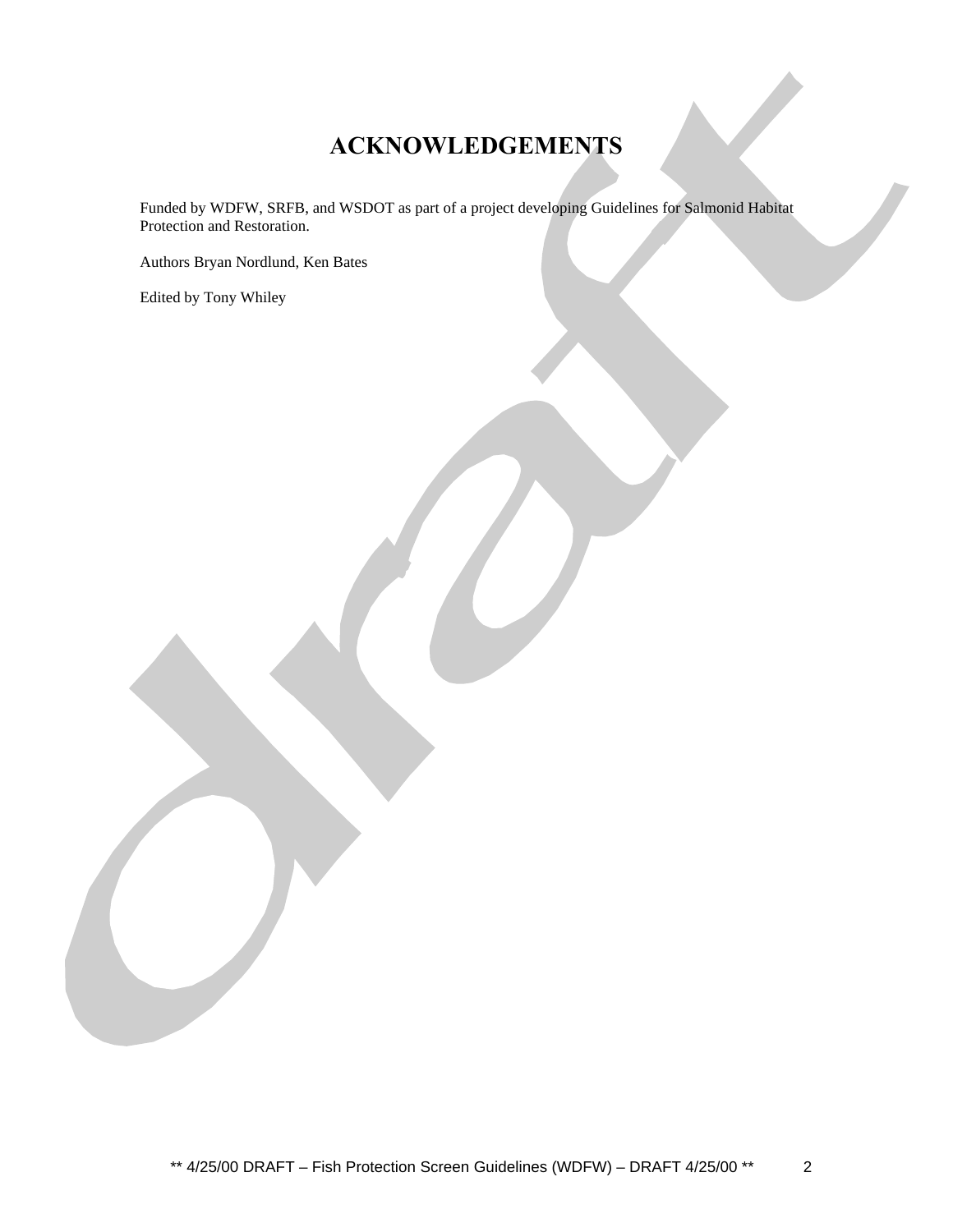### **INTRODUCTION**

Fish protection screens are devices installed at surface water diversions to physically preclude passage of fish into the intake and injury of fish at the intake. This document presents criteria and practical considerations for the design of fish protection screens including applications for hydroelectric facilities, irrigation, municipal, and industrial water withdrawal projects. The major objective of the Fish Screen Guidelines is to highlight important design elements that should be considered in the design of fish screens at water diversion projects to provide the safe downstream passage of migrating juvenile salmonids.

This document is a guideline only. It is intended to describe how to comply with specific design criteria or other fish protection requirements. Design criteria generally accepted by Washington Department of Fish and Wildlife (WDFW) and Northwest Region of National Marine Fisheries Service (NMFS) are included as a guide. Design criteria and requirements for a specific site or facility should be verified directly with those agencies. Contacts are provided in Appendix X *Fish Screen Contacts in Washington State.* These guidelines cover common situations where fish screens are required; different or additional requirements may be stipulated for specific installations.

This document refers to specific NMFS requirements. This document is not a NMFS document and therefore is not intended to be a comprehensive or necessarily current reflection of policies or guidelines of that agency. Detailed NMFS and WDFW fish screening criteria should be applied. They are available on the web at http://www.wa.gov/wdfw/hab/engineer/fishscrn.htm and http://www.nwr.noaa.gov/1hydrop/nmfscrit1.htm respectively. NMFS has additional specific pump screen criteria at http://www.nwr.noaa.gov/1hydrop/pumpcrit1.htm.

There are many types of fish screens, designed for varying water withdrawal situations. However, they all share common design objectives; to allow the passage of water and the safe and relatively unimpeded movement of fish. Both of these objectives can be met through careful design considerations. The National Marine Fisheries Service (NMFS) and the Washington State Department of Fish and Wildlife (DFW) have set specific fish screen design criteria to protect juvenile salmonids. These criteria span the design process from screen materials, to hydraulic and biological considerations.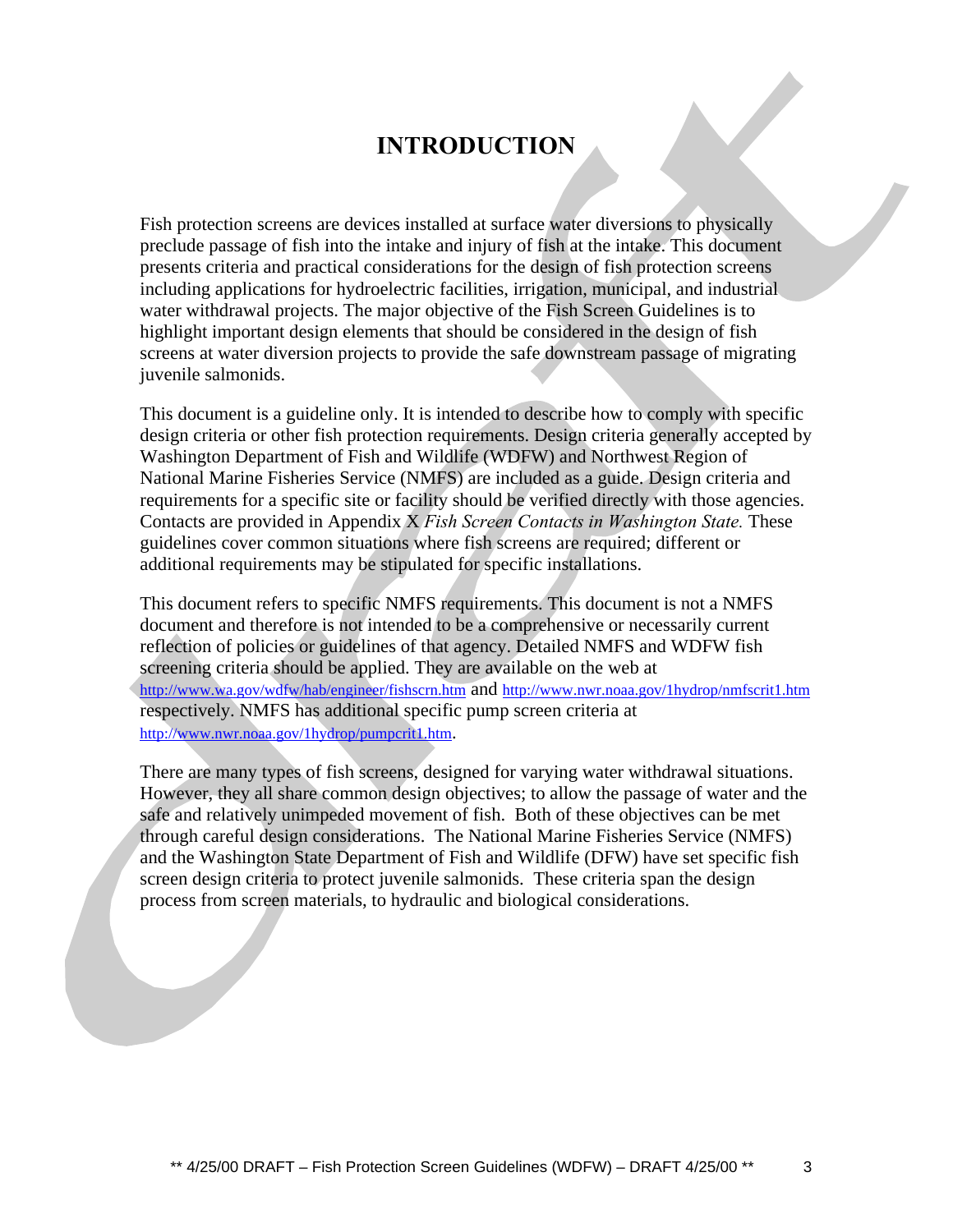## **FISH SCREEN CONCEPTS, COMPONENTS AND NOMENCLATURE**

The following definitions should help the reader understand the following technical detail sections.

This section not yet written.

Exclusion Entrainment Guidance Screen Approach velocity, sweep velocity Bypass

### **Fish Screen Guiding Principles**

We are using the concept of guiding principles in the guidelines for salmonid habitat protection and restoration. Guiding principles are general statements that define the objectives from which the specific guidelines are developed. The guiding principles that are the basis of these fish protection screen guidelines are:

- Assume worst conditions of size of fish present (steelhead swim-up fry) and water temperature;
- Use positive exclusion screening to approach 100% effectiveness.
- Use voluntary guidance for migratory fish.
- Use exclusion for non-migrating fish; must be able to voluntarily return upstream.
- Return fish to channel.

These guiding principles are further described and developed throughout this guideline.

### **Fish Screens: Types and Applications**

The first step in the design process is identifying the type of screen and material appropriate to a particular application. This section will discuss the most common types of fish screens used in Washington and their typical applications and limitations. The following screen types are described in this guideline:

- Rotary Drum Screens
- Vertical Fixed Plate Screen
- Vertical Traveling Screen (panel and belt types)
- Non-vertical Fixed Plate Screens
- Pump Screens
- End-of-Pipe Screens
- Infiltration Galleries
- Portable Screens

Fish protection screen applications vary from complex to simple. This guideline does not include all possible styles and details of screens. Most detail is provided for common and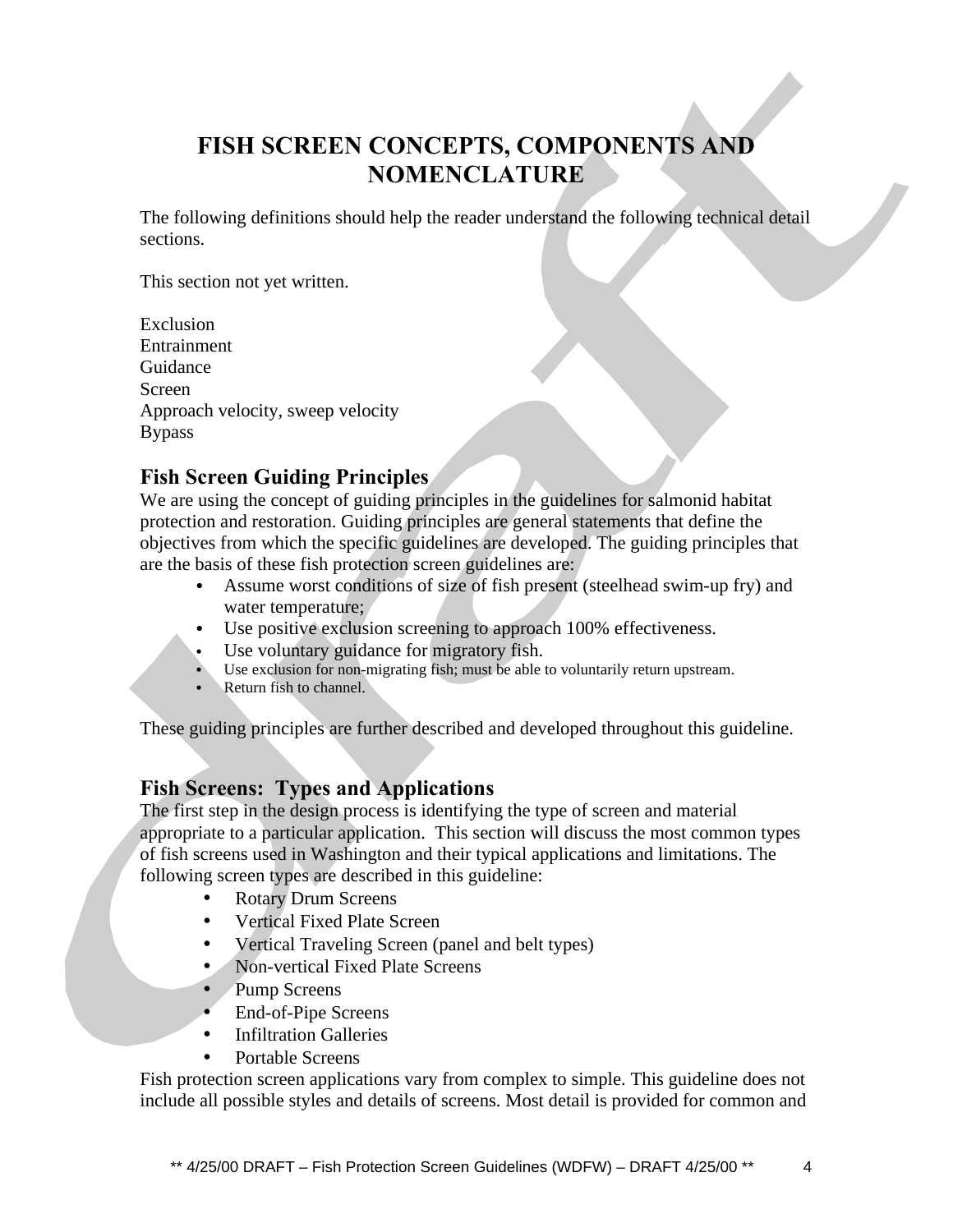complex situations such as mechanically cleaned screens in diversion canals. Less detail is provided for simple screens such as end-of-pipe screens. The reader must decide which details are applicable to the specific facility and situation being considered. For example, details on screen bypasses are not relevant to an end-of-pipe screen submerged in a reservoir. This guideline does not at this time include details of experimental devices such as Eicher or MIS screens or behavioral devices intended to protect fish.

### **Rotary Drum Screens**

The rotary drum screen is a common type of fish screen in the Pacific Northwest (**figure 1**). Water passes through screen mesh that covers a rotating cylinder. The greatest advantage of the drum screen is that, through its rotation, it continuously removes debris. Debris is carried over the screen as it rotates and is washed off the screen on the downstream side. Screen rotation is achieved by an electric motor, paddlewheel, solar drive, or hydraulic motor. It's most current application is in open channel flow situations, such as irrigation ditches. Using a single drum or multiples, rotary drum screens can be used for a wide range of diversions and have been used in Washington at diversions from as low as severalcfs and up to 3,000 cubic feet per second (cfs) or more. Drum screens are generally used in gravity diversion canals but can also be used to deliver water to pumping plants.

The drum screen is very effective in protecting juvenile fish. Studies have found that greater than 98% of juvenile fish encountering a drum screen, designed by current criteria, survive (). A major design parameter for this screen type is its relative submergence. A submergence level between 65% and 85% of the screen diameter is appropriate. A greater submergence increases the potential for fish impingement and entrainment on the screen. At lower submergences, debris is not picked up on the face of the screen.

A disadvantage of the drum screen is, because of its movement, the wear of seals situated on the screen's side and bottom. The failure (or leakage) of the seals can result in fish impingement. For this reason, these screens must be closely monitored and require greater maintenance in comparison to other screen types. A second major disadvantage is the narrow range of submergence described above. For example, to maintain appropriate submergence for a four-foot diameter screen, the upstream water surface can vary no more than 0.8 feet (20% of four feet or the difference between 65% and 85% submergence).

### **Vertical Fixed Plate Screen**

The vertical fixed plate screen is also widely used in the Pacific Northwest (**figure 2**). It is simply a vertical flat plate mesh. Fixed plate screens are commonly used for industrial, domestic water supply, and irrigation intakes both at pump and gravity diversions.

Advantages of the vertical fixed plate screen are that they are easy to seal, mechanically simple because there are no moving parts, and require a smaller civil works. For small diversions, these screens can be installed on the bank of a river and, therefore, require no bypass. Fixed plate screens are relatively simple to tightly seal since the mesh is fixed to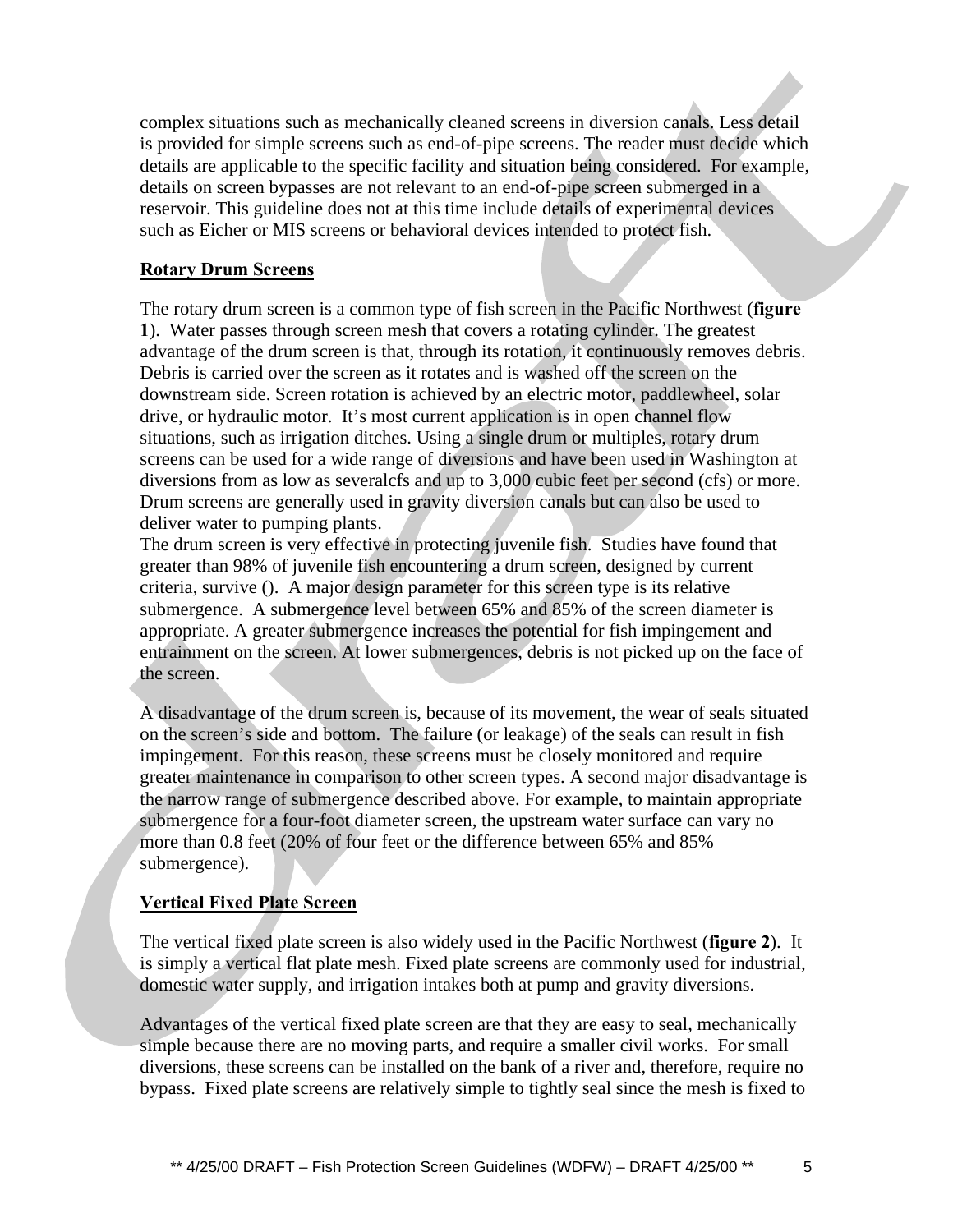the structural frame and there are no moving parts or wear surfaces between the screen mesh and the structural frame. However, the removal of debris is an important design consideration for this type of screen and may be more difficult than with a rotary drum screen depending on the type of debris.

Vertical fixed plate screens require a mechanical cleaning system for debris removal. Commonly used cleaning systems include traveling brush cleaners and hydraulic backspray systems; refer to the section on cleaning systems. The operation of the cleaning system operation is usually triggered by either a timing mechanism that operates the cleaner on a specific time interval or by head loss detection across the screen mesh, or a combination of both.

The flat plate screen can be built in a canal with much less blockage of the canal cross section and flow compared to a rotary drum since screen support piers can be narrow columns instead of having to accommodate the drum diameter as in drum screen structures.

### **Vertical Traveling Screen (panel and belt types)**

Similar to the rotary drum screens, the mesh of vertical traveling screen rotates to remove debris collected on the screen face, depositing it on the downstream side (**figure 3**). Two types of vertical traveling screens are commonly used; panel-type screens, which have individual mesh panels, and belt-type vertical traveling screens which have a continuous belt mesh. In common, both screens are driven by electric motors through a drive shaft at the top and rotate around a parallel idler shaft at the bottom. Vertical traveling screens are generally used for pump diversions.

The primary advantage of the belt screens is they can be installed in deep water. The screen can be built to any length within the structural capacity of the frame, drive, and shafts. Because the screen lifts vertically, there is no limitation on minimum or maximum screen submergence to be effective.

Other advantages of the vertical traveling screen include that they can be installed on a river bank, therefore, requiring no bypass; civil works are relatively compact; they are self-cleaned by rotation of the mesh, they can also be cleaned by jet spray cleaners or brushes for additional cleaning action; and they are commercially available as a standard manufactured product.

Vertical traveling screens have historically been built with horizontal troughs or ledges built onto the face of the screen. The purpose of the troughs is to lift debris and fish up as the screen rotates. A high pressure spray bar near the drive shaft washes the debris into a stationary trough on the deck of the structure. The debris can be collected there for removal. The troughs are problematic for fish protection in that they preclude sealing between the face of the screen and the front of the screen frame at the bottom of the structure.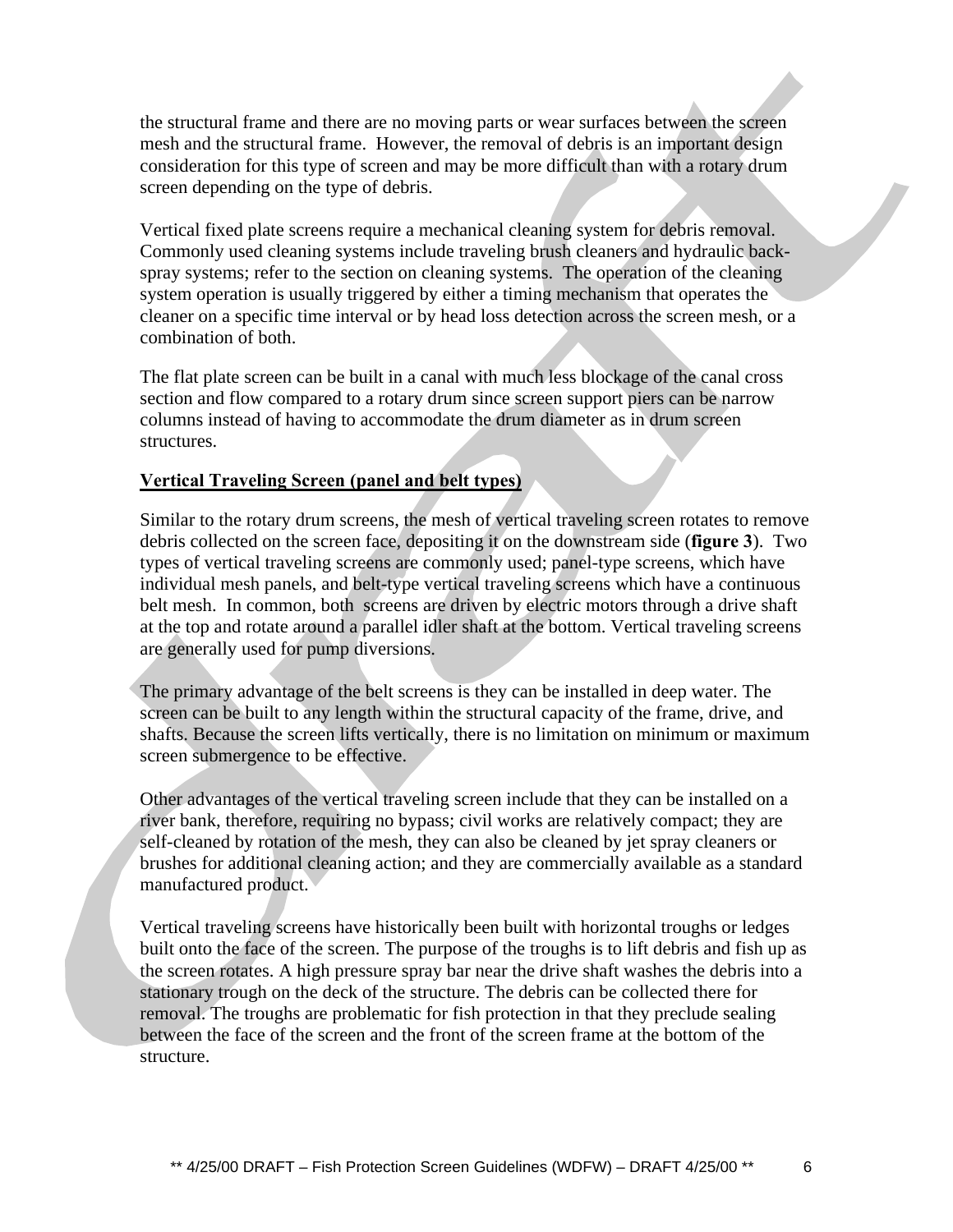### **Panel-type Vertical Traveling Screens**

Many of the panel-type vertical traveling screens **(Figure 4)** are not specifically manufactured for purposes of fish protection. For this reason, adapting them for fish protection can be difficult. Many old installations of these screens do not exclude fish because of seal problems inherent in the design. The mesh seal problems are due to the design of the mesh panels that have hinges between them and must articulate when they rotate around the idler shaft at the bottom of the screen. Seals often do not adequately close the gap between the outer frame of the screen and the articulating rigid panels. This situation is hard to identify since the screen is often located in a sump.

An advantage of the panel screens is that individual screen panels can be replaced as necessary instead of replacing the entire screen mesh. A variety of screen mesh types and materials can be used.

### **Belt-Type Vertical Traveling Screens**

As described above, the belt screen **(Figure 5)** has a continuous flexible chain mesh belt that rotates around the drive and idler shafts. Stainless steel mesh is commonly used and there have been successful application of plastic mesh. Disadvantages of the Belt-Type Vertical Traveling Screen are that the screen mesh can be deformed by flow if it is made too wide and not adequately supported from the backside, and as with the panel-type traveling screen, there can be seal problems.

Plastic belt mesh has been installed experimentally on vertical traveling screens recently and appears to be a viable option to steel mesh.

### **Non-vertical Fixed Plate Screens**

Other possible alignments of fixed plate screens include placing them horizontal or sloping; either upward or downward in the direction of the flow.

The advantage of these types of screens is that there are no moving parts and no additional in-river diversion structures are required. Disadvantages include the method of debris removal may not be reliable. In addition, during low flow, fish are passed over shallow depth (or no depth) on the downstream end of the screen potentially causing injury or impingement and therefore, the water surface must be raised to provide successful passage.

#### **Downward Sloping Fixed Plate Screens**

The downward sloping screens can either be flat plate **(Figure 6)** or a contoured plate such as the Coanda screen (**Figure 7**). With this design, only a portion of the total flow traveling across the screen passes through it. Flow passing through falls into a canal situated below the screen. Fish are passed over the screen with the remainder of the flow. For this reason, the Coanda screens function effectively, in terms of fish passage, only if sufficient flow depth exists at the downstream end of the screen ensuring continuous movement of fish and debris over the screen. A minimum depth of water should be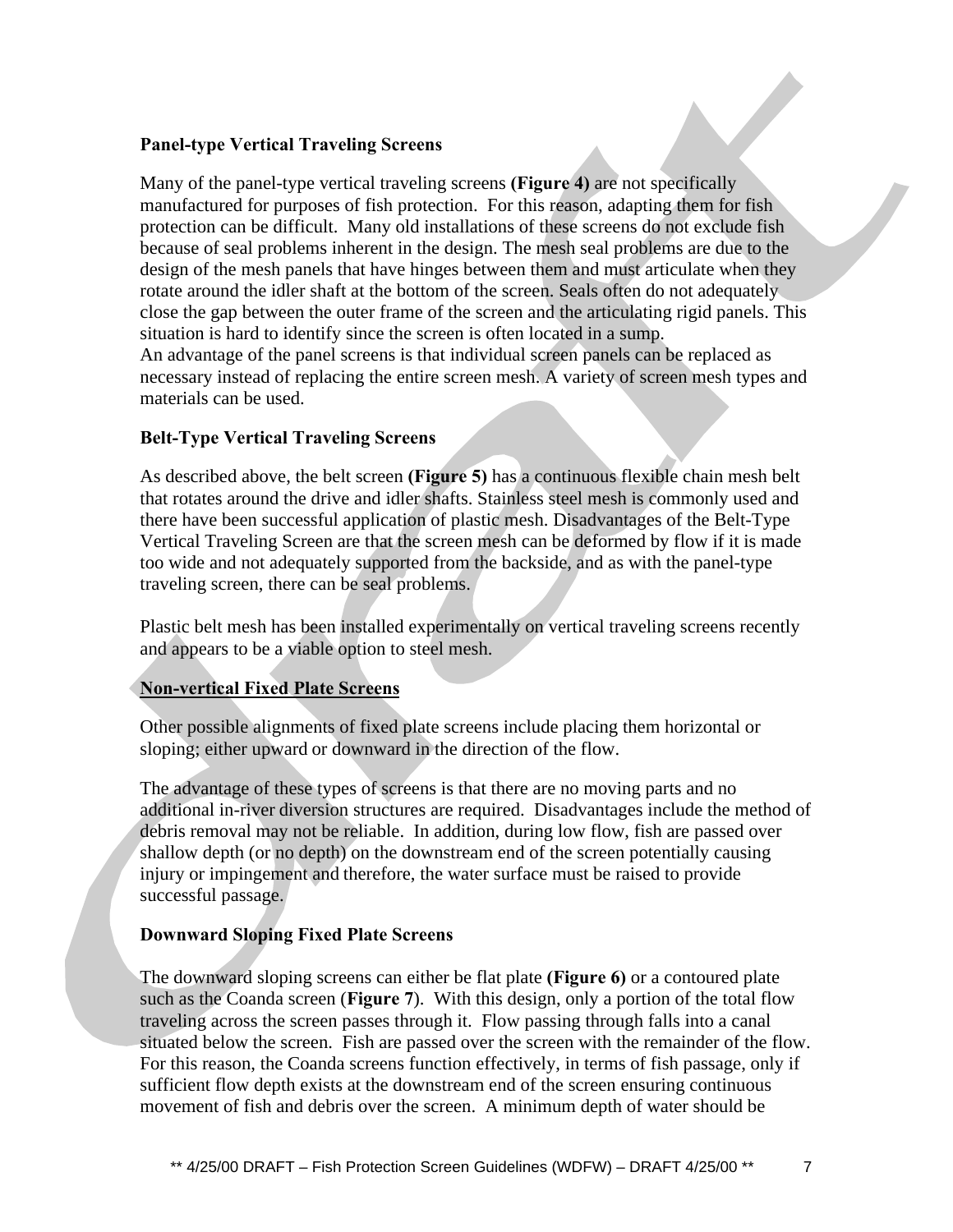provided over the entire screen face. That minimum should be based on expectations of size and type of debris, size and condition of fish passing, and potential changes in flow that could reduce the depth to below the desired minimum. To satisfy these minimums, a substantial amount of bypass flow might be required and they must be carefully operated to ensure that the depth conditions are continuously satisfied. Downward sloping screens require at least several feet of head loss to operateThese two constraints limit the application of this type of screen. It is generally used for gravity diversions.

Flow distribution through the flat plate downward sloping screen is often not uniform since the water depth over the upstream end of the screen is greater than over the downstream end. This occurs obviously because water is removed from the column as it passes over the screen. The extra depth at the upstream end provides additional head that drives more water through that portion of the screen. The extra depth and associated flow concentration is often made worse by the hydraulics of the transition onto the screen.

Baffling systems have been placed behind the screen to distribute flow. Reliable and easily operated baffling systems with a wide range of flow have not been developed. Downward sloping screens have been built in segments so, as the flow changes, more or fewer screen segments are operated. Gates upstream of each individual segments controls water over that segment. Each segment is separated from adjacent segments by a short divider wall.

The Coanda feature helps correct the non-uniformity of flow distribution. The Coanda shape is designed to follow more or less the nappe of water as if it were free spilling. By following that contour, the head driving flow through the screen can be more uniform. A Coanda shape can be optimized for one flow; the shape of the nappe will change as the flow changes.

### **Upward Sloping Fixed Plate Screens**

Upward sloping screens **(Figure 8)** are the reverse of downward sloping screens; their profile rises in the direction of the water flow. Water does not drop through the screen; the screen is backwatered from below. Water drops over the downstream end of the screen creating the fish and debris bypass. The downstream end of the screen might narrow gradually to reduce the bypass dimension and therefore the bypass flow. This style of screen is generally used for gravity diversions.

The primary advantage of this configuration is that there is more or less a uniform flow distribution through the screen because the head differential is uniform throughout its area. The screen is relatively simple except for automatic cleaning devices.

A primary disadvantage is that debris is not automatically swept off the screen. It must be scraped off the screen into the bypass. Fish may reject the screen and the bypass. The rejection is often due to the low depth at the upstream and of the screen as it drops into the bypass. Typically a depth of at least a foot is needed to keep fish from rejecting the bypass. Fish may also reject the bypass if the acceleration into it is too great. See the section on bypasses.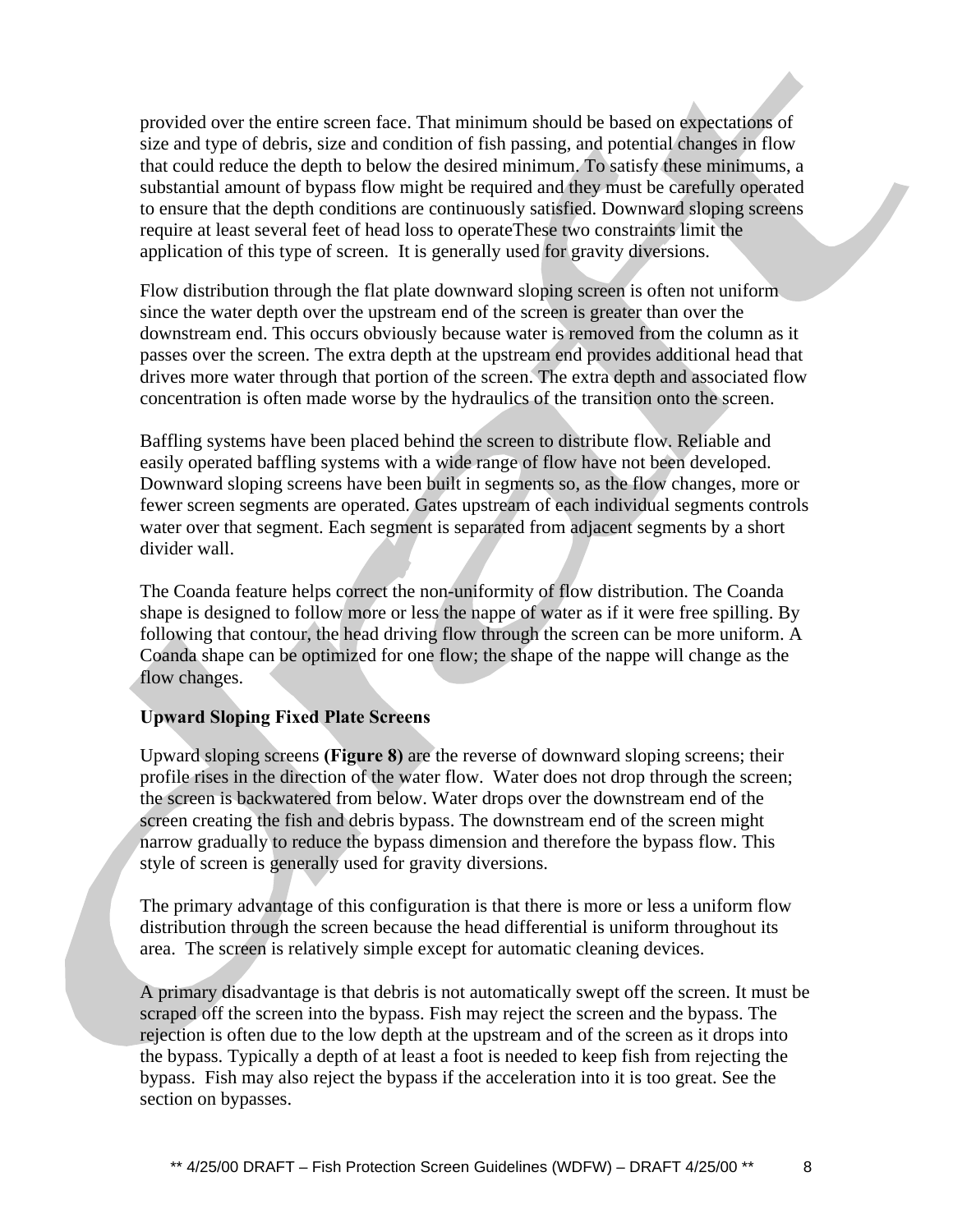The width should be at least eighteen inches and/or sufficient to pass debris likely to be present. There is little if any flexibility in upstream water surface elevation. If the water level drops below the design water surface, the minimum bypass depth criteria is not satisfied; if the water level rises, the excess water is put into the bypass system.

Upward sloping screens might be cleaned with mechanical brushes or air or water burst systems. There is a risk of structural failure if the cleaning mechanism fails and the weight of the water overcomes the structural strength of the screen support frame.

### **Pump Screens, End-of-Pipe, Fixed Drum, Tee Screens**

This is a group of screen styles built as a chamber attached to an end of a pipe. They might be box-shape or cylindrical. The walls are screen mesh and a suction pipe is attached to one wall. They range in size from one-cfs screens attached to small irrigation pumps to large tee-screen installations for fifty cfs or more. The advantages associated with the fixed drum screen are that they provide a good option for deep intakes, they are submersible, and can be equipped with air-burst or water jet cleaning systems. The fixed drum screen is commonly used on the end of a pump intake in a pressurized system **(Figure 9)**. An ideal use of the small pump intake screen, are small irrigation diversions. Many different screen configurations are commercially available. In addition, models are available commercially that meet juvenile salmonid criteria. Some models for small screens (up to 5 cfs) have very efficient water jet cleaning systems.

The disadvantages of this type of screen primarily concern the clearing of debris. The fixed drum screen requires sufficient ambient water velocities to carry debris away from screen site, air burst cleaning systems, another cleaning system used with these screens, may not adequately remove debris accumulations especially from the bottom of the screen.

#### **Infiltration Galleries**

Infiltration galleries **(Figure 10)** are perforated pipe manifolds or single pipes buried in a streambed or bank. Water is drawn through the streambed or bank and into the pipe. They are installed in a steep section of a channel such as a riffle, which is maintained free of fine sediment by the hydraulic action of the stream. It is necessary to be in a location where the bed is regularly scoured and thereby cleaned rather in a depositional area such as an artificial pool. Infiltration galleries are generally used for pump diversions but can be use for gravity diversions in steep channels. The screen area is the area of the streambed or bank through which the water flows rather than the area of the intake pipe. The streambed or bank is also the feature that acts as the fish exclusion device.

The primary advantage of infiltration galleries is, when successful, that the stream hydraulics rather than mechanical cleaning devices manages debris and sediment. The primary disadvantage is the risk of being plugged with sediment and/or debris. They are unsuccessful if the appropriate size distribution of sediment is not present, if excess sediment is moving at lower flows, or if constructed in a depositional or unstable stream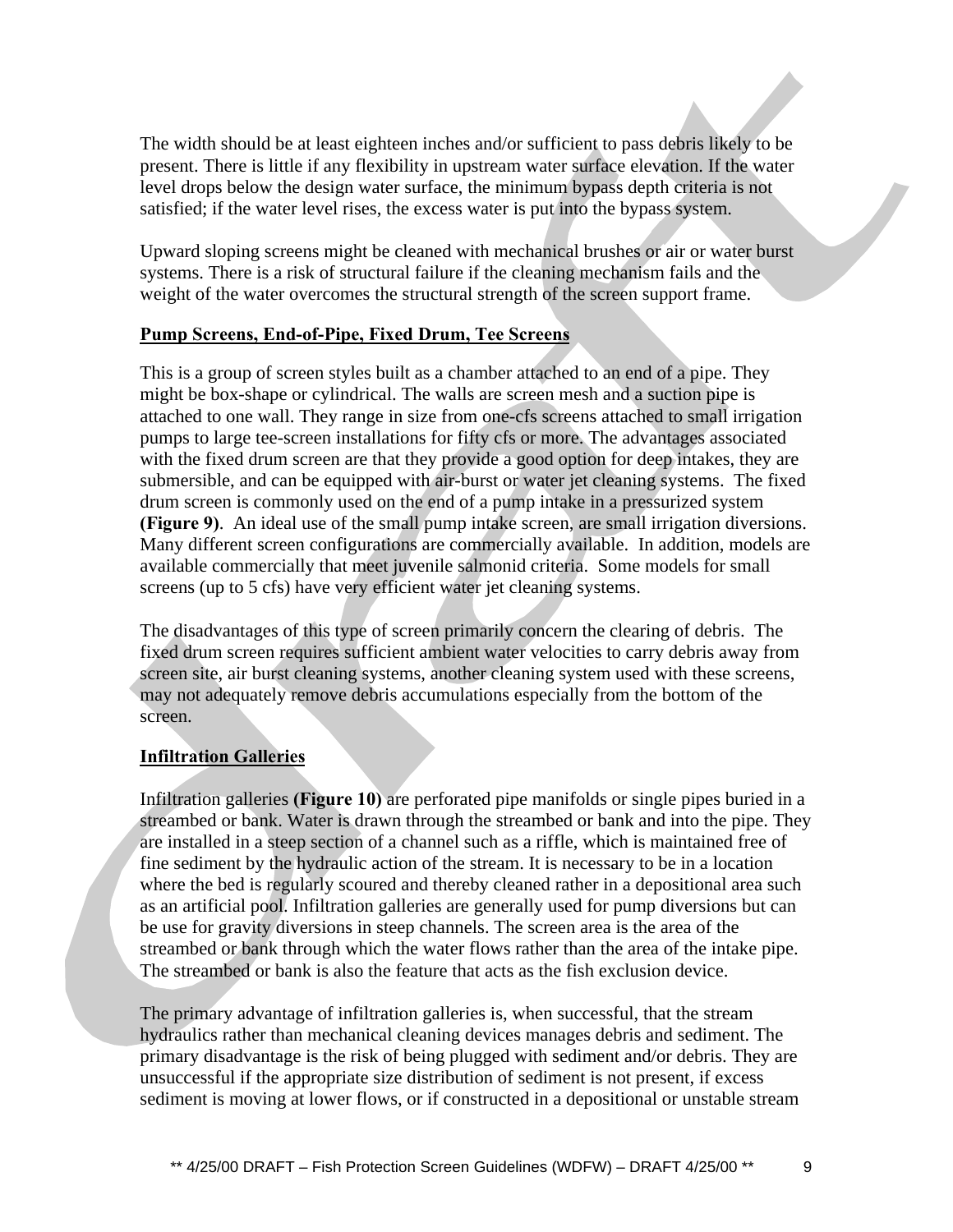reach. Once plugged, they are not easily maintained since they are generally buried in the streambed or bank. The failure rate of infiltration galleries is high; likely about 50%. The failures are generally due to a poor understanding of technical design requirements.

Infiltration galleries are usually associated with pump diversions though can be used at gravity diversions where there is adequate head to drive the flow.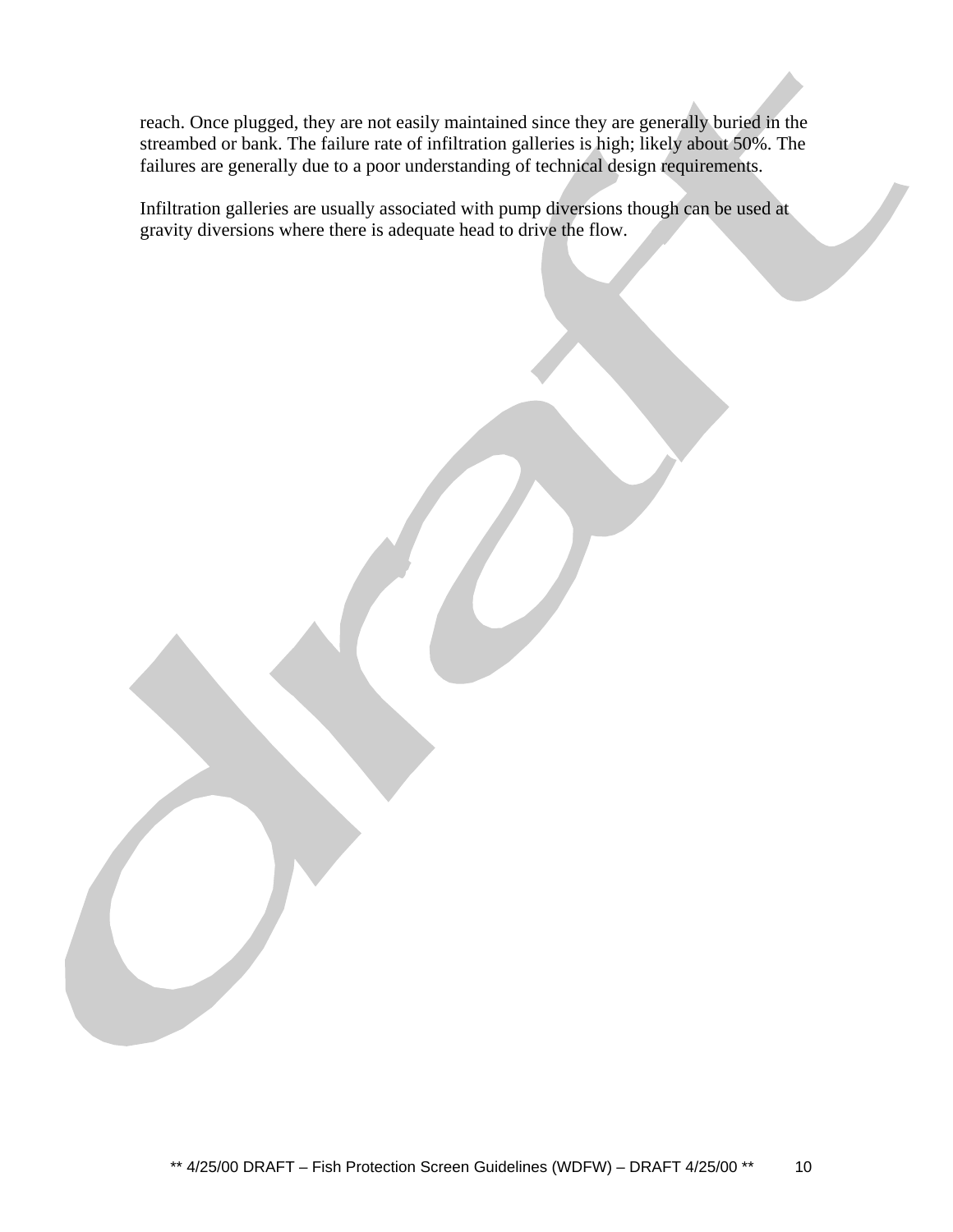### **FISH SCREEN DESIGN**

Fundamental design considerations surrounding the screen are primarily hydraulic; controlling velocities and flows to eliminate impingement or entrainment of juvenile salmon on the screen and to guide juveniles to the bypass system. Velocities surrounding the screen are controlled by, among other factors, the screen orientation and the approach channel configuration. Designing a screen facility based on the fish screen criteria doesn't guarantee that it will protect juvenile fish. In addition, and perhaps the most critical element of the fish screen design, is the implementation of an operations and maintenance program. An effective operations and maintenance program ensures that the flows and velocities the screen were designed for are maintained, that debris collecting on the screen face potentially leading to harmful velocities is cleared, and that seals are fish tight. Simply put, an effective operations and maintenance program ensures the screen operates as designed, allowing water to flow through while fish are excluded and moved safely downstream. These guidelines provide the framework to achieve both of these objectives. In this section pre-design considerations will be discussed. Screen design criteria, which serve as the basis of the fish screen design are presented then design considerations for the bypass system. For screens located away from the parent stream diversions, the bypass is route that delivers fish back to the stream. Then initial information needs and processes that must be confirmed prior to the advancement of the project are listed.

### **Screen Design Criteria**

Washington State Department of Fish and Wildlife and the National Marine Fisheries Service have established fish screen design criteria to protect juvenile fish (salmonids) in proximity to screened water withdrawals from injury, migration delay, or mortality. Those criteria are included in Appendix X of this guideline. These criteria are conservative and are based on providing protection to the weakest swimming species present, in their most vulnerable life stage, under adverse environmental conditions. This is the first of the fish screen guiding principles listed earlier; If protection can be provided at that level, it is expected that nearly all fish that encounter a fish screen designed by these criteria will survive. It is recognized that there may be locations or times of the year for which design for these conditions may not be warranted. It is common for conditions of fish size and water temperature to both be most severe at the same time and likewise to both be less severe at other times. Unless conclusive data from studies acceptable to Washington Department of Fish and Wildlife indicate otherwise, it is assumed that these extreme conditions exist at some time of the year at all screen sites within the state.

The swimming ability of fish was the primary consideration in establishing the criteria. The screen hydraulics are designed to allow fish to voluntarily be guided and/or to escape the screen. This is based on the second guiding principle; use voluntary guidance for migratory fish. Voluntary guidance means a fish is under control and able to voluntarily be guided or move away from the screen. This minimizes the threat of impingement on or entrainment through the screen. Swimming ability, however, varies depending on multiple factors relating to fish physiology, biology, and the aquatic environment. These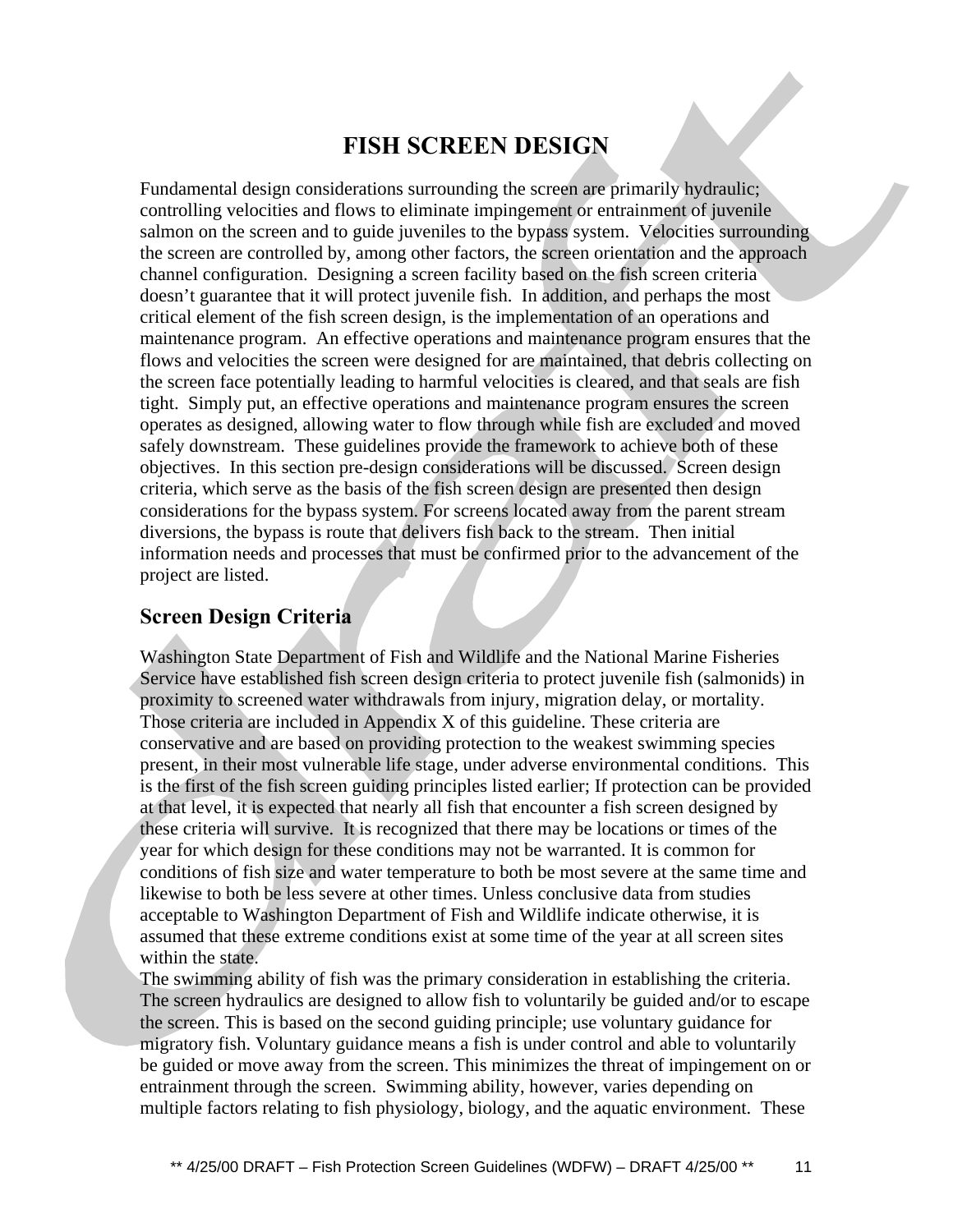factors include: species, physiological development, duration of swimming time required, behavioral aspects, physical condition of the fish, water quality, and lighting conditions. Since conditions affecting swimming ability are variable and complex, screen criteria are expressed in general terms and the specifics of any screen design must address on-site conditions.

The primary design considerations of a diversion screen are all hydraulics; providing for the passage of a sufficient quantity of water, consistently, with a minimum of head loss. The fish protection criteria impose no significant restriction on these fundamentals. The criteria are based on the control of velocities surrounding the screen. Screen approach velocity, sweep velocity, bypass entrance velocity are the most critical hydraulic elements of fish protection at a screen. Their criteria will be discussed first followed by additional design considerations for the control of screen velocities.

### **Approach Velocity**

Physical contact with a screen may result in some level of injury to fish and, at worst, death. For this reason, the primary objective in the design of fish screens is to match the swimming ability and behavior of fish to the hydraulic characteristics of the screen and civil works design to minimize the probability of contact with the screen. In other words, the screen is designed so it creates velocities low enough that fish can voluntarily keep themselves from being impinged on or entrained through the screen. Studies of fish biomechanics have led to hydraulic criteria used for approach velocity in fish screen design (Smith, 1988).

The true velocity of the water moving towards a screen can be broken down into two vector components **(Figure 11)**. The velocity component perpendicular to the screen face (rate of water moving through the screen) is known as the approach velocity. The other component, the sweep velocity, is parallel to the screen face. Criteria are provided for the approach velocity to avoid entrainment or impingement and the sweep velocity, to facilitate guidance to the bypass or, if the screen is located in-channel, movement past the screen.

The approach velocity is set at a level that is less than the sustained swimming speed of juvenile fish. Juvenile fish must be able to swim at a speed equal to the approach velocity for an extended length of time to avoid impingement on the screen. The must be able to swim at a speed greater than that to escape the screen and return to the channel upstream. The criteria are set based on juvenile salmonid size and diversion surface water type.

For screens in screens in streams, rivers, and canals with an ambient velocity (velocity of the water past the diversion structure) greater than 0.4 feet per second (fps), the approach velocity criterion is 0.4 fps. For lakes and reservoirs where the ambient velocity is less than 0.4 fps, the approach velocity criterion is 0.33 fps. The ambient velocity in still water can be increased to the 0.4 fps by guide walls or other means within the structure if there is an adequate bypass to return fish to the reservoir or pass them downstream. For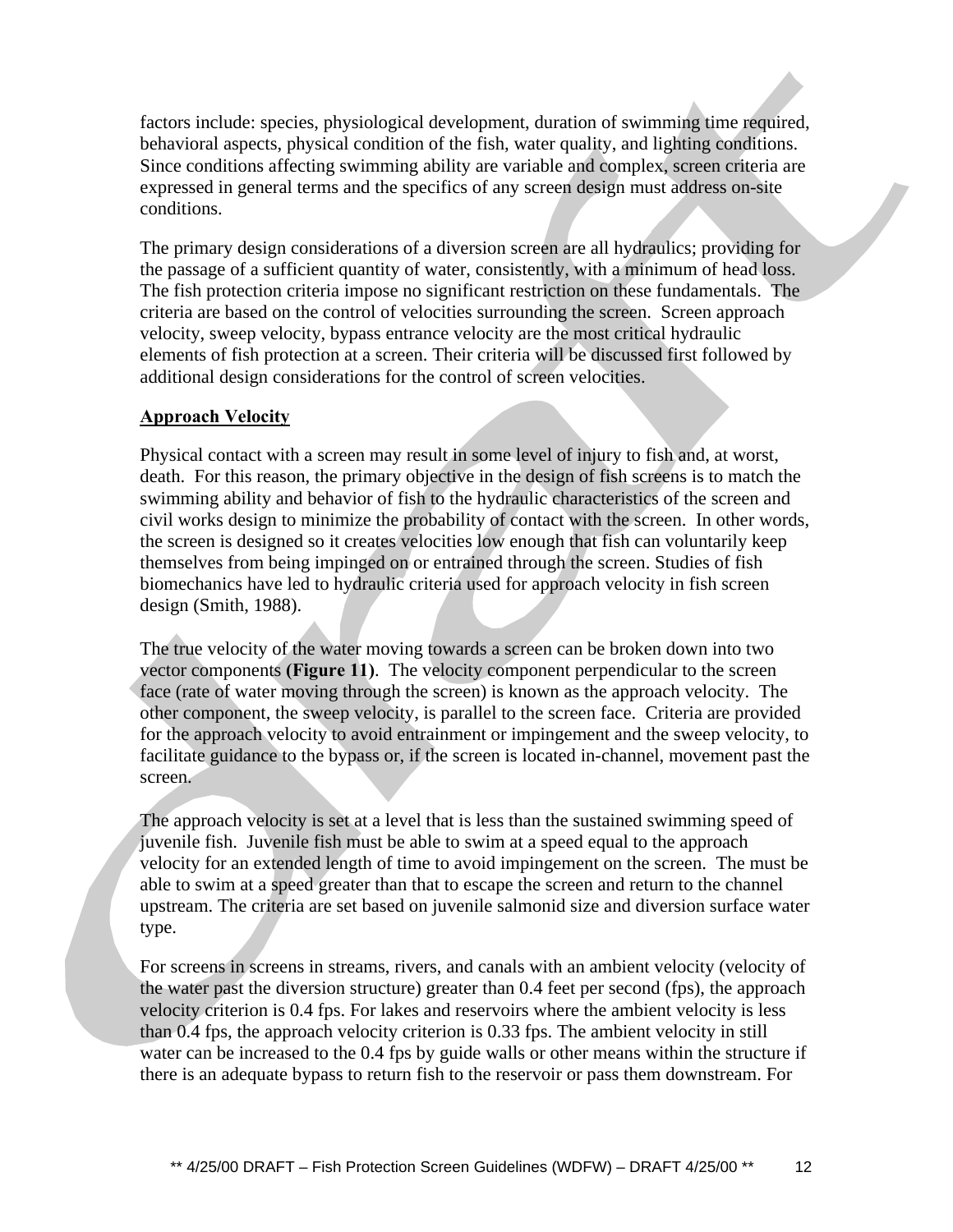the purposes of measurement and compliance, the approach velocity is considered to be the velocity present three inches in front of, and perpendicular to the screen face.

At these levels nearly 100% of fry are protected. The criteria are maximum approach velocities, levels that are not to be exceeded anywhere on the face of the screen. The intake structure and/or fish screen shall be designed to assure that the diverted flow is uniformly distributed through the screen so the maximum approach velocity is not exceeded.

The approach velocity at a screen is calculated based on the **effective screen area**. This takes into account the area covered by seals and other potential obstructions and any area that is not submerged. The effective area is the gross area of the screen, not the open area of the mesh. The approach velocity is therefore calculated by dividing the screened flow by the effective screen area.

### **Sizing the Screen - Total Submerged Area**

The screen area is determined based on meeting the approach velocity criteria. To calculate the required screen area (square feet) for or a screen in a canal with a required approach velocity of 0.4 fps, divide the design flow (cubic feet per second) by the maximum approach velocity, 0.4 fps. The major assumptions of this design approach are that the flow through the screen is uniform and that the screen is completely submerged. In other words, a minimum of 2.5 square feet of screen area is required for every cubic feet per second of flow diverted through it.

### **A = Design Flow/Approach Velocity**  $A =$  Screen Area Design Flow = Quantity of Water Diverted Approach Velocity =  $0.4$  ft/s

The area calculated is the **effective screen area**. The design should provide for an appropriate area of submerged screen surface throughout the entire range of diverted flows. It may be necessary to elevate the water surface at the screen face in a canal to ensure that sufficient area is submerged. The water surface might be elevated by stop logs or control gates downstream of the screen The minimum required screen area must be submerged during lowest stream flows and may not include any area that is blocked by screen guides or structural members.

For rotating drum screens, the vertical projection of the screen area (the effective drum length times the water depth at the face of the screen) is used to calculate the approach velocity, as opposed to the circumferential screen area.

### **Approach Flow – Considerations and Adjustment**

The flow approaching a screen can be controlled in some situations such as within a canal. There are four primary components that should be considered; velocity, turbulence,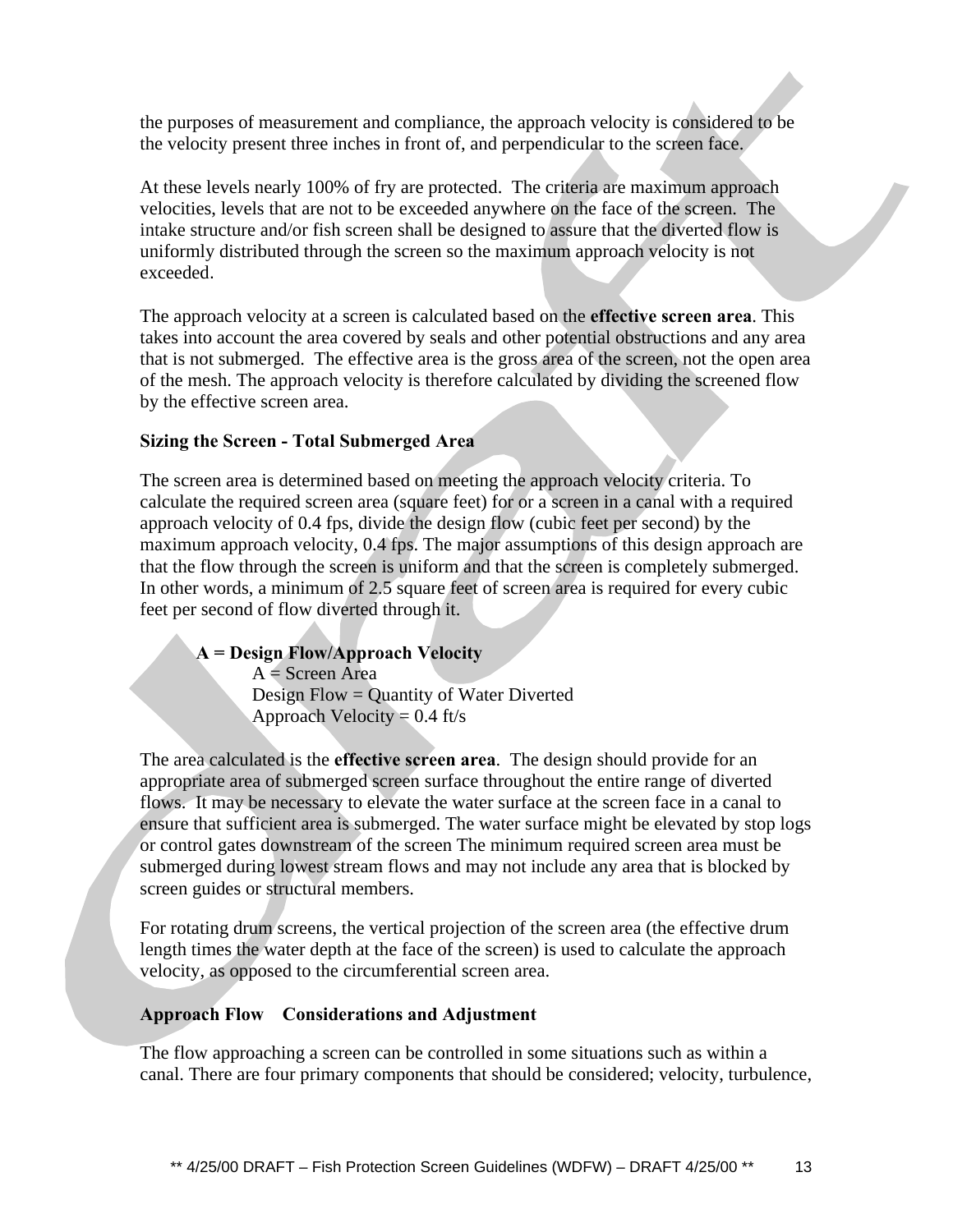flow distribution, and depth. There may also be specific constraints such as canal geometry.

The velocity of the flow approaching the screen can affect sediment passage, successful operation of the bypass, and flow distribution through the screen.

Consider the sediment load that will be carried to the screen. How will flow patterns and velocities created by the screen structure affect the transport or deposition of the material? What will be the effective geometry of the screen structure and flow patterns within it after that material is deposited? The geometry of the screen should be designed to minimize unnecessary collection of sediment. Areas that will create still water or eddies should be eliminated. For screens within canals, the water velocity approaching the screen should be maintained at a level to keep as much sediment suspended as possible within the additional velocity limitations described here.

An assumption of the approach velocity criteria is that the flow coming to the screen structure is laminar with parallel streamlines and uniform velocity. However, obstructions in the flow path upstream of the screen or abrupt transitions in the geometry of a canal or screen structure or bends in a canal can result in turbulence or nonuniformity in the true water velocity upstream of the screen and therefore variations in the screen approach velocity and even flow reversals in extreme cases.

To promote uniform flow, the channel above a screen in a canal should be relatively straight for at least a length equal to four times the width of the canal. If the true water velocity is greater than 2.0 fps, the straight section should be longer. The canal crosssection should be fairly uniform for a similar distance upstream. When canal expansions are required to transition into the screen civil works, the transition should be designed at an expansion rate of 1:8. For example, if the average canal width is 22 feet and the civil works provide a 24 foot wide approach canal, then the expansion should begin at least 16 feet upstream of the civil works allowing for a two foot expansion on each side of the ditch. This is to minimize head loss and turbulence associated with the expansion and to eliminate the potential for adverse hydraulic conditions at the screen face.

One method to alleviate areas of high concentrated flow and high velocity on the screen ("hot spots") is to include an adjustable baffle system just downstream of the screen mesh. A baffle system is an array of bars, usually oriented vertically, that generally control where flow passes through the face of the screen by adjusting the open spacing between them. Baffles may be required for the entire length of the screen if the flow distribution approaching the screen is not uniform. Baffles are commonly needed on the downstream two thirds of a screen face of large screen facilities (longer than about thirty feet) if the approaching flow is uniform to start with. If a screen layout is unique for a particular site, a baffle system should be considered in the design or, at least, provisions for later installation if necessary.

If there is a large skew in flow across the channel, baffles will not be adequate to create the appropriate distribution at the screen. In these situations, flow deflectors in the canal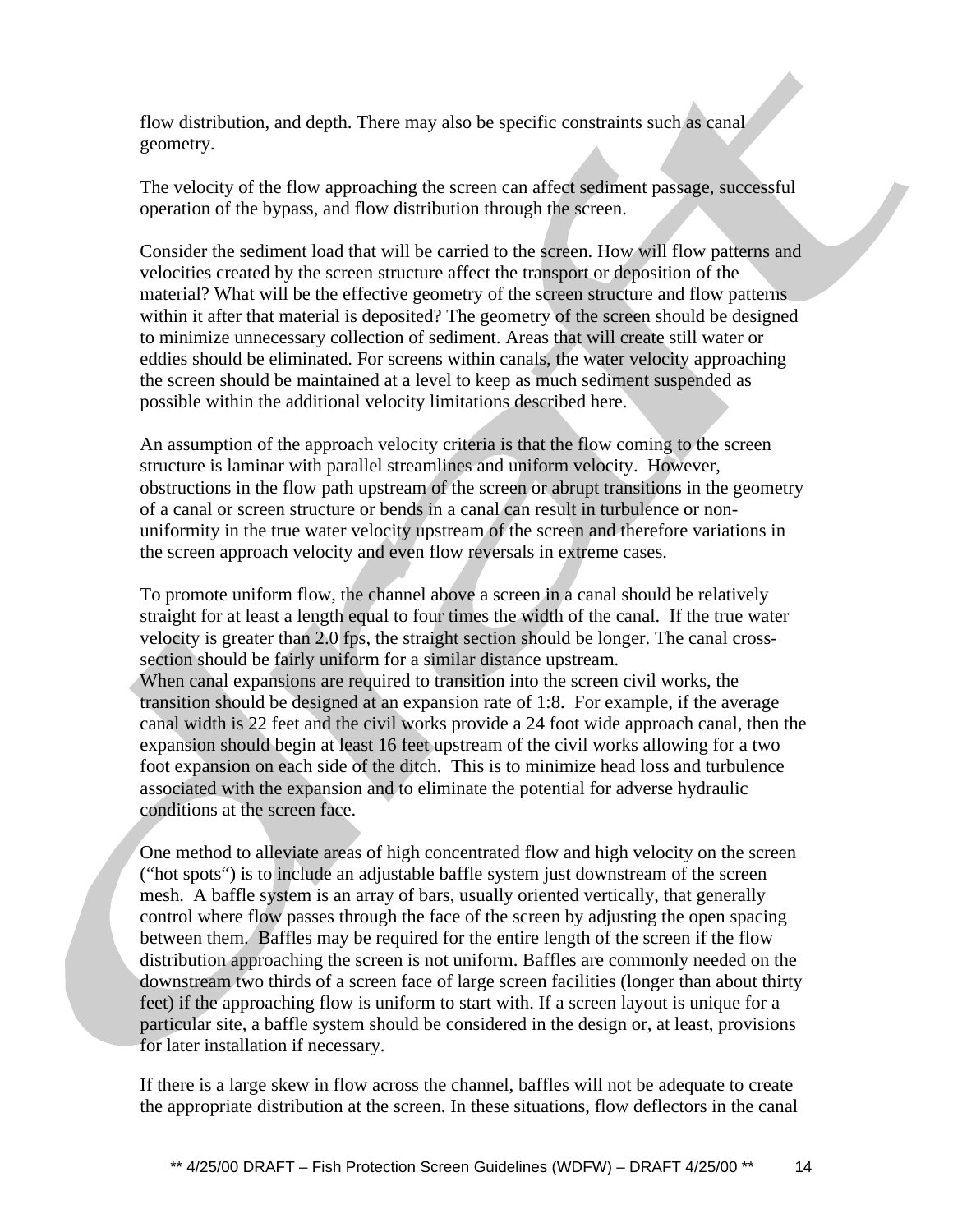upstream or a realignment of the approach channel might be necessary to correct approach flow problems at a screen face.

The velocity of the flow approaching the screen can also affect velocity distribution through the screen. In an enclosed screen bay, flow with a high velocity has momentum that can cause it to literally "pile up" as it is forced to slow at the downstream end of a screen. The "piled up" super-elevated flow creates additional head at that portion of the screen and therefore causes excess flow through that area. True water velocities approaching screens in large installations should not exceed about 2.0 fps unless careful consideration of the flow distribution and possibly a physical model is used.

Debris accumulation on the face of a screen results in the loss of the screen's effective area and therefore an increase in approach velocity. If allowances are not made in the design for debris accumulation (e.g.: sizing the screen conservatively using a safety factor) the approach velocity could exceed the criteria when debris accumulates. For this reason, effective screen cleaning systems and the implementation of operations and maintenance plans are what ultimately lead to the long-term safe passage of fish. These components, as well as management of sediment and debris, are discussed in following sections of this guideline.

Juvenile salmonids can sense rapid changes in velocity and tend to avoid moving from lower to higher velocity and vice versa (Bell, 1984). Delays in fish migration can be avoided by maintaining the sweep velocity at a uniform level from the face of the screen to the bypass. This is accomplished by the removal of all hydraulic obstructions along this flow path.

Depth considerations relate to screen submergence and are discussed above in the section *Total Submerged Area.*

### **Screen Mesh – Materials and Minimum Openings**

Mesh size criteria have been established for several screen face materials (**table x**) to prevent **entrainment** of fish. These criteria are based on the type of mesh material and the size of juvenile salmonid expected to encounter the screen. (Juvenile salmon are considered "fry" if their fork length is less than 60 millimeters (mm), 2.4 inches and "fingerlings" if greater than 60 mm.) The mesh openings in **Table X** represent the minimum screen opening dimension in the narrowest direction.

Screen openings may be round, square, rectangular, or any combination of these forms, provided structural integrity and cleaning operations are not impaired. The following are the maximum screen openings allowable for emergent salmonid fry. The maximum opening applies to features throughout the entire screen structure including the screen mesh, guides, and seals.

For woven wire mesh, the allowable opening is the greatest open space distance between mesh wires. An example allowable mesh specifications is provided; there are other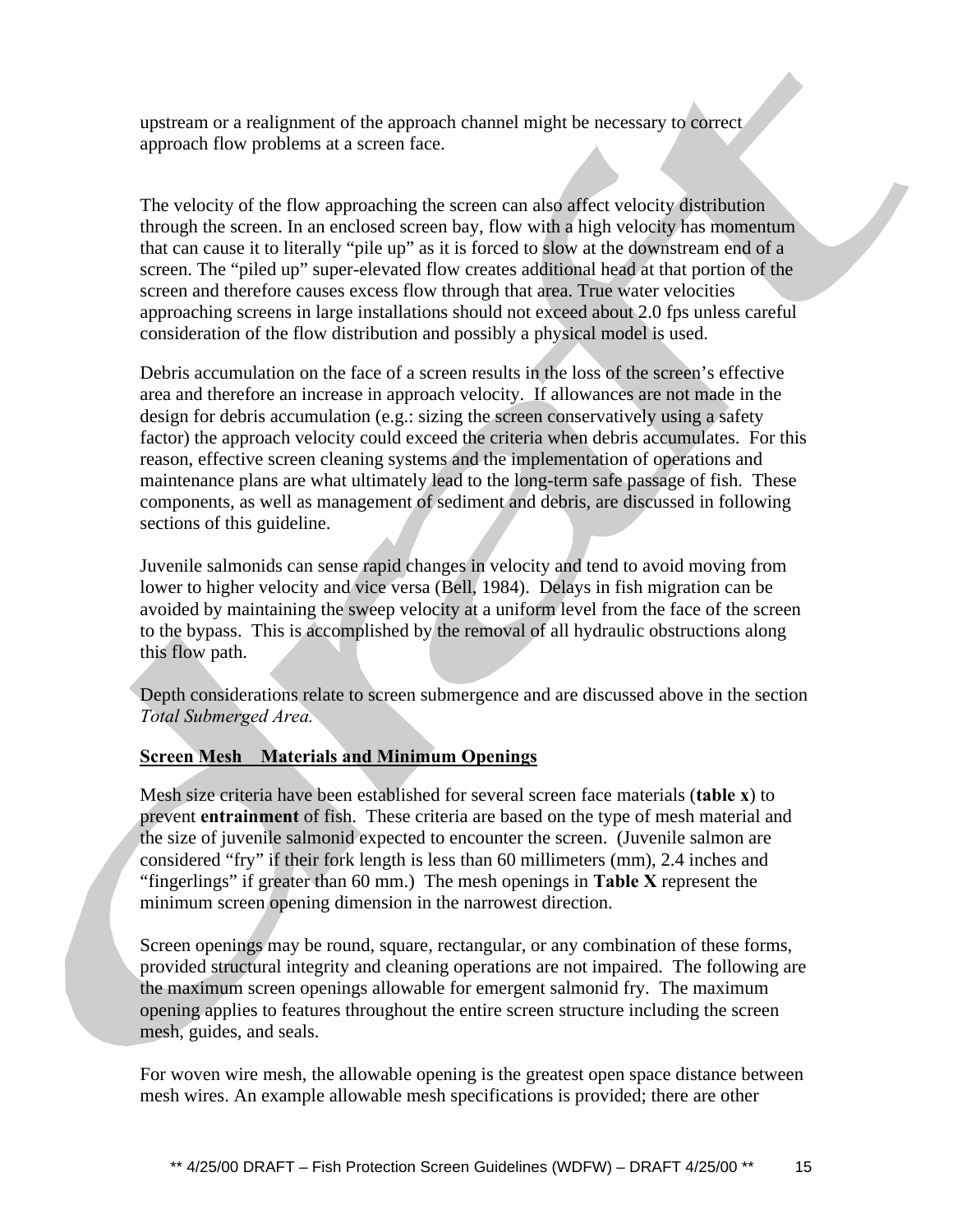standard allowable openings available. The mesh specification gives the number of mesh openings per lineal inch followed by the gauge of the wires. For example, 6-14 mesh has six mesh openings per inch of screen. It is constructed with 6, 14-gauge (0.080 inch diameter) wires per inch. The profile bar criteria are applied to the narrow dimension of rectangular slots or mesh.

|                                                                                | Fry Criteria<br>(less than 60 mm fork length) | Fingerling Criteria<br>(greater than 60 mm fork)<br>length) |
|--------------------------------------------------------------------------------|-----------------------------------------------|-------------------------------------------------------------|
| <b>Perforated Plate</b><br>(maximum opening diameter or<br>maximum slot width) | $3/32$ inch<br>(2.38mm)                       | $0.25$ inch<br>(6.35mm)                                     |
| Profile Bar<br>(maximum width opening)                                         | $0.069$ inch<br>(1.75mm)                      | $0.25$ inch<br>(6.35mm)                                     |
| Woven Wire<br>(max. opening in the narrow direction)                           | $0.087$ inch<br>$(2.38$ mm)<br>$6-14$ mesh    | $0.25$ inch<br>(6.35mm)                                     |
| Minimum Open Area (%)                                                          | 27                                            | 40                                                          |

|  | Table x. Criteria for screen face material based on juvenile fish size. |  |  |  |  |  |  |  |  |  |
|--|-------------------------------------------------------------------------|--|--|--|--|--|--|--|--|--|
|--|-------------------------------------------------------------------------|--|--|--|--|--|--|--|--|--|

### **Screen Face Material**

The three most commonly used screen mesh types used in this region and for which criteria are established include: perforated plate, profile bar, and woven wire **(Figure 12)**.

### **Perforated Plate**

Perforated plate is sheet metal stock punched with an array of holes in a variety of configurations **(Figure 12)**. Aluminum and stainless steel are generally used. It is available in a variety of widths but head loss should be considered if thick stock is used. Perforated plates are easy to work with, are relatively inexpensive, and handles floating debris well. The perforated plate mesh criteria for salmonid fry is 3/32 inch (2.38 mm) maximum opening and 27% open area.

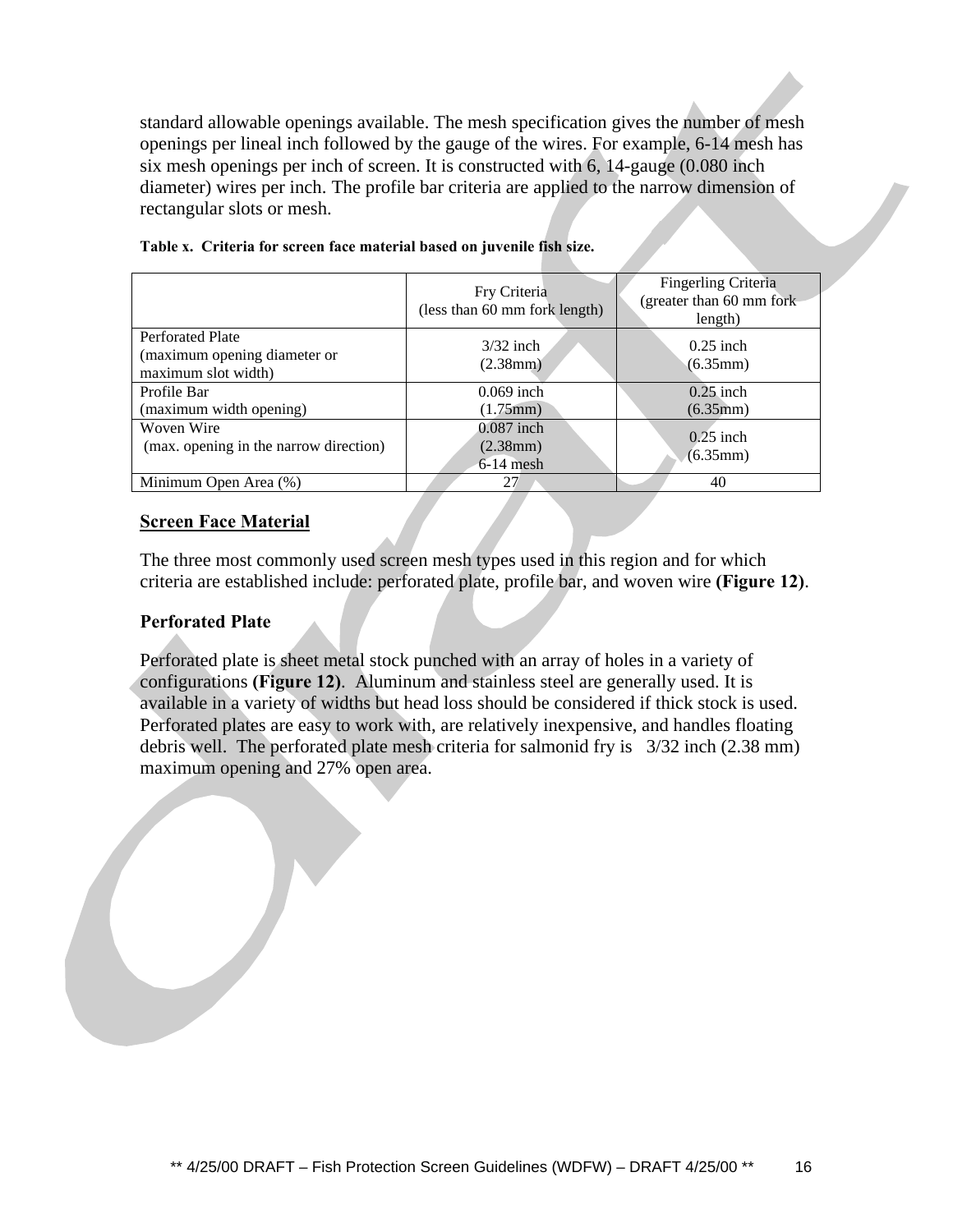#### **Profile Bar**

Profile bar is normally made from stainless steel bars welded parallel to each other on a structural backing and is available in a wide variety of openings and porosities **(Figure 12)**. It is a common commercial product with a variety of bar geometries, sizes and slot widths between the bars. It provides the most structural capacity of common screen face material. It is also the most expensive material used as a screen mesh though the cost of the structural components behind the profile bar can often be substantially reduce when compared to other screen face materials. Profile bar can be oriented either vertically or horizontally along the screen face depending on the operation of the screen cleaning mechanism and the type of debris expected at a site. If a brush type cleaning system is used for debris removal, it should track in the same direction as the orientation of the length of profile bars.

Profile bar is also available in cylindrical configuration for use as a pump intake screen. Profile bar porosity is calculated by dividing the bar opening by the sum of the bar opening plus the bar width. The regional criteria for salmonid fry  $(x < 60$  mm) protection calls for 0.069 in (1.75mm) maximum opening.

#### **Woven Wire Mesh**

Woven wire mesh, widely used as a screen face material, is available in a wide range of wire gages (wire diameters), materials, and openings. Mesh opening and porosity for woven wire mesh is calculated by:

*M= (1-(n\*g))/(n) P=((n\*M)^2) \*100*

Where M = Dimension of mesh opening inches  $P =$  Percent open area  $N =$  number of openings per inch  $G =$  Wire diameter in inches.

For longevity and durability, minimum wire diameter for woven mesh should be 0.060 inch (18 gauge) on fixed panel screens, where they are not subjected to impact by debris. Minimum wire diameter for woven mesh is 0.80 inch (14 gauge) for rotary drum screens, traveling belt screens, and in areas where there is a potential for damage from floating debris or during repetitive cleaning operations such as wearing against seals, debris and/or sediment.

The regional criterion for salmonid fry  $(x < 60$ mm) protection is  $3/32$  inch maximum opening and 27% minimum open area.

#### **Head Loss Through Screen**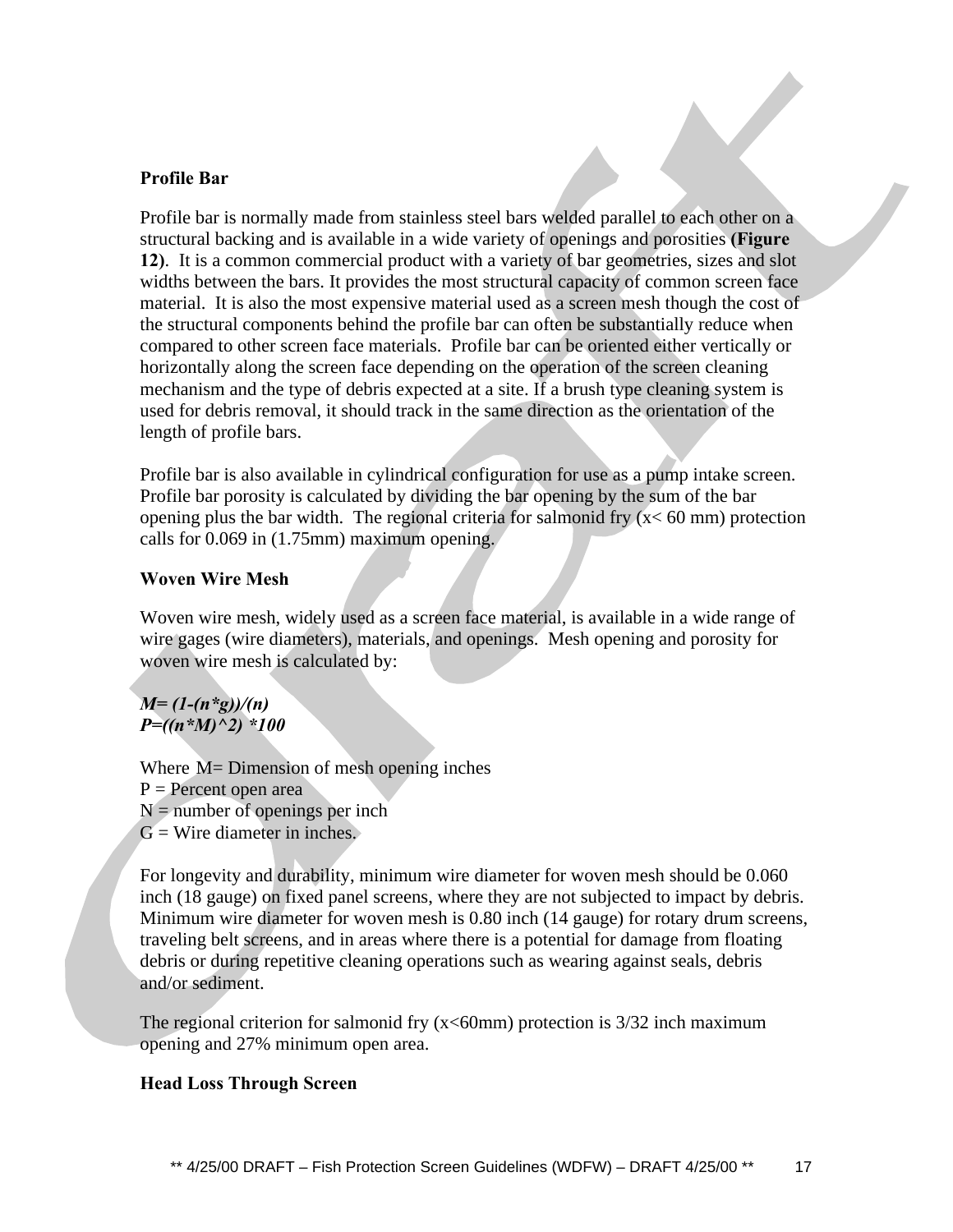Head loss through a screen is the difference in water levels upstream and downstream of a screen. A large head loss can diminish the flow diverted through the screen or the head available for power generation in the case of a hydroelectric diversion. The head loss through a screen is negligible when the approach velocities and porosities recommended here are used. Through a wire mesh screen with an approach velocity of 0.4 fps, the head loss is about a quarter of an inch.

Accumulation of debris or ice or corrosion will increase the head loss as the open area is decreased. When the head difference across a flat plate screen exceeds about two inches, debris becomes impinged more rapidly since the force of the head difference forces the debris onto the screen. The structural capacity of the screen and screen frame must be considered and designed for some high head loss. The structural design of the screen will partially depend on the risk of screen failure. The head loss used in the structural design might vary from a few feet to a situation of a fully plugged screen and no water passing through it.

### **Sweeping Velocity / Screen Orientation**

The orientation of a screen relative to the direction of the approaching flow directly affects the magnitude of the **sweeping velocity** component. For a definition of sweeping velocity, see the section above on approach velocity. It is the sweeping velocity that ultimately guides juvenile fish to the bypass. One of the major objectives of a fish screen design is to provide for the safe and efficient return of fish back to the river. To accomplish this, fish must be guided to a bypass that will carry them to the river. To guide fish to a bypass the sweeping velocity component should be at least as great as the approach velocity. This provides for effective guidance and reduces exposure time along the face of the screen. The sweeping velocity is adjusted by altering the screen angle relative to the approach flow. For this reason, the screen should have a maximum angle of 45 degrees (relative to direction of the approaching) to meet criteria. At this angle, the approach velocity is equal to the sweep velocity. Smaller angles provide a greater component of sweep velocity to direct fish toward the bypass. Lower angles also increase the true water velocity approaching the screen. See the section on *Approach Flow; Considerations and Adjustments* for limitations.

The face of the screen should be smooth and uniform with no projections that would create turbulence or concentrations of flow through the screen. Special attention should be given to screen end walls and seals.

The natural flow of a river will not necessarily create a sweeping velocity component on a large screen installed on a riverbank. A large screen diversion will affect the flow direction of the river, especially at low flows. If a significant portion of the flow of the river is diverted. In this situation, the flow entering the diversion may flow directly into the screen rather than at the desired angle to create the sweeping component. To establish the sweeping component, a guide wall may have to be constructed to make a geometry similar to an angled screen in a canal.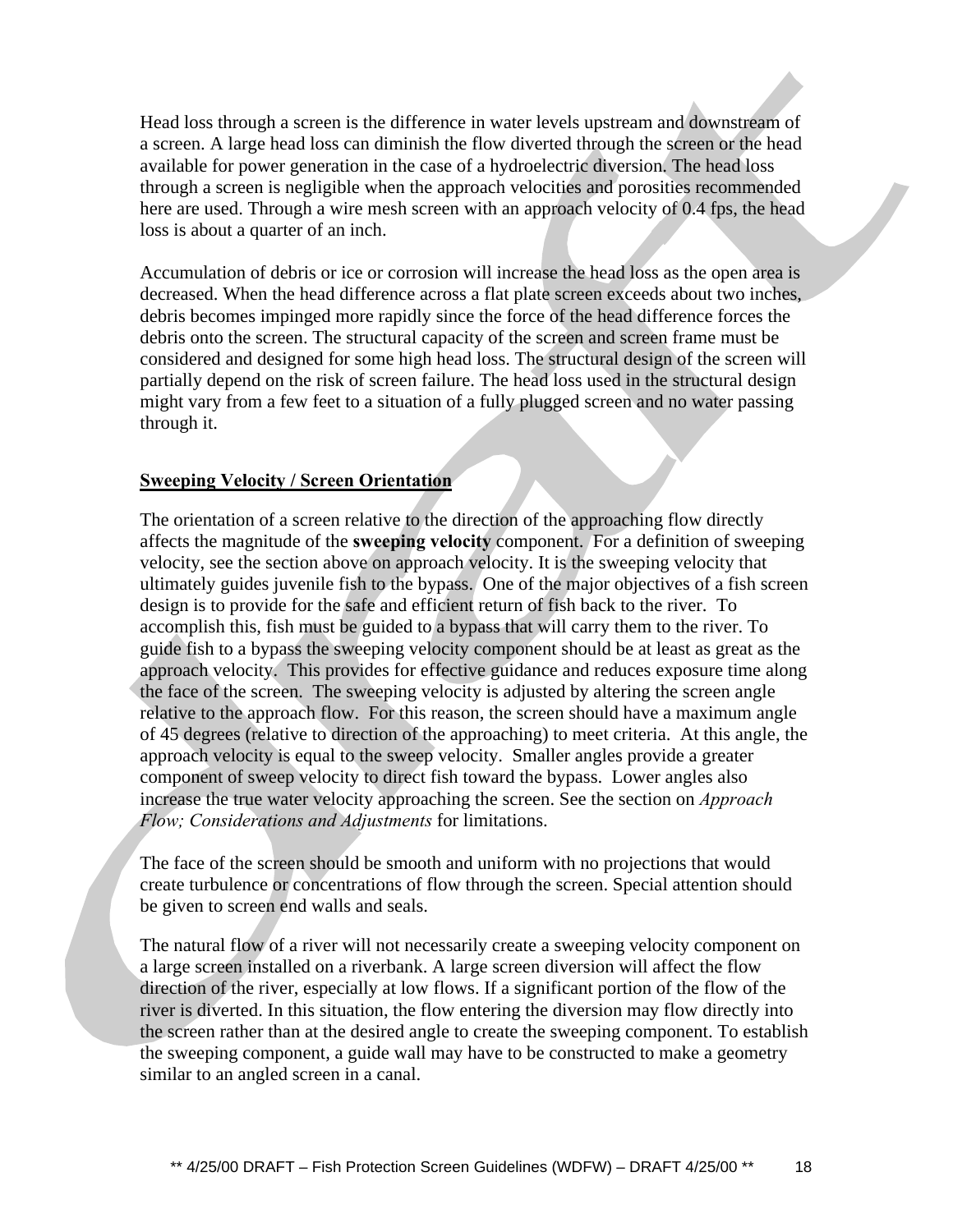### **Travel Time**

The criterion for the maximum exposure time for juvenile salmonids along a screen face is 60 seconds. This criteria is set to limit potential impingement on the screen and is based on stamina studies that found over 98% of the salmon fry tested were able to swim for at least one minute at the approach velocity criteria. The sweep velocity should be of sufficient magnitude to pass the entire screen face under the 60-second criteria. If this is not possible, then the screen design should include intermediate bypass entrances.

### **The Fish Bypass System**

A fish bypass system is a flow route designed to transport both juvenile and adult fish from the face of a screen back to the river and is necessary if the screen is not located in the river itself. The bypass of in-river screens is the river itself if flow and fish are not carried into an enclosed structure. The major components of a bypass system are shown in **Figure 13**. The bypass route should facilitate fish passage back to the main channel to a safe location with minimum risk of injury or delay. To accomplish this, design aspects include guidance (moving the fish to the bypass and through the bypass channel), passage (transport through the system), and release to the main channel.

Screen bypasses often discharge into side channels through which swim adult fish. It may be necessary to provide passage for adult fish upstream through the bypass, trash rack, and head gate structures. Adult fish passage criteria apply to each of these facilities in addition to the screening criteria described in this guideline.

### **Bypass Entrance Geometry**

The entrance to the bypass is one of the most critical elements of the entire screen design. It is the point with the highest concentration of fish in the entire facility. All of the fish that are protected by the screen must freely and volitionally enter the bypass without delay. Fish that reject the bypass will be further subjected to the diversion screen. Careful consideration should be given to the details of the bypass entrance to not create eddies, low velocity areas, rapid acceleration of the flow or other hydraulic disturbances that might delay fish passage.

The screen and bypass should be oriented so the screen terminates (at its most downstream end) at the bypass entrance and the flow approaching the screen is not forced to turn as it enters the bypass.

The width of the bypass entrance channel should be a minimum of 18 inches and it should extend from the floor to the water surface. This width allows schooling fish to enter the bypass without delay. The bypass on large screens (greater than 200 cfs) should be enlarged to several feet to minimize the likelihood of debris becoming lodged in the bypass opening and to allow light penetration further into the water column within the bypass.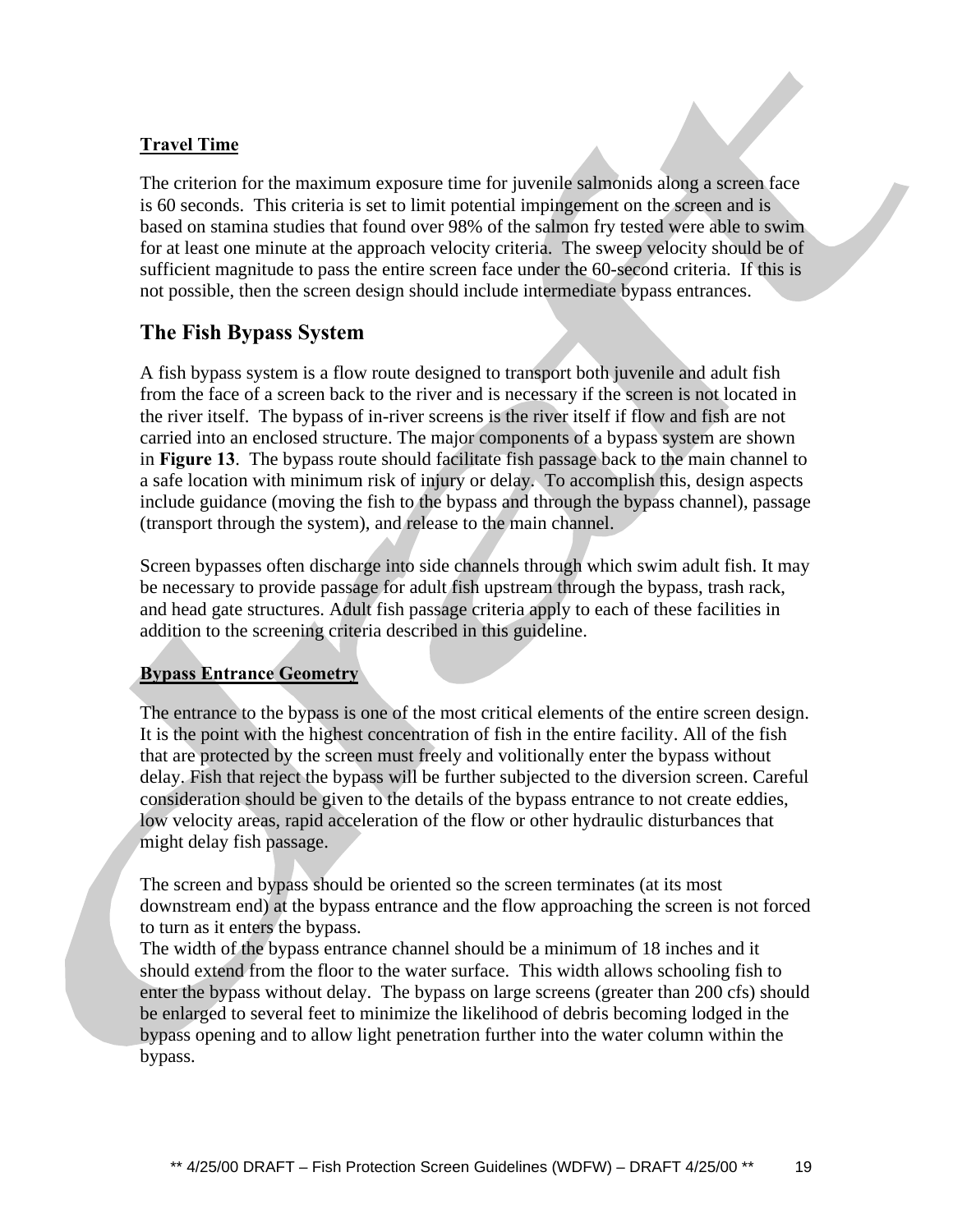### **Bypass Entrance Velocity and Bypass Flow**

Juvenile fish often delay or avoid passing through areas where the velocity decreases or increases rapidly. The flow entering the bypass should accelerate slightly and gradually; it should not slow down. The bypass system should be operated such that the velocity at the entrance is 10% greater than the true water velocity approaching it. The optimum passage situation is where the bypass flow is controlled for various diversion rates so the velocity is always 10% greater than the approaching velocity regardless of the flow in the canal.

With the bypass entrance geometry and velocity provided as described, it is a simple calculation to determine the bypass flow. Due to common uncertainties in the flow distribution approaching a screen and in the hydraulic design of complicate bypass systems, the bypass system should be designed for a flow 15% greater than the optimum described here as a safety factor. In other words, the system should be designed with a bypass entrance velocity 25% greater (115% of 110%) than the approaching true water velocity.

The design bypass flow and bypass hydraulic capacity can then be calculated. For example, consider a four-foot diameter drum screen operating at 80% submergence, with a true water velocity of 1.0 fps approaching it and a bypass width of 18 inches. The design bypass flow would be 5.3 cfs  $(4.0 \text{ ft x} \cdot 80 \text{ submerge})$  x 1.5 ft bypass width 1.0 fps velocity x 1.1 acceleration).

The sensitivity of the bypass flow should be checked. Based on the expected true water velocity and the geometry of the bypass, what is the bypass entrance velocity when the canal water surface drops? A proper design accommodates all expected operating scenarios. If the result is a bypass entrance velocity less than the true water velocity approaching it, either the operating procedure or the designed geometry of the screen facility should be modified.

The bypass flow carrying juvenile salmon should flow over a weir into a down well (Figure 13) or into a chute. In addition to allowing for precise flow measurement and adjustment, the weir traps juvenile salmonids and keeps them from re-entering the bypass channel and forebay. Water spilling over a weir crest will create that trapping velocity. The capture velocity of steelhead smolts is about five feet per second. The weir should have at least six inches of water depth over it to facilitate downstream juvenile and adult fish passage and debris passage. The depth can either be provided naturally by the bypass flow or the weir can be notched. It is common for the bypass flow to provide adequate depth at the design operating point of the facility but the notch may have to be notched to provide the depth when the diversion rate and bypass flows are at their minimums.

A good option to an overflow weir is a weir with a chute attached to the downstream side. The chute would be in place of a plunge into a downwell. The chute would tie directly into the bypass pipe. Since the chute provides a very efficient transition from the weir crest to the bypass, risk of fish injury due to turbulence and/or debris blockages within the downwell and entrance to the bypass pipe are minimized.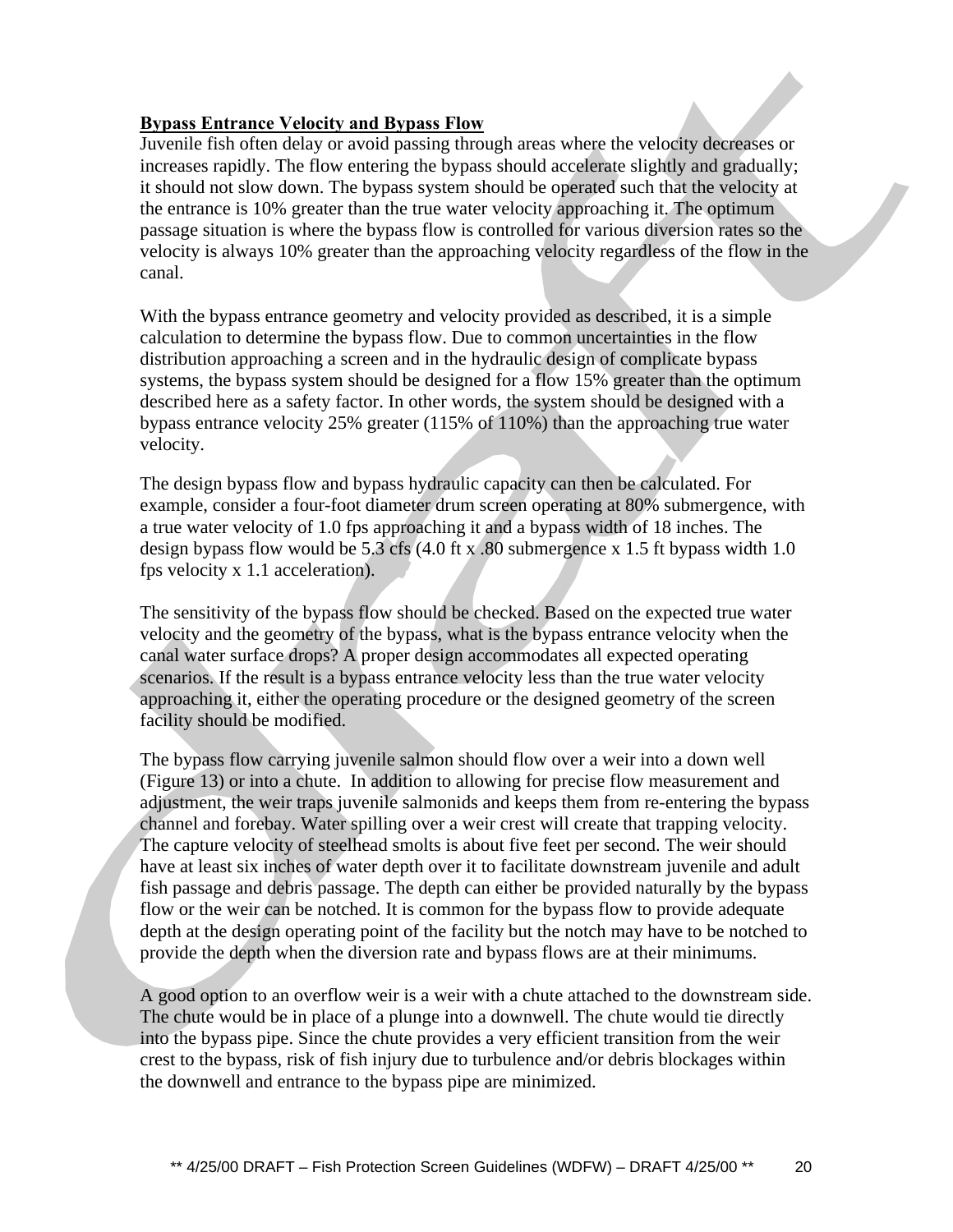Since fish will avoid rapid increases in velocity, the velocity should be gradually accelerated up to a trapping velocity high enough they cannot escape. To control the acceleration a ramp should be built up from the floor at the bypass entrance to the crest of the bypass weir. The slope of the ramp should not be greater than 2:1. This, with the depth of the water at the entrance, will determine the length of the bypass channel. Ramps in water depths less than about two feet are not likely practical.

Fish bypass flow requires positive hydraulic head differential between the water surface at the screen and the water surface at the bypass outfall to the stream.

### **Bypass Conduit and Drop Structures**

The bypass conduit is the facility that carries fish and debris back to the river. It may include pipes, drop structures, channels, and flumes. Criteria for the bypass conduit and structures are established to reduce the risk of injury to fish while being transported back to the river.. Smooth interior pipe surfaces and conduit joints are required to minimize turbulence, facilitate the passage of debris, and reduce the risk of injury. Additional criteria include:

- Maximum velocity in the pipe should not exceed 30 feet per second[k18].
- There should be no pumping of fish within a bypass system.
- Bypass hydraulics should be open channel flow; bypass pipes should not be pressurized.
- There should be no extreme bends in pipes.[k19] Bypass pipe centerline radius of curvature (R/D) shall be 5 or greater. (Greater R/D may be required for supercritical velocities.)
- Bypass pipes or open channels should be designed to minimize debris clogging and sediment deposition and to facilitate cleaning. The bypass pipe diameter should be 24-inches (0.610 m) or greater. For screens passing 40 cfs or less, the minimum bypass pipe diameter should be 10 inches (25.4 cm).
- Closure valves are not allowed in the bypass pipe.
- Depth of flow in a bypass conduit should be maintained at 0.75 ft (0.23m) or greater. For screens passing 40 cfs or less, the minimum water depth in the pipe is 1.8 inches (4.6 cm) and is controlled by designing the pipe gradient for minimum bypass flow[k20]. Nine inches of water depth should be provided where downstream kelt passage is expected.
- Bypass system sampling stations should not impair normal operation of the screen facility.
- There should be no hydraulic jumps within the bypass system.

Drop structures are often needed to get back down to the elevation of the river. A pipe designed with the smoothness, flow, and depth criteria provided above will be at a very low slope and therefore very long. Drop structures can be much more compact. They have additional risk however of causing injury due to turbulence or from debris that might accumulate. The weirs of drop structures should be design similar to the bypass weir described above. A typical range in drop heights is 2 to 4 feet. Some cushioning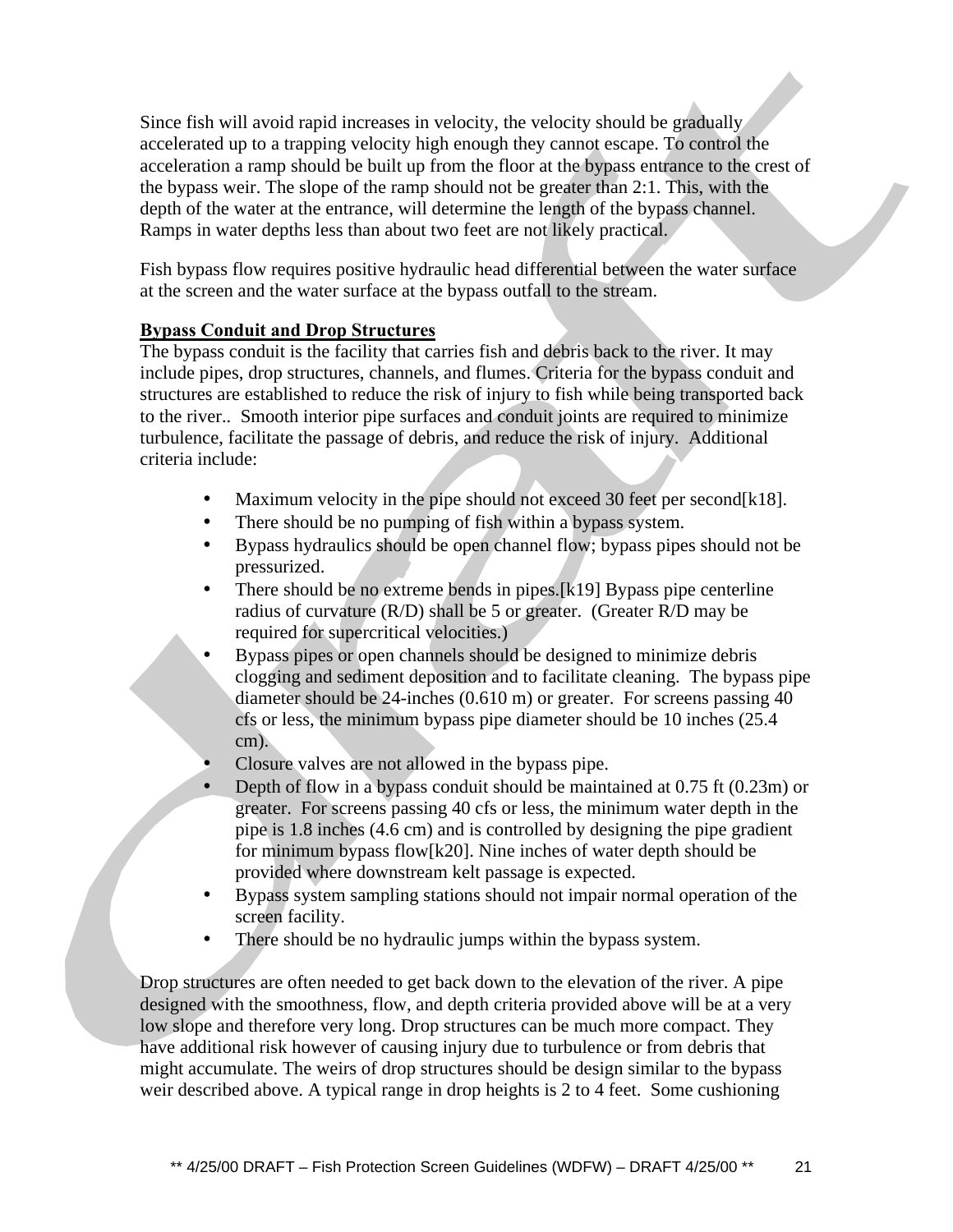should be provided in the down well by countersinking the floor of the downwell at least several feet below the minimum water surface.

Turbulence the downwells should be limited by providing a specific volume of water based on the energy to be dissipated in the pool.

### **Delivery- The Outfall**

The last step of successful screening is returning fish to the river channel. Considerations include safety of fish spilled from the bypass, deterring predation at the outfall, and attraction of adult fish to the bypass outflow.

To protect fish from direct injury, any outfall should be designed similar to downwells described above with appropriate volume for energy dissipation and buffer depth in the bottom of pools. Depth of pools must consider the likelihood of filling with river bed material. Also, to protect fish, the impact velocity of the outfall nappe or jet should not exceed 25 fps. The impact velocity is the velocity of the bypass water striking the water in the channel. The velocity limitation protects fish from damage due to shear between the spilling water and the water in the receiving pool.

The outfall area should be selected and/or designed so it deters predation. Fish should be released into areas with strong downstream current and without eddies, reverse flow, or likely predator habitat. The outfall natural river velocity should be at least 4.0 fps to minimize holding of predators. It may be difficult to satisfy both the pool release and the high velocity design preferences. In natural high gradient streams, the pool discharge is often most critical. In large rivers, avoidance of predator habitat may be most critical.

Upstream migrating adult fish may be attracted to the bypass outfall especially if it has a significant flow relative to the stream and the outfall is high velocity and/or plunging flow. Expect that fish will be attracted to it. Consider where they might leap at the outfall and minimize risk of them being damaged or stranded on the bank. Bypasses often discharge into side channels through which swim adult fish. It may be necessary to provide passage for adult fish upstream through the bypass, trash rack, and head gate structures. Adult fish passage criteria apply to each of these facilities in addition to the screening criteria described in this guideline.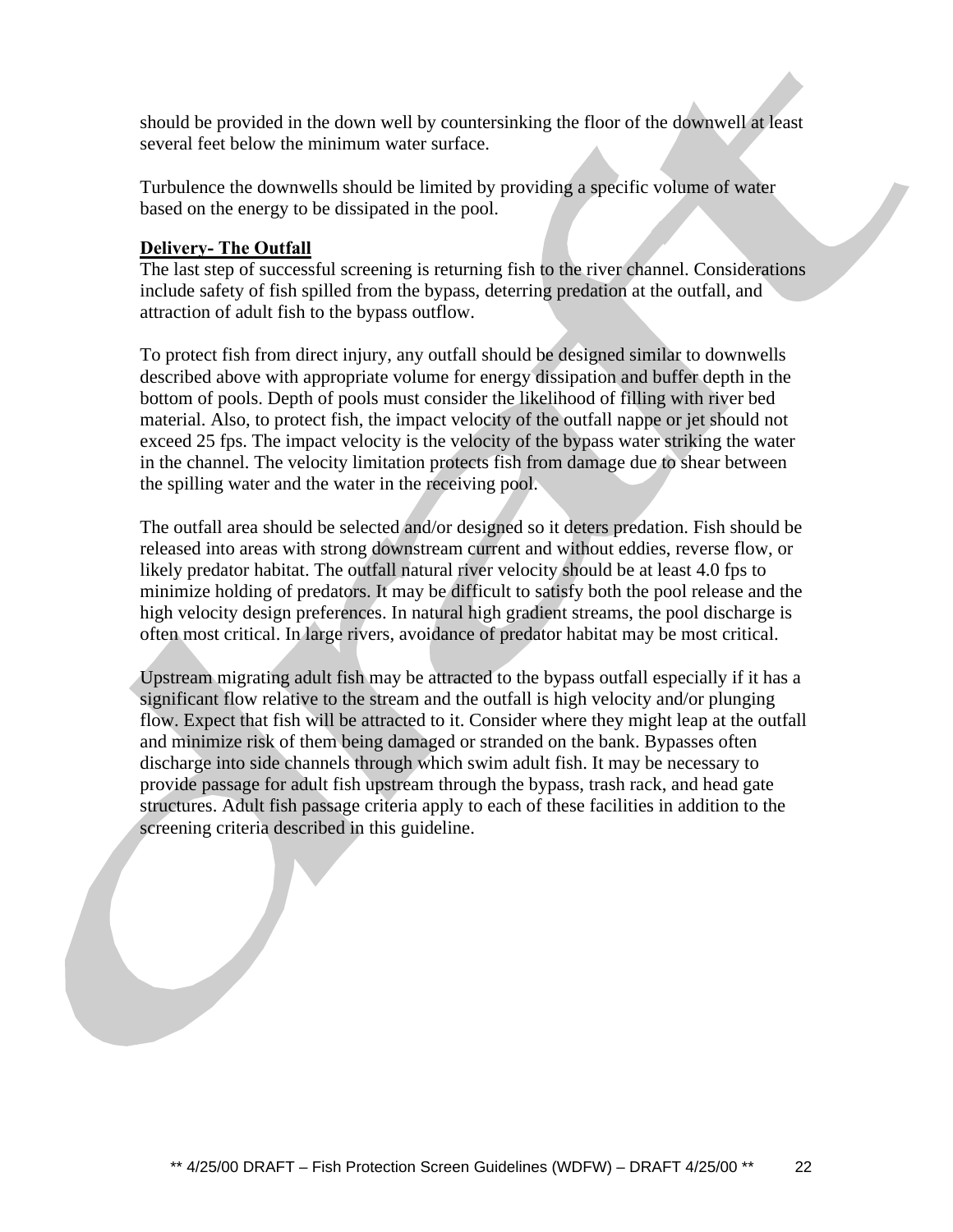## **STRUCTURE PLACEMENT**

The point of withdrawal is important for the hydraulic aspects of the screen as well as for the protection of juvenile fish. Considerations may include whether to screen water directly in the river channel or in a canal diverted from the river channel. Regardless, the screened intake should be designed to withdrawal water from the most appropriate elevation, accommodating the expected range of water surface elevations, considering juvenile fish attraction, and appropriate water temperature control downstream. For river screens, it is preferable to keep the fish in the main channel avoiding the necessity of a bypass at the screen.

### **Streams and Rivers**

Optimally, and where physically practical, the screen should be constructed at the point of diversion with the screen face parallel to river flow, aligned with the adjacent bank line. A smooth transition between the bank line and the screen structure is important to minimize eddies and undesirable flow patterns in the vicinity of the screen, flow situations that can result in migration delays.

Physical factors that may limit screen construction at the diversion entrance include excess river gradient, the potential for damage by large debris, heavy sedimentation, or inappropriate flow conditions. Large streambank installations may require intermediate bypasses along the screen face to limit exposure to the screen. If it can be demonstrated that flow characteristics, or site conditions, make construction or operation of fish screens at the diversion entrance impractical, screens can be installed in off-channel diversion canals.

### **Canals**

Screens constructed in canals and ditches should be located as close as practical to the diversion. Because flow is directed off the main channel, screens located in canals require an effective juvenile bypass system designed to collect and safely transport juvenile fish back to the river with minimal delay. This adds to the complexity of the screen facility and underscores that, if possible, to have a screened withdrawal at the diversion point. Design elements of the bypass system are discussed in the Bypass System section. The further away the screen is from the bypass, the more head differential there may be between the canal water surface and the river water surface and therefore the more complex the design and operation of the fish bypass.

### **Lakes, Reservoirs, and Tidal Areas**

Within lakes, reservoirs, or tidal areas, the withdrawal point should be located off shore at depth where lower density of fish is expected. Salmon and trout fry generally inhabit shallow water areas near the shore. The intakes should be located where sufficient sweeping velocity exists to minimize sediment accumulation in and around the screen, facilitate debris removal, and encourage fish movement away from the screen face.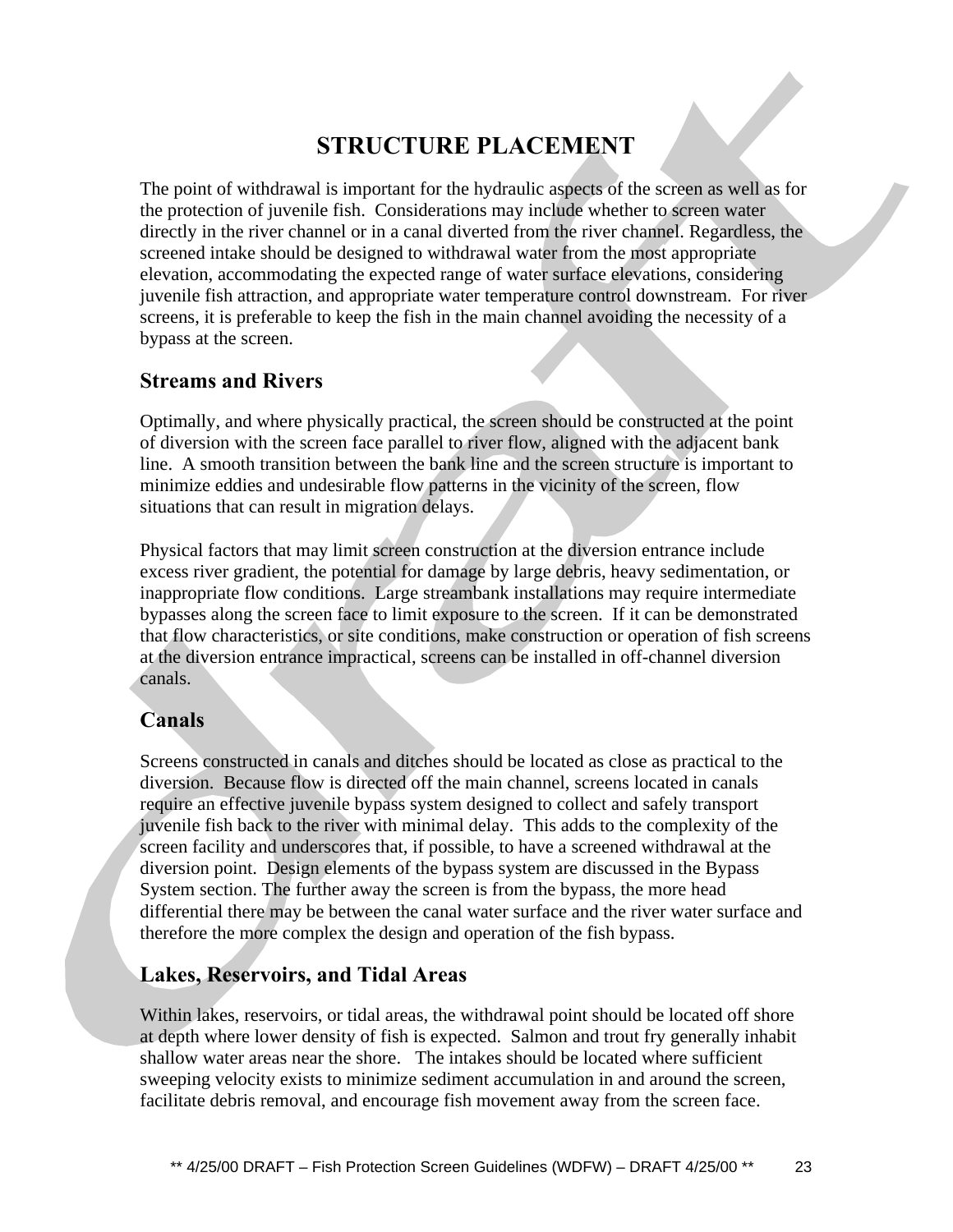If a screened intake is used to route fish past a dam, the intake should be designed to withdraw water from the most appropriate location and elevation in order to provide the best juvenile fish attraction to the bypass. Normally, the most attractive reservoir outlet is designed in combination with the normal reservoir outlet works. Such an outlet location may or may not comply with other objectives of achieving appropriate water temperature control for the downstream channel.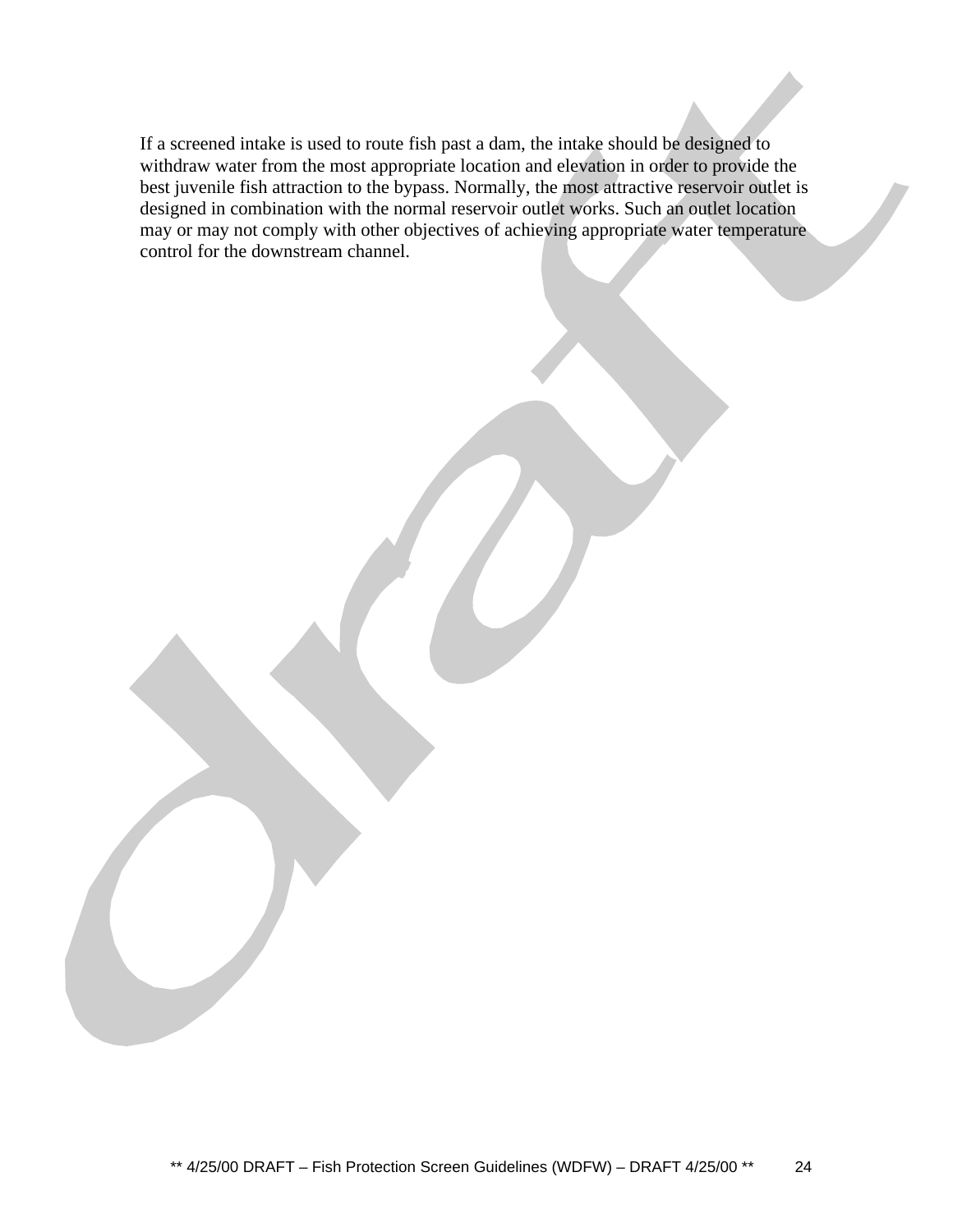## **DEBRIS MANAGEMENT**

Fish screens must have a reliable, fully functional, cleaning system capable of removing debris from the entire mesh surface. It is important both to the passage of fish and the passage of water that the cleaning system removes debris efficiently, completely, and ultimately away from the screen mesh.

The primary concern of inadequate screen cleaning is that debris may build on the screen face resulting in a loss of effective screen area. Greater flow then passes through the remaining clean screen area resulting in higher approach velocities. Because there is a relatively small tolerance for increases in approach velocity at most screens, debris accumulation can quickly result in impingement of juvenile fish. In some cases it has been found necessary to specify sufficient screen area to create an approach velocity as low as 0.1 ft/s to allow for some debris accumulation. This allows the screen to have as much as three quarters of its surface area blocked without creating localized areas where the approach velocities exceed 0.4 ft/s. A second concern is that debris accumulations can block bypasses or trash racks, change hydraulics of bypass entrances that block fish movement, or injure fish in high velocity areas such as bypass conduits. In addition to screen and trash rack cleaning, the dimensions of trash racks, bypass entrances, and bypass conduits and the hydraulic design of bypasses are critical to debris management. They should be designed to minimize the capture of debris that should pass through the entire facility.

### **Debris Exclusion: Trash Rack**

 The primarily function of a trash rack is to collect larger debris that might damage the screen or get blocked in the bypass system. A typical design is for a sloping (approximately 45 degrees into the flow) bar rack with a spacing of 6 to 12 inches. The bar spacing may depend on type of debris encountered at the site. Bar spacing on trash racks should be at least 5 to 6 inches clear opening at fish screens. Spacing smaller than 3 inches can cause delay or totally block passage of some juvenile salmonids. The closer spacing will also collect debris that could be passed through the entire system. The risk of collecting small debris at the trash rack is that the rack can become matted with material not leaving any route for juvenile fish passage. Left unmanaged, debris accumulations on racks can cause significant injury to fish passing through the debris, particularly if the debris is an abrasive material such as tumbleweeds.

Trash racks that are so large that they cannot be cleaned manually at least daily should be equipped with an automatic rack cleaning device. Both a timer and a head loss controller should actuate trash rack cleaners. For manual cleaning, an access walkway with appropriate safety rails is a necessary component of the design.

### **Screen Cleaning Systems**

Several types of screen cleaning systems are described below. Regardless of the type of cleaning system, a route must be available to pass debris downstream once it is removed from the screen face. Some screen designs incorporate a belt and hopper system to collect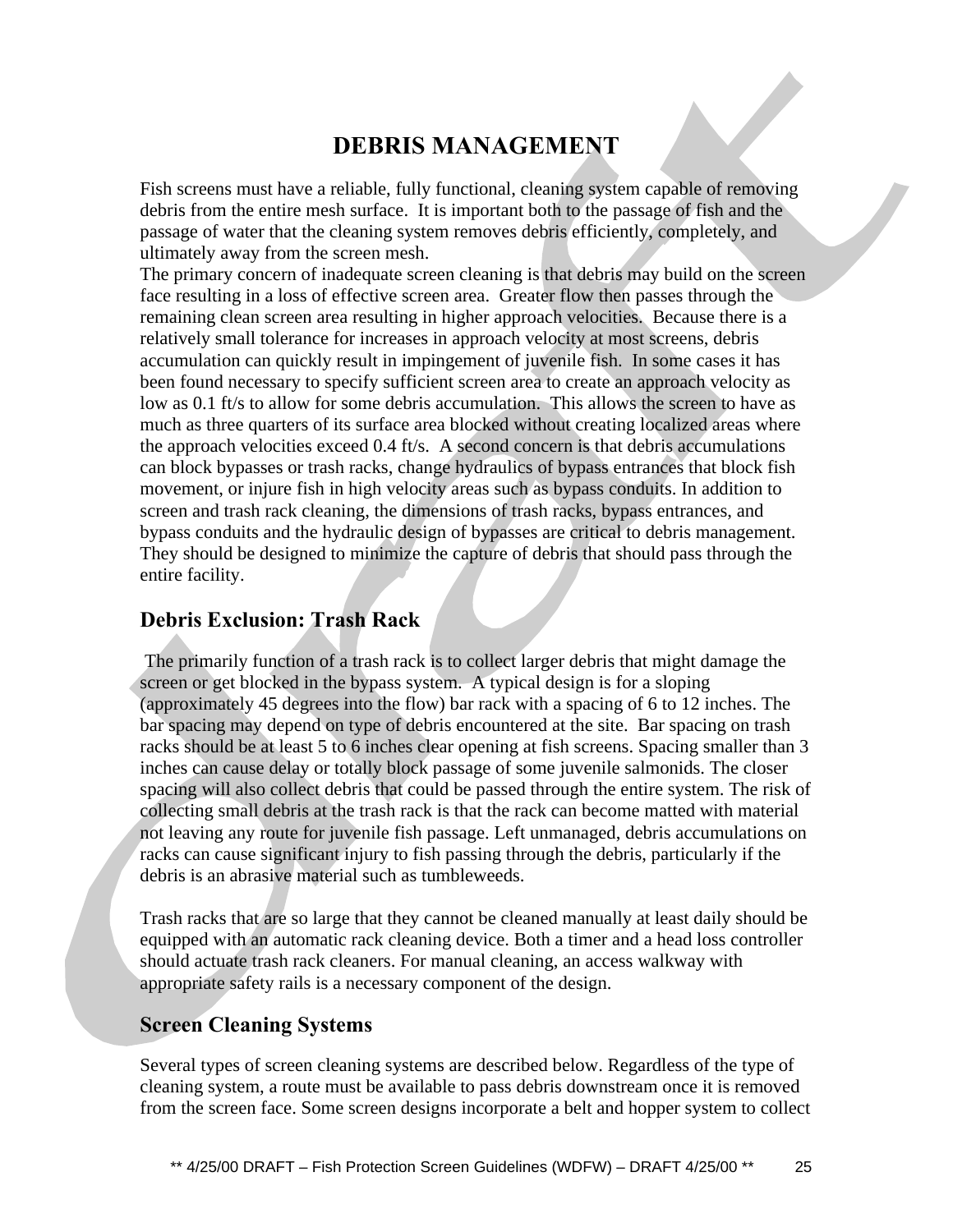and remove debris from the site. Failure to provide a debris escape route will allow debris to redistribute on the screen mesh eventually overwhelming the cleaning system. Site hydraulics might also by itself provide or aid debris removal. A cleaner might move the debris away from the screen and depend on currents to move the debris from the site.

### **Manual Screen Cleaning**

Text yet to be written.

When the screen is cleared of debris manually, once or twice daily or at longer intervals, then additional screen area should be incorporated into the design. Debris should be removed from bypass downwells, bypass pipe entrances, trash racks, and along the screen face.

### **Screen Rotation**

Text yet to be written.

### **Trolley Brush Cleaning**

Text yet to be written. **Figure 14**

#### **Jet Spray Cleaning**

Text yet to be written.

Jet spray cleaning is … **Figure 15**

With the jet type cleaner the mechanism is located on backside of the screen, out of the flow path. The disadvantage to the jet spray cleaner is that typically rotary cleaners don't reach the entire screen surface and heavy debris loads could require canal shutdown or screen removal for cleaning. The effective area of the screen should be calculated as the cleaned area.

Water jet cleaning systems have been used successfully for fixed plate screens, pump intake screens, and vertical traveling screens. They have been used as a supplemental cleaner on drum screens at sites with high debris loads. For drum screens, a spray bar can be directed at an oblique angle towards the face of the screen to wash debris off the back side of the screen structure. The spray jets should cover the entire surface area of the screen. Pressures from 30 to 100 pounds per square inch may be required for proper cleaning action depending on the type and amount of debris present at the site.

### **Air Burst Cleaning**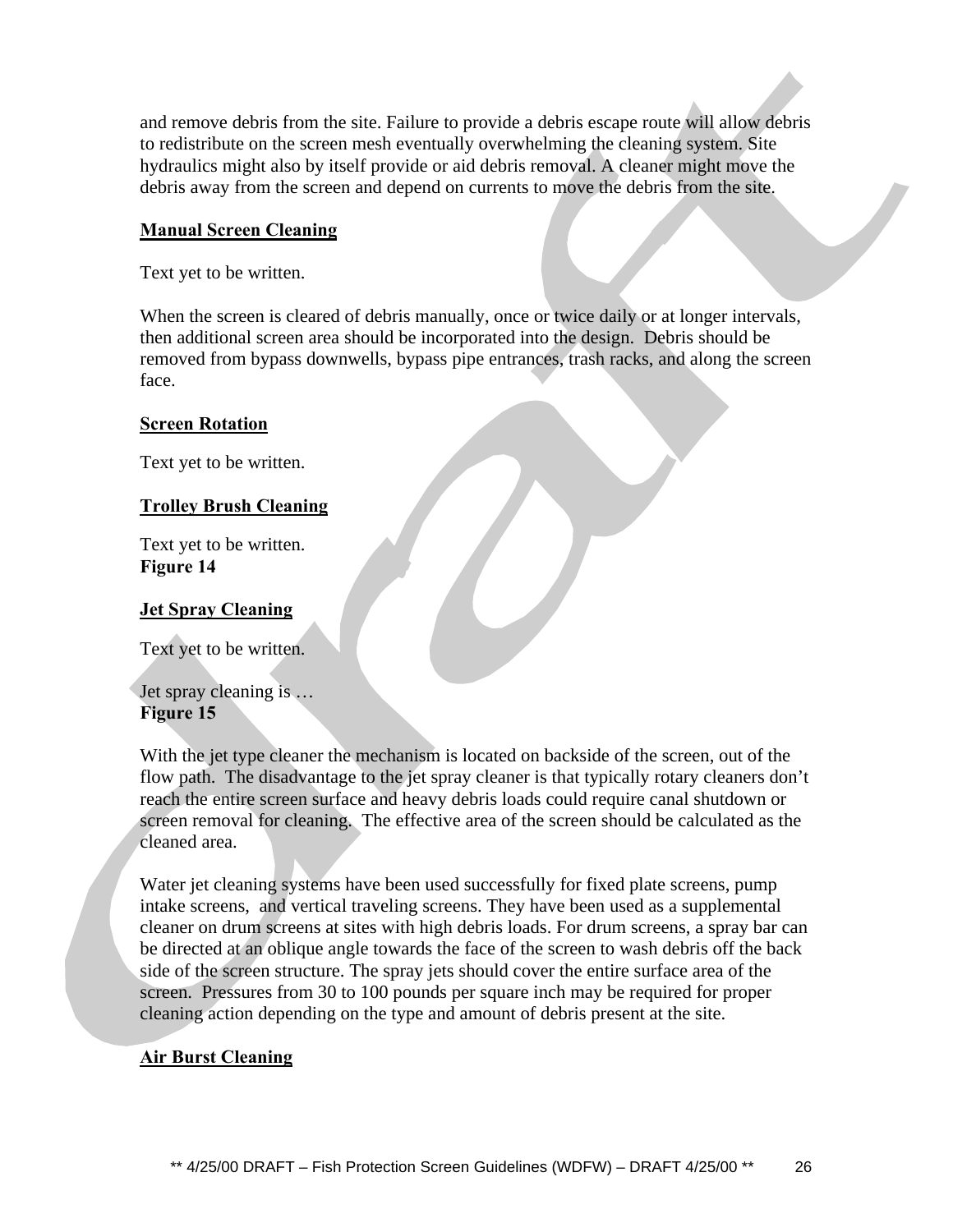Air-burst cleaning systems **(Figure 16(** are commonly used with pump intake screens. This cleaning system has a variable performance record. With some applications airburst cleaners have reportedly only removed debris from the upper part of the screen. This appears to be a distribution problem as air is taking a selective travel path through the screen.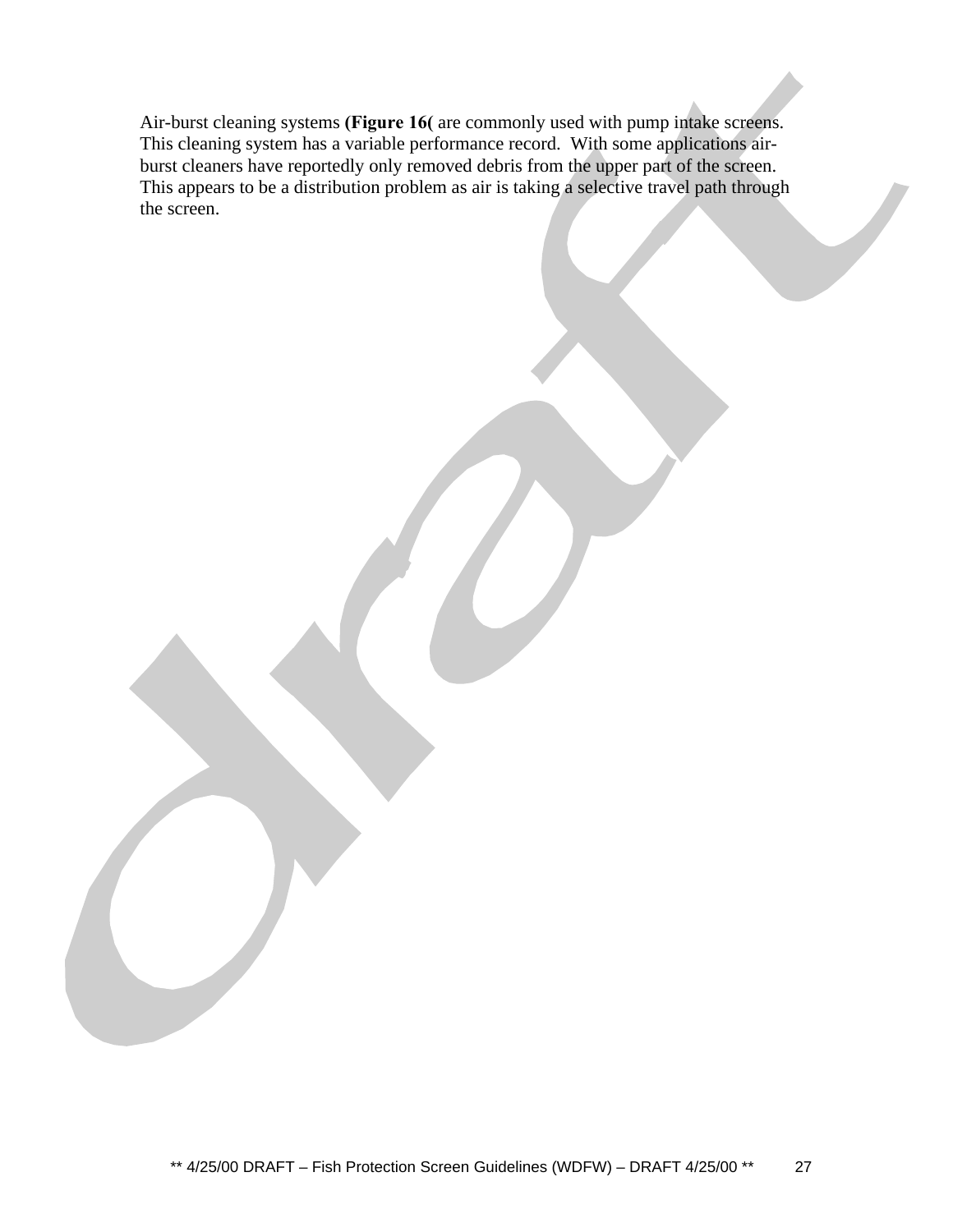## **PRE-DESIGN CONSIDERATIONS**

### **Determining the Design Flow**

The maximum expected diversion flow is fundamental to the design of fish screens and bypasses. In many cases this flow is the water right, certificate, or claim. In Washington State, water rights records are maintained by the Washington State Department of Ecology. If there is any uncertainty as to what the appropriate design flow is, the Ecology Water Resources Program should be consulted. Evidence of a legal water right or water claim should be submitted to WDFW during design consultation. See the Fish Screen Design Summary Form and instructions in Appendix X.

While the water right is a major design parameter, it is just a starting point. The hydraulic design for a fish screen should also consider the potential range of flows around the expected diversion flow. For instance, a diversion may just divert a fraction of the water right for several months during much of the summer period. In drainages where the spring hydrology is determined by snow melt, the potential of flooding should also be considered. In flooding situations, the screen may have to withstand flows greatly exceeding the water right, or design flow. The extreme range or variability in flows is based on a certain risk of occurrence.

If the maximum diversion flow is in question, a flow study is warranted before design can proceed. For minor projects, this may be a discussion with the water user concerning their irrigation needs. For major projects, a formal flow study may be necessary involving gaging sties, data recorders and flow measurements. In addition to the maximum diversion flow, the rate of change of diversion flow may also be a design issue. In many situations a rapid change in stream flow can affect the diversion flow, screen submergence, bypass operation and/or screen approach velocity. If it is likely that such changes will occur unexpectedly or before the screen operator can make necessary operational changes, those change ranges must be included in the design. Flow ranges might be accommodated by automating headworks, modifying headworks control orifices or gates, or by providing a wasteway in the canal to divert excess water back to the river. Operating a wasteway may not comply with project water rights.

### **Easements**

It is important to identify and obtain any necessary easements or property for the proposed screen early in the design process. Not having adequately completed this step has created delays in the construction of a number of screen projects. When required, easements should be obtained for: 1) the construction access and staging, 2) operations and maintenance access, 3) the screen site, 4) the bypass return line, 5) power lines, and 6) trap boxes. Easement or separate operational agreements should clearly identify responsibilities and liabilities for operation of the screen facility.

If multiple parties are involved, easements or other operational agreements should clearly define responsibilities and liabilities for operation of screen facilities.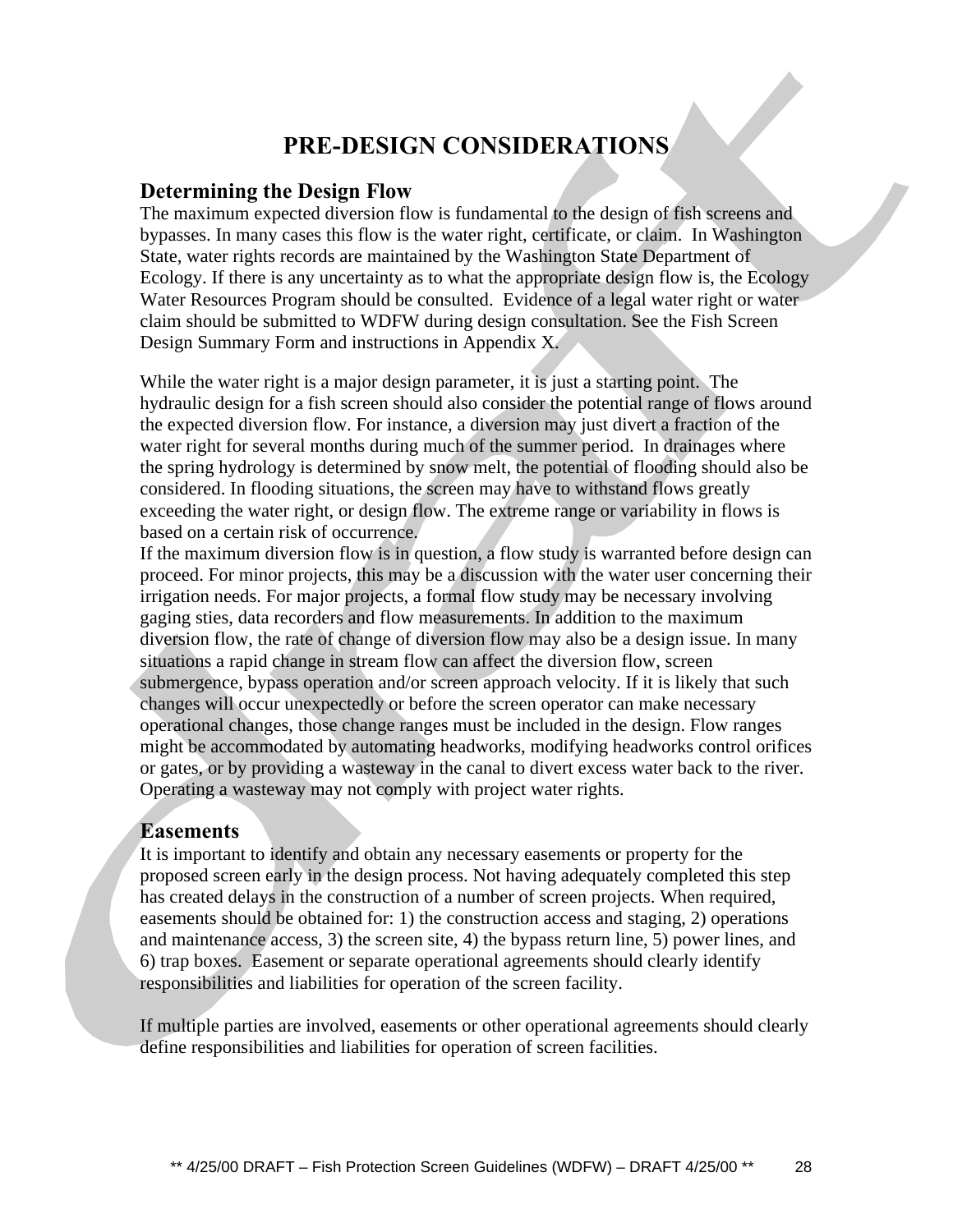As common courtesy, all potentially affected property owners should be informed of the planned screen. Those property owners directly affected by the project should, of course, be kept well informed of the project design and construction schedule.

### **Construction Period**

The timing of construction, considering constraints of the water user(s) and allowable instream work periods is important to project planning. Usually, for irrigation diversions, there are periods when it is possible to construct a screen without affecting canal operation. If a screen is to be constructed in a canal, in-water work periods may not apply, especially if the screen can be constructed in the dry.

This sort of information is easily obtained through consultation with water users. The appropriate work window for in-stream work is best determined through consultation with the Washington Department of Fish and Wildlife regional biological staff. A contact list of area habitat biologist has been provided in Appendix X.

Often, a construction bypass must be constructed to divert around the new screen construction and maintain the diversion flow. In any case, WDFW and NMFS expect any existing screen and bypass system, or temporary replacement facilities, to be in operation throughout the construction period.

### **Agency Coordination**

When considering a site for a juvenile fish screen installation it is important for the designer to ensure that all interested parties have been contacted. Agencies interested in water development projects involving fish screens include: the U.S. Fish and Wildlife Service, National Marine Fisheries Service, Washington State Department of Fisheries and tribal governments. Land use agencies such as the U.S. Bureau of Land Management, U.S. Forest Service, Natural Resource Conservation Service, water managers and users (U.S. Bureau of Reclamation, water districts, irrigation districts), wetland protection agencies (Environmental Protection Agency, Army Corp of Engineers) may also be important contacts. In addition, tribal and local governments should be contacted. It is important to contact all potential interested agencies to see if they have interest or jurisdiction in a screening project, and also to provide their input as to what other agencies need to be involved. Neglecting the required contact with the appropriate agencies can delay construction due to unanticipated permit requirements. If federal funding is involved, certain processes may be required in the design process such as Endangered Species Act consultation and National Environmental Policy Act compliance. Appendix X includes a list of some Federal and State agency contacts within Washington State.

### **State Hydraulic Project Approval**

A State of Washington Hydraulic Project Approval is required for any work that affects the flow or bed of the stream or that modifies the function of a fish screen. Washington State has a number of laws that apply to the necessity, design, and maintenance of fish screens. RCW 77.16.220 indicates that any surface water diversion with the potential to entrain fish must have a fish screen. In addition, if necessary, the diversion must have a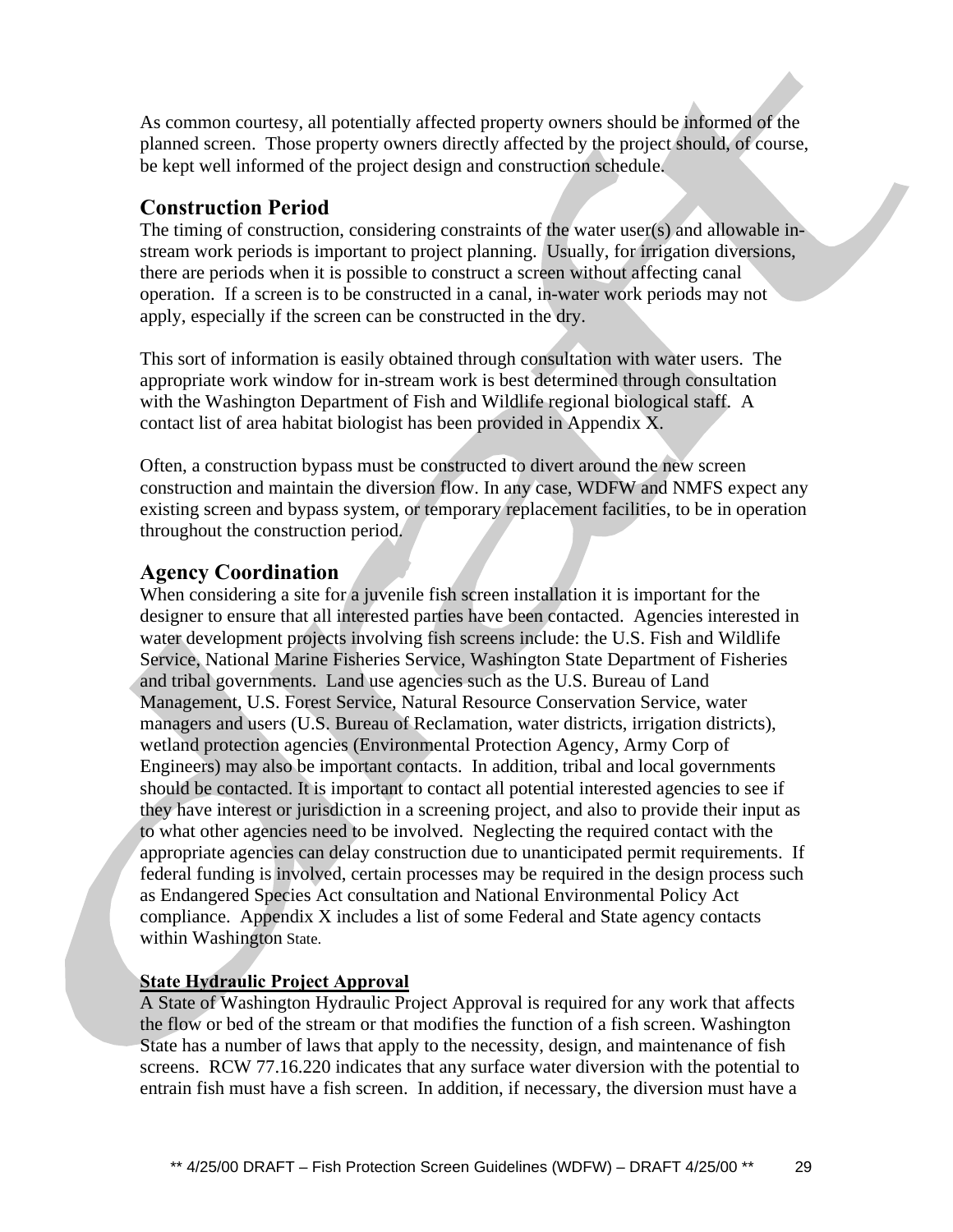means of returning diverted fish back to their waters of origin. RCW 77.16.210 states that persons or government agencies that manage in-stream structures must allow for the free passage of fish. RCW 75.20.040 indicates the actions (penalties, remedies for failure) taken by the state for entities failing to comply with RCW 77.16.220. RCW 75.20.061 and RCW 77.12.425 state that the Washington State Department of Fish and Wildlife Director can modify existing fishways and fish screens if they are found inadequate without cost to the owner. The approval for a fish screen facility is the Hydraulic Project Approval.

Designs must reflect the Northwest Regional Fish Screen Design Criteria (**Appendix X**). Backup information for consultation submittals and permit applications should be submitted on the *Fish Screen Design Summary Form* provided in Appendix X.

### **NMFS and USFWS Consultation**

For projects where the National Marine Fisheries Service (NMFS) or US Fish and Wildlife Service have jurisdiction, such as FERC license applications and Endangered Species Act consultations, a functional design, reflecting NMFS criteria, should be developed as part of the application or consultation. Designs must reflect the Northwest Regional Fish Screen Design Criteria (**Appendix X**).

### **Consultation Submittals**

Design submittals should define the type, location, method of operation, and other important characteristics of the fish screen facility. Design drawings should show structural dimensions in plan, elevation, and cross-sectional views, along with important component details. Hydraulic information should include: hydraulic capacity, expected water surface elevations, and flows through various areas of the structures. Documentation of relevant hydrologic information is required. Types of materials must be identified particularly where potential contact with fish will take place. In addition, a plan of operations and maintenance procedures should be included.

Additional detail of operating plans are described later in this guideline. A *Fish Screen Design Summary Form* is also included in Appendix X.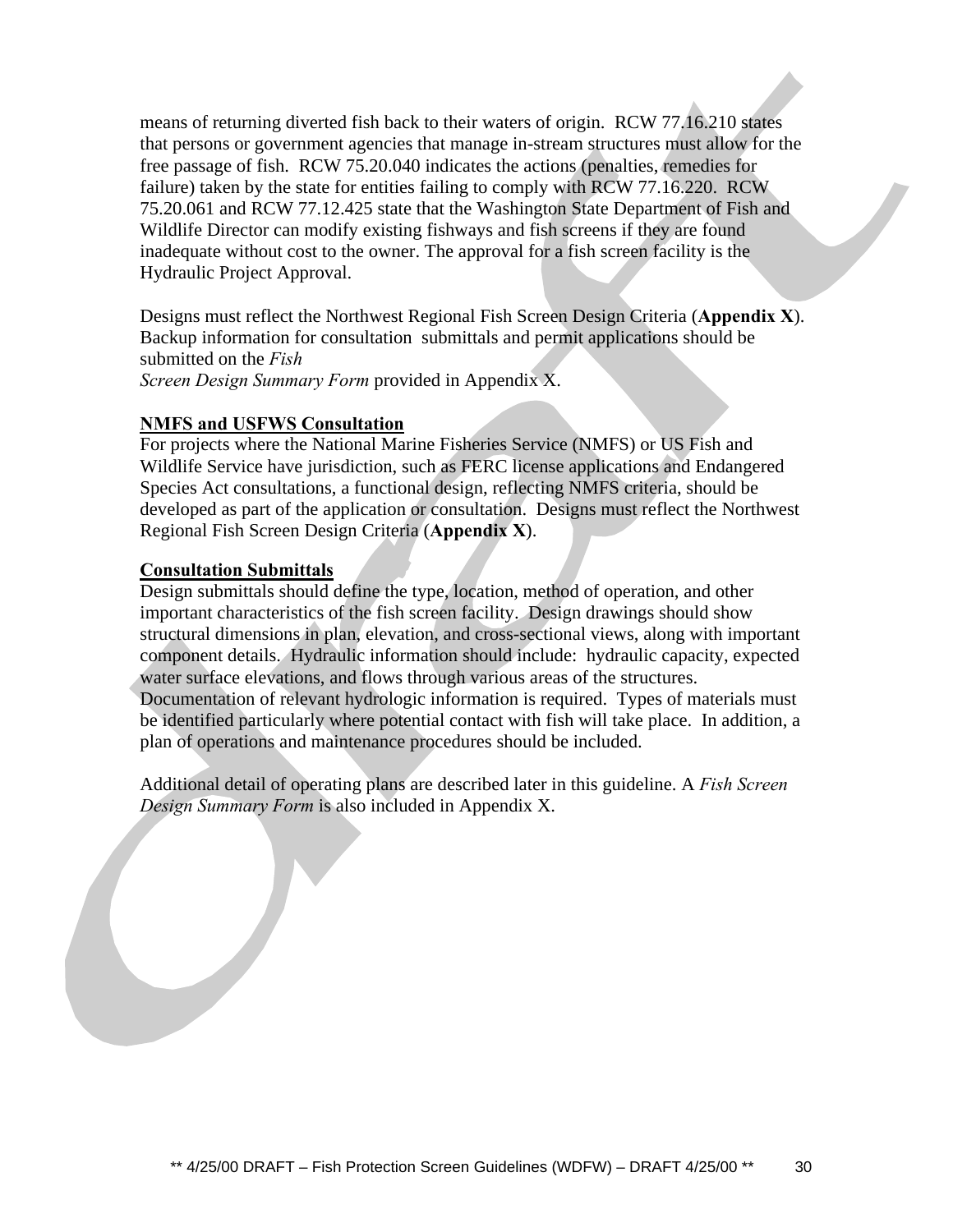## **DATA COLLECTION AND ANALYSIS**

### **Site Survey**

A topographic survey is necessary to determine the landscape characteristics of the proposed screen location. This information is used to determine optimal screen location and facility layout and provides critical information necessary to design the screen hydraulics.

The survey should include the proposed point of diversion, screen area, bypass route, access routes, power availability. In addition to existing ground elevations, all man-made features such as the diversion head gate, flow measuring weir, operational spillway, roads etc. and any significant natural features (large trees, bedrock outcropping etc.) within the project area should be located and described in the survey.

The site plan should describe and indicate the location of the project benchmark (vertical elevation control) and survey baseline (horizontal control) used to locate project features.

If the screen receives flow from a diversion canal, then the hydraulic characteristics of the canal should also be determined during the survey. Channel physical characteristics important in flow modeling include the determination of the slope of the canal (above and below the screen) from the headworks to the screen, along with representative crosssections (capacity) along its length. It is important to identify the ordinary high water (or typical discharge water surface elevation) when conducting the cross-section surveys.

A *Fish Screen Design Summary Form* is also included in Appendix X with more detail for the site survey.

### **Flow Survey**

An understanding of the expected range in diversion flows is critical to the proper design of fish screens and bypass systems. Fish screen design is based on an expected water surface elevation to provide proper screen submergence and bypass flow requirements. For this reason, all records of discharge should be obtained early in the design process. In instances where actual flow measurements are not available then the water right (claim or certificate) can be used as a starting point. But the full range in expected flow levels should be anticipated and incorporated into the screen facility design. The relationship between discharge and water surface elevation must be established for the full range of diversion flows. At least one point can be determined during the initial survey. Time permitting, a staff plate or water level recorder should be set into the canal diversion and a series of flow measurements taken over a period when the full range of flows are expected. With time and data in short supply, Manning's equation, calibrated with a series of discharge/water surface elevation points, could be used to synthesize water surface elevations over a greater flow range.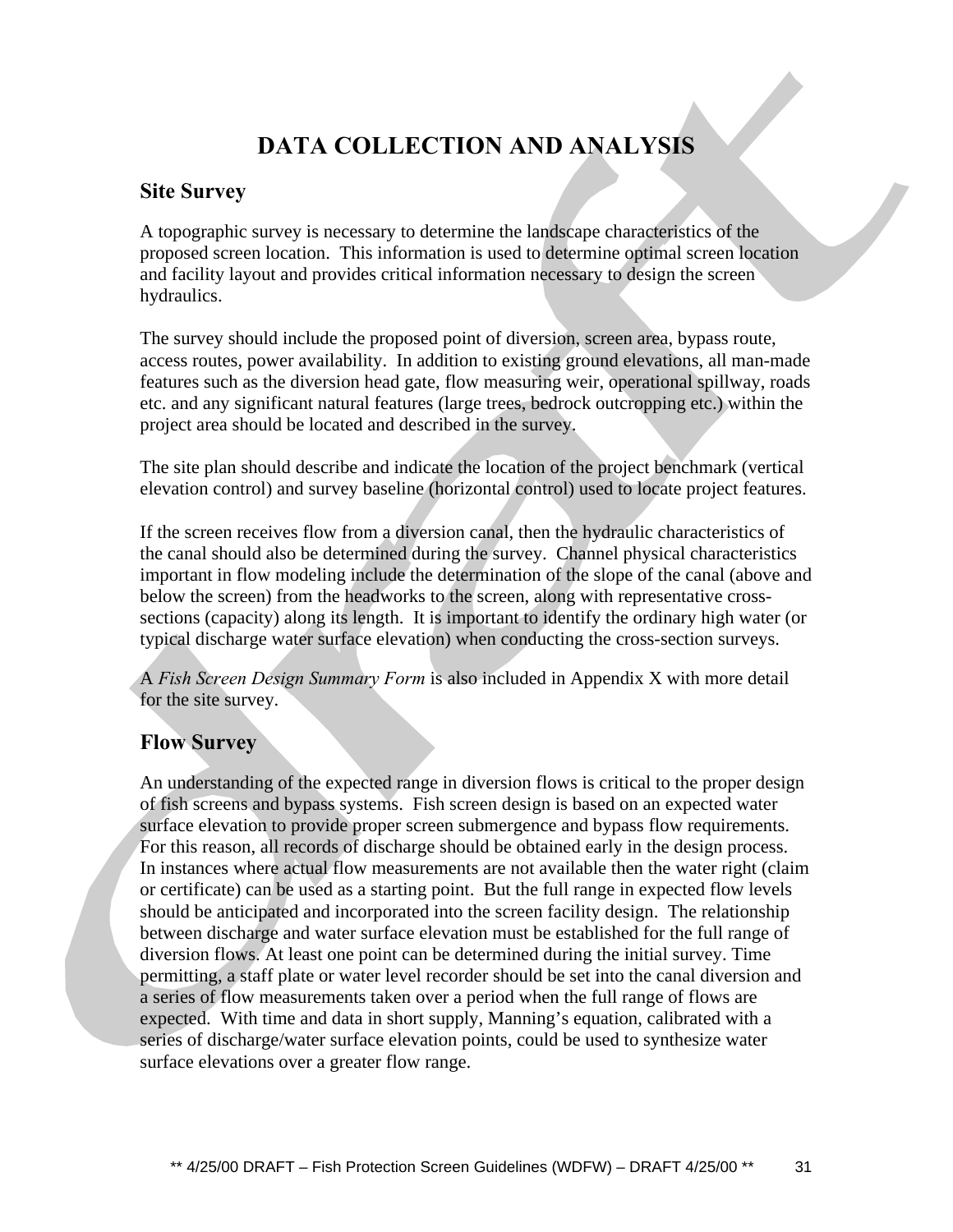The relationship of water surface to stream flow must be established at the bypass outfall location. The extreme low and high flow situations and the dominant high flow situation during the peak outmigration season are most critical. This information is most easily gathered by installing a water level recorder at the site for a winter to spring season and then surveying a low flow point in the low flow season. This data must be correlated to streamflow and flow frequency data.

The screen and bypass facility are initially designed based on the maximum diversion flow and the river flow expected the majority of the time. However, ultimately, the design should accommodate the full range of concurrent diversion and river flows expected. That is, through the full range of flow, the approach velocity criteria should not be exceeded, the screen submergence must be within acceptable levels, and bypass flows maintained at a sufficient quantity to accommodate fish passage at the low flows.

A *Fish Screen Design Summary Form* is also included in Appendix X with more detail for the flow survey.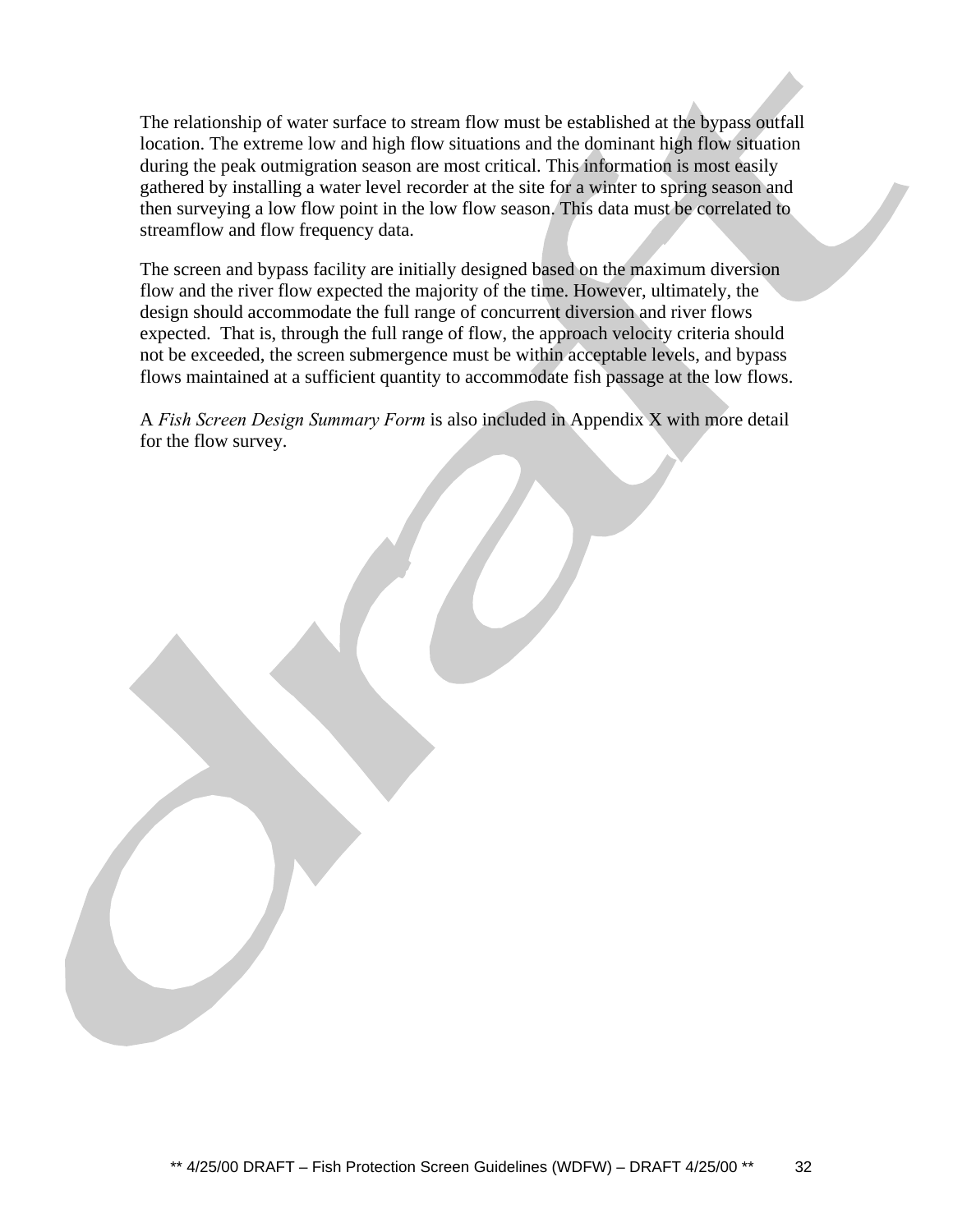### **Effectiveness and Compliance Monitoring**

### **Hydraulics**

Following the construction of a fish screen facility, water velocities should be measured at critical locations to determine whether it is operating as designed. Important velocity points include a determination of flow and velocity at the upstream end of the screen facility, along the entire screen face, and at the entrance to the bypass channel.

To examine the approach velocity, true water velocity measurements should be taken three inches in front of the screen face. The angle of the flow at that point is also measured so the approach and sweeping velocity components can then be calculated. The direction of flow can be recorded with a vane attached to a rod or frame. Eventually a series of measurements should be taken across the entire screen (approximately every two feet) at several points through the water column beginning about a half foot below the water surface and then at approximately quarter depth points below that. More measurements should be taken in locations where more complex flow situations occur for instance, near piers and at the screen edges. If flow distribution baffles are included in the facility, a less precise hydraulic survey may be done initially to optimize the baffles. If there are no flow distribution baffles and it is determined that the approach velocity and bypass flow are not at design levels, then the installation and adjustment of a baffle system may be necessary.

The canal should be initially operated throughout its diversion range to verify that the screen submergence and other hydraulic design criteria can be satisfied. Staff gauges should be installed at the control points (i.e. bypass weir) so fast and accurate flow adjustments can be made. Staff gauges should be placed both immediately upstream and downstream of flow control structures, within operator view, and in hydraulically stable flow. Staff gauge datums and readings and flow control operations must be checked with the operations manual to verify accuracy of the manual.

Prior to any major hydraulic testing, a study plan must be developed in consultation with the interested agencies.

#### **Biological Evaluation**

Once hydraulic testing is complete and the screen is operating as designed, biological testing can be conducted. Biological testing examines how successful the screen facility is in passing juvenile salmonids with success evaluated by fish passage time and health. Biological testing is necessary for screen styles and configurations for which extensive biological evaluations have not previously been conducted or where unique characteristics make previous evaluations irrelevant.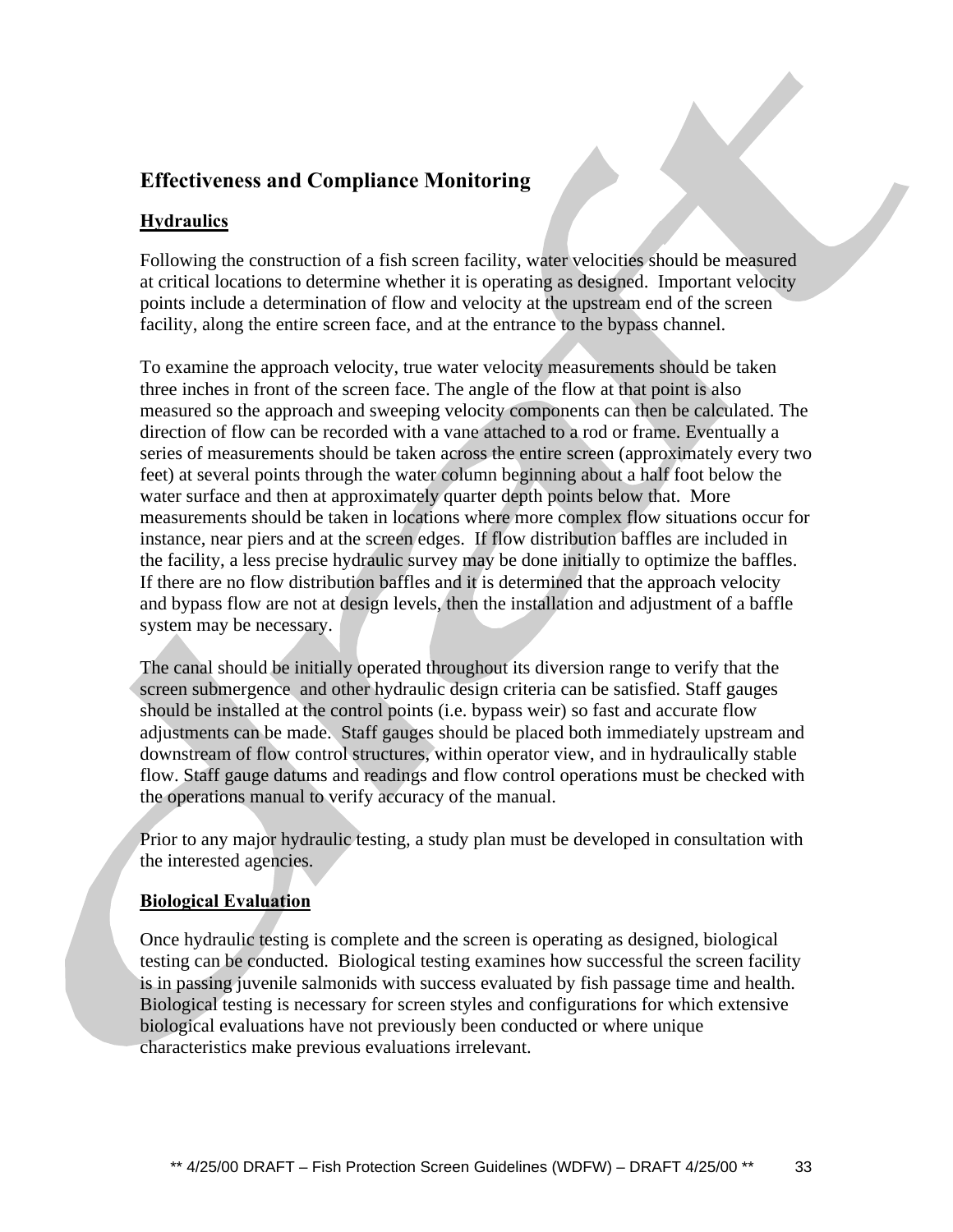The main points for biological evaluation are passage past the screen and through the bypass. Elements of passage commonly include entrainment through the screen, impingement on it, and fish health through the entire screen system. Timing of passage through system might also be required in large installations. An method commonly used for screen evaluations is the mark recapture technique. Fish are marked such as an adipose fin clip. Depending on the numbers of juveniles moving past the screen, marking may not be necessary. A common evaluation procedure is to then capture the released fish in a screened collection box downstream of the bypass outfall and at a point where there is minimal risk of damage to the fish. Initially, an overall facility examination should be made; releasing fish upstream of the facility and capturing them at the end of the bypass. If problems are identified, a closer examination should be undertaken.

Fish health is based primarily on a visual examination of scales and fins for damage that might have been caused by the screen or other obstructions. Periodic biological testing after the initial test period might be recommended to identify any problems that develop over time.

Prior to any biological testing, a study plan must be developed in consultation with the interested agencies.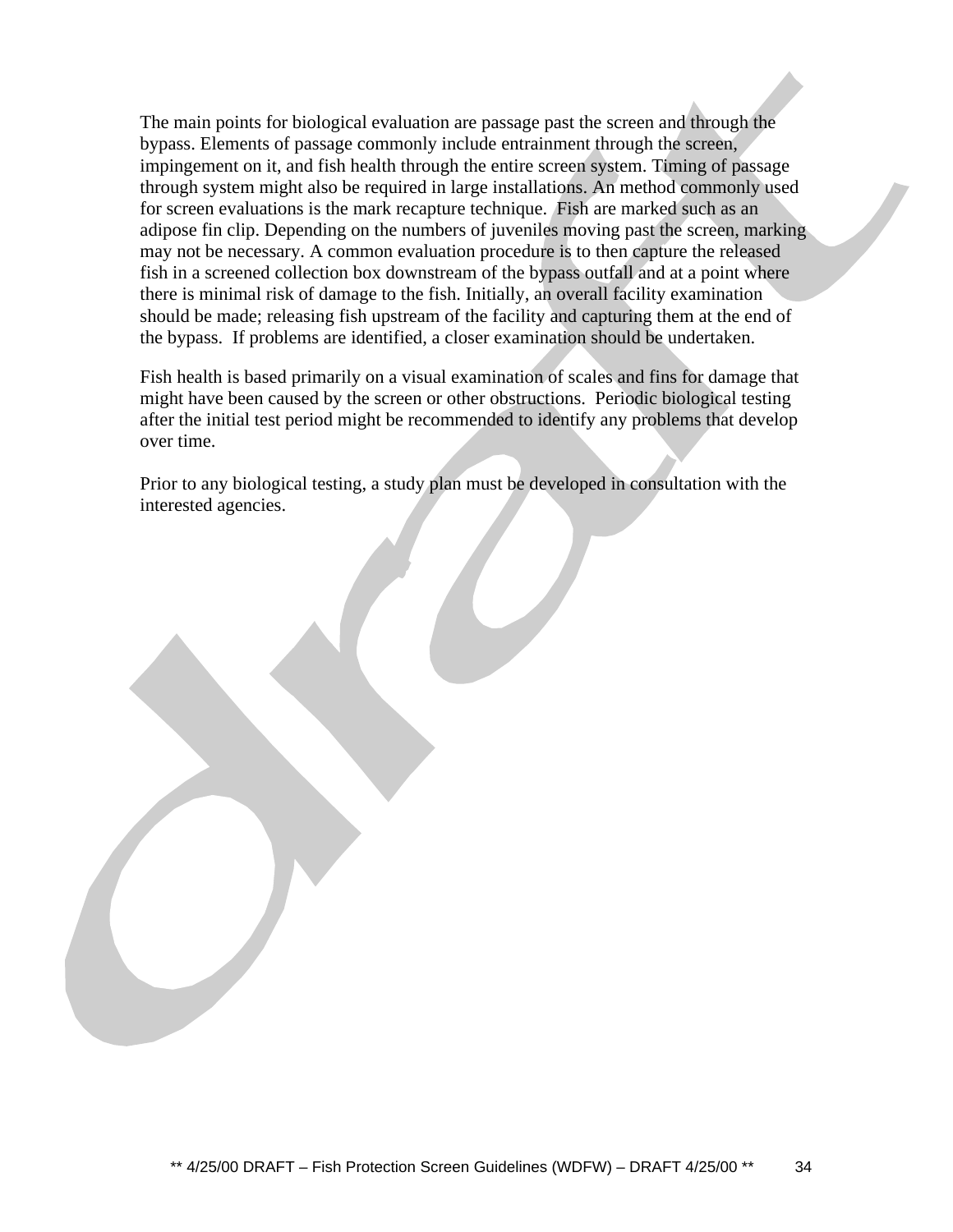## **OPERATION AND MAINTENANCE**

Once built, all facilities should have an operations and maintenance plan to ensure, among other considerations, the proper adjustment of flow through the screen and bypass, the clearing of debris, and checking of seals. For a fish screen to adequately serve its function of protecting fish, attention to operational detail is necessary.

### **Operation and Maintenance Manual**

An operations manual should serve as a reference to operating and managing the fish screen facility. Providing concise operating criteria for a screen site also ensures that, despite personnel changes, the facilities operation doesn't change. An example operation manual for a paddlewheel drum screen is provided in Appendix X.

All the relevant hydraulics information should be included in the manual. This information includes rating curves (water surface and flow relationships) for the various staff gauges, bypass flow requirements, and screen submergence. All operations should be based on staff gauges or marks on the facility or other easily identified parameters. The operations manual should also include a schedule for routine maintenance of specific components of the screen facility.

### **Routine Maintenance**

The components of the screen facility requiring routine maintenance might include:

Seals - Screen seals must be checked frequently for wear, and for debris that might be trapped by the seals.

Debris accumulation / Cleaning Systems – Large material should be removed from the trash rack and the screen cleaning system must be checked frequently to ensure it is working properly.

Sediment Removal - A method employed to remove sediment from a screen forebay is to temporarily reduce flow through the screen and open the bypass return pipe fully, to sluice sediment away from the site. Sediment should be removed from the forebay of the screen site before it starts passing through the seals. Sediment should only be sluiced during high streamflows. Sediment may have to be removed mechanically where there is any risk of it affecting habitats or fish in the stream. Detailed sediment management prescriptions may be included for specific sites.

Moving components should be greased (with environmentally benign grease) on a regular basis.

When it is necessary to drain the canal for maintenance or at the end of the irrigation season fish in the canal must be directed back to the river. If a canal is sloped sufficiently and drains completely, fish can be routed out the bypass. This requires that the canal be drawn down gradually. Depressions in the canal or structure where fish might become stranded should be inspected and fish might have to be carried or herded to the bypass.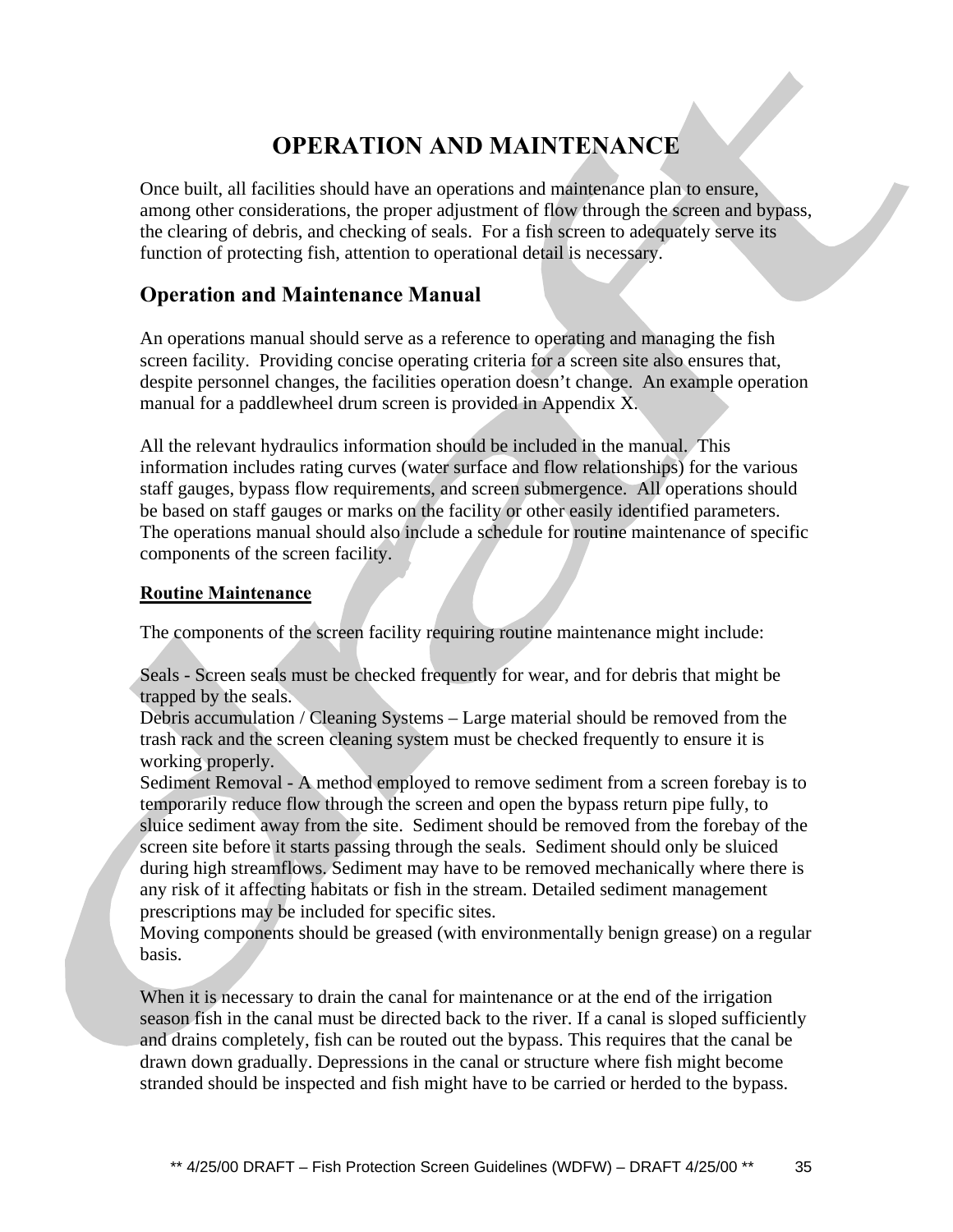The application of herbicides and pesticides, as part of a routine facilities maintenance, has the potential to harm juvenile salmonids. Care must be taken to ensure that there is no possibility for any toxicant to be released into areas where it might come in contact with fish or wildlife. It is important to develop a plan for the application of toxicants should they be necessary. The plan might include: 1) notifying fish and wildlife authorities before application, 2) salvaging or bypassing fish from a ditch prior to application, and 3) ensuring all gates and valves are closed so no possibility of leakage into the riverine environment is possible. In the case of an irrigation canal, herbicides should only be applied when the canal is dry thereby avoiding any potential harm to fisheries resources.

### **Screen Submergence**

If the river level or diversion flow changes, adjustments must be made as necessary to ensure that the screen is properly submerged for the amount of flow being diverted. Bypass flow levels should also be adjusted at that time. The bypass pipe entrance and exit should also always be checked during each site visit.

The percent of submergence should be painted at a prominent location on the screen. This allows the water surface elevation to be verified at a glance. Some sites, especially those with large diverted flows, will require staff gages to verify proper water surface elevation and screen submergence.

### **Corrosion Control**

A corrosion control system for a fish screen can significantly increase the life of a facility. Providing isolation of dissimilar metals will prevent the electrolysis process that results in corrosion. Neoprene washers and silicon bolt sleeves should be used when attaching mesh to the structural frame of the screen. Sacrificial anodes are also be used at sites with corrosion potential. These are welded directly to the screen frame and work by providing a more attractive location for electrolysis to occur and produce corrosion. Another potential cause of corrosion occurs when electric motors are grounded to the screen frame. Stray currents produce minute charges in the frame sometimes increasing the potential for electrolysis to occur.

### **Winter Operation**

In some locations freezing conditions have to be considered for screen operation during winter months. Ice can quickly clog screens, causing loss of flow to the diversion. Some screens are located in heated enclosures, if the full diversion flow is needed in cold weather situations. Another technique that has been used successfully to provide small amounts of winter stock-water, is to allow the canal to freeze at full canal flow. After the water surfaces freezes with a solid layer of ice, the canal flow is reduced to lower stock water flow and the frozen upper layer remains in place to help insulate the flow beneath it. Before doing this cleaning mechanisms and drum screen drives must be disconnected.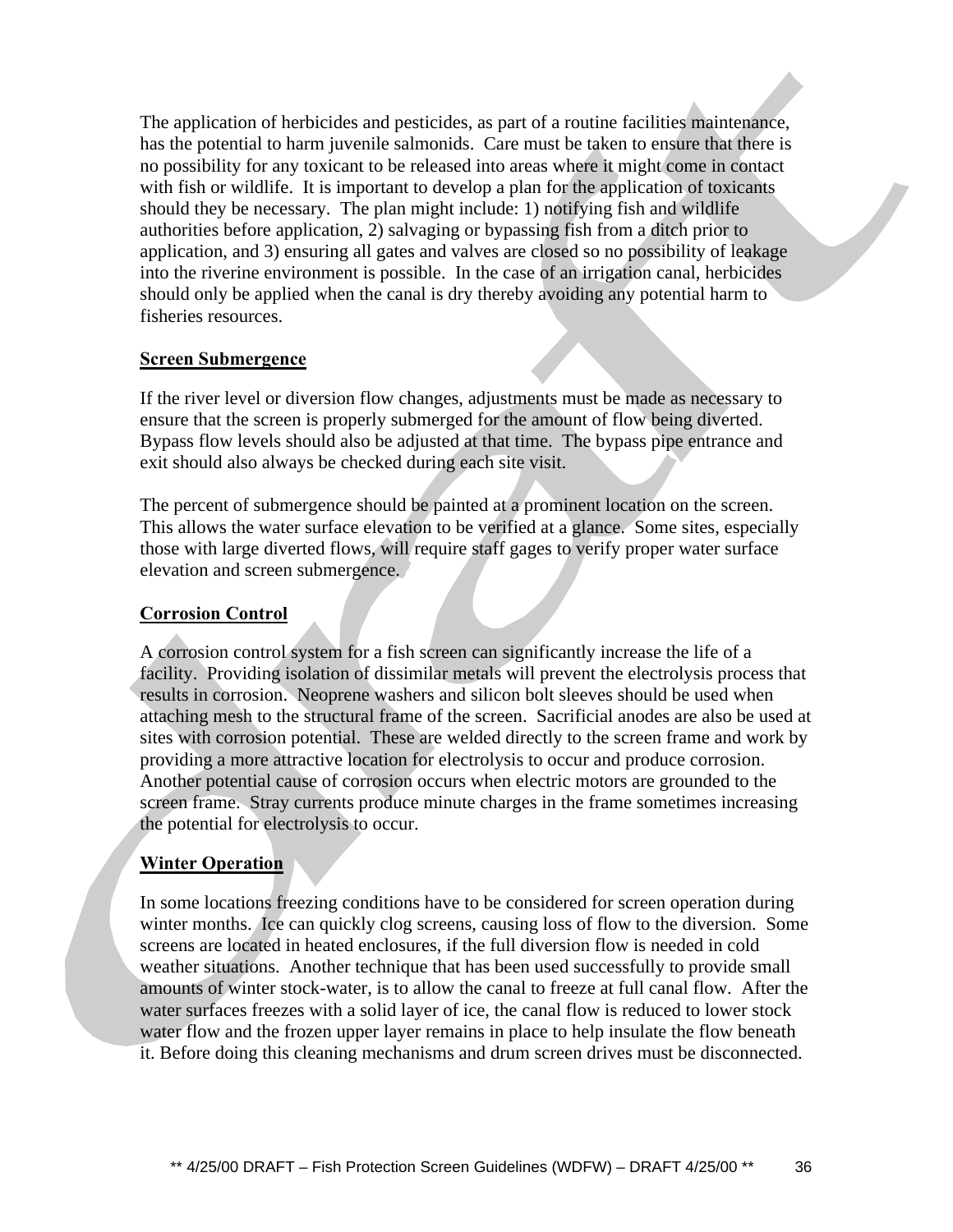## **GLOSSARY**

Anadromous – Fish species that migrate from the sea to freshwater systems in order to spawn.

Approach Velocity – The water velocity vector component perpendicular to the screen face.

Bypass System – The fish bypass system collects fish from in front of the screen and safely transports them back to the stream. The fish bypass might consist of an entrance/flow control section and a fish conveyance channel or pipeline.

Bypass Water – A portion of the diverted flow is used to transport fish from in front of the fish screen back to the stream through the fish bypass system.

Diversion Headgate – A structure, usually equipped with a control gate, that controls the flow of water from the surface water source into a gravity conveyance facility (canal, ditch, pipeline, etc.).

Diversion Entrainment – The voluntary or involuntary movement of fish from the stream into the surface diversion.

Effective Screen Area – The gross submerged area of the screen that effectively passes water and excluding areas that are not cleaned or are blocked by major structural members. This is not the screen open area as described below.

Entrainment – Entrainment is the voluntary or involuntary movement of fish through, under or around the fish screen resulting in loss of fish from the population. Entrainment is a function of screen mesh opening size and gaps between the screen frame and canal structure walls.

Fish Screen – A fish protection device installed in a surface water diversion to prevent entrainment, injury or death of fish. Fish screens physically preclude fish from entering the diversion.

Fork Length – The straight line distance measured from the tip of the nose to the fork of the tail of a fish.

Fry – Salmonid juveniles with less than 60 mm fork length.

Fingerling – Salmonid juveniles with 60 mm or greater fork length.

Impingement – Entrapment of fish onto the face of an intake screen. Impingement may be temporary or permanent.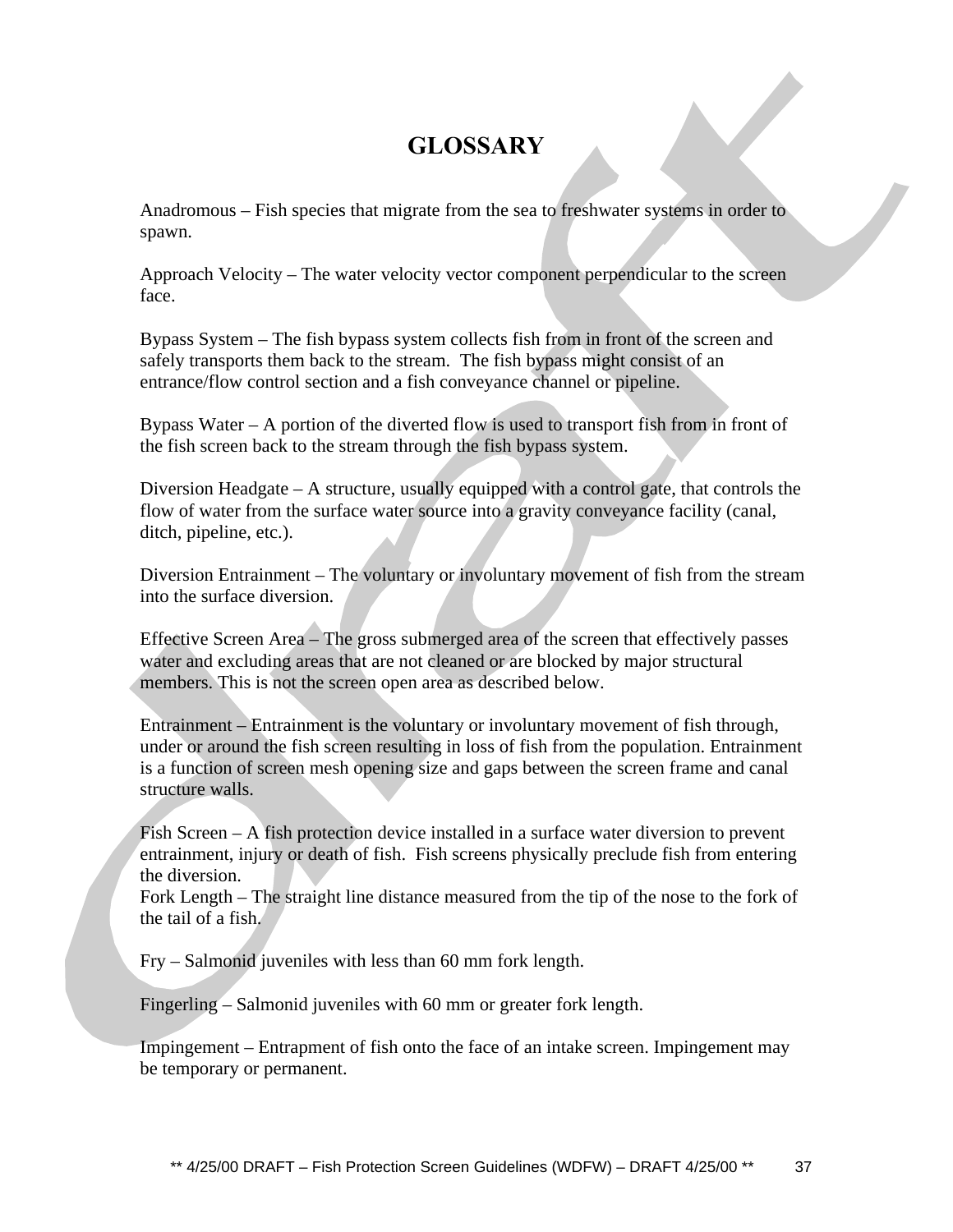Open Screen Area – The area of all open slots, mesh or perforations on the screen available for the free flow of water.

Screen Entrainment – The voluntary or involuntary movement of fish through, under or around the fish screen resulting in loss of fish from the population. Entrainment is a function of screen mesh opening size and gaps between the screen frame and canal structure walls.

### Salmonid-

Surface Water Diversion – A man-made structure or installation for diverting water from a stream, river or other surface water body for a beneficial purpose (municipal, industrial, agricultural, hydroelectric generation, etc.) Surface diversions fall into two general categories: gravity and pump.

Sweeping Velocity – The component of approaching true water velocity that moves parallel to the face of the screen. It is a function of screen orientation, and the amount of fish bypass flow and geometry of the approach channel.

True Water Velocity – The actual velocity of water rather than vector components of it.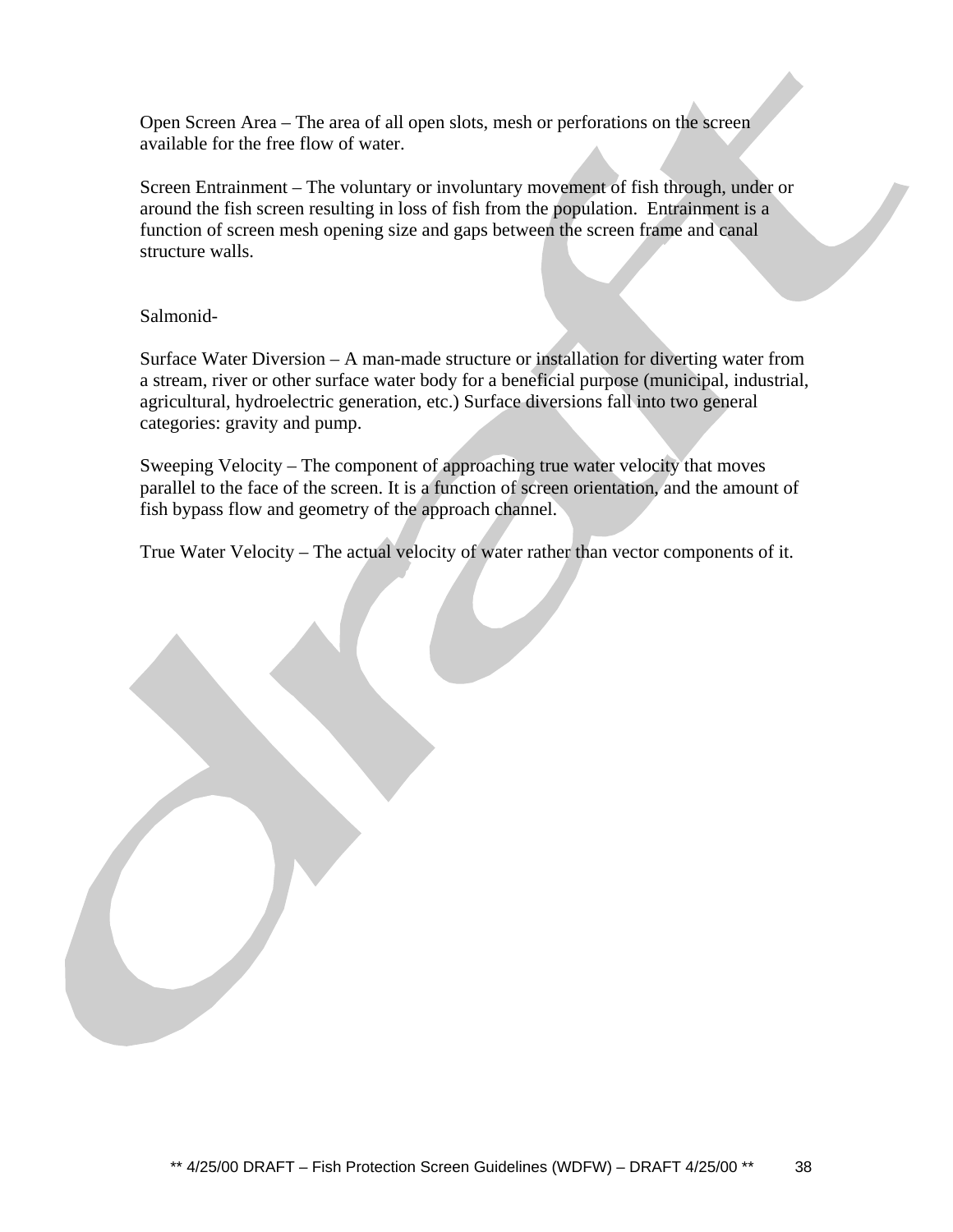#### Bibliography

Bell, M.C. 1991. Fisheries Handbook of Engineering Requirements and Biological Criteria, Fish Passage Development and Evaluation Program. U.S. Army Corp of Engineers, North Pacific Division. Portland, OR.

Clay, C. H. 1995. Design of Fishways and other Fish Facilities. Lewis Publishers. 2nd Ed. 248pp.

Pearce, R.O., R.T. Lee. 1991. Some Design Considerations for Approach Velocities at Juvenile Salmonid Screening Facilities. American Fisheries Society Symposium 10: pp 237-248.

Smith, L.S., L.T. Carpenter. 1987. Salmonid Fry Swimming Stamina Data for Diversion Screen Criteria. Final Report to Washington State Departments of Fisheries and Wildlife. 217 pp.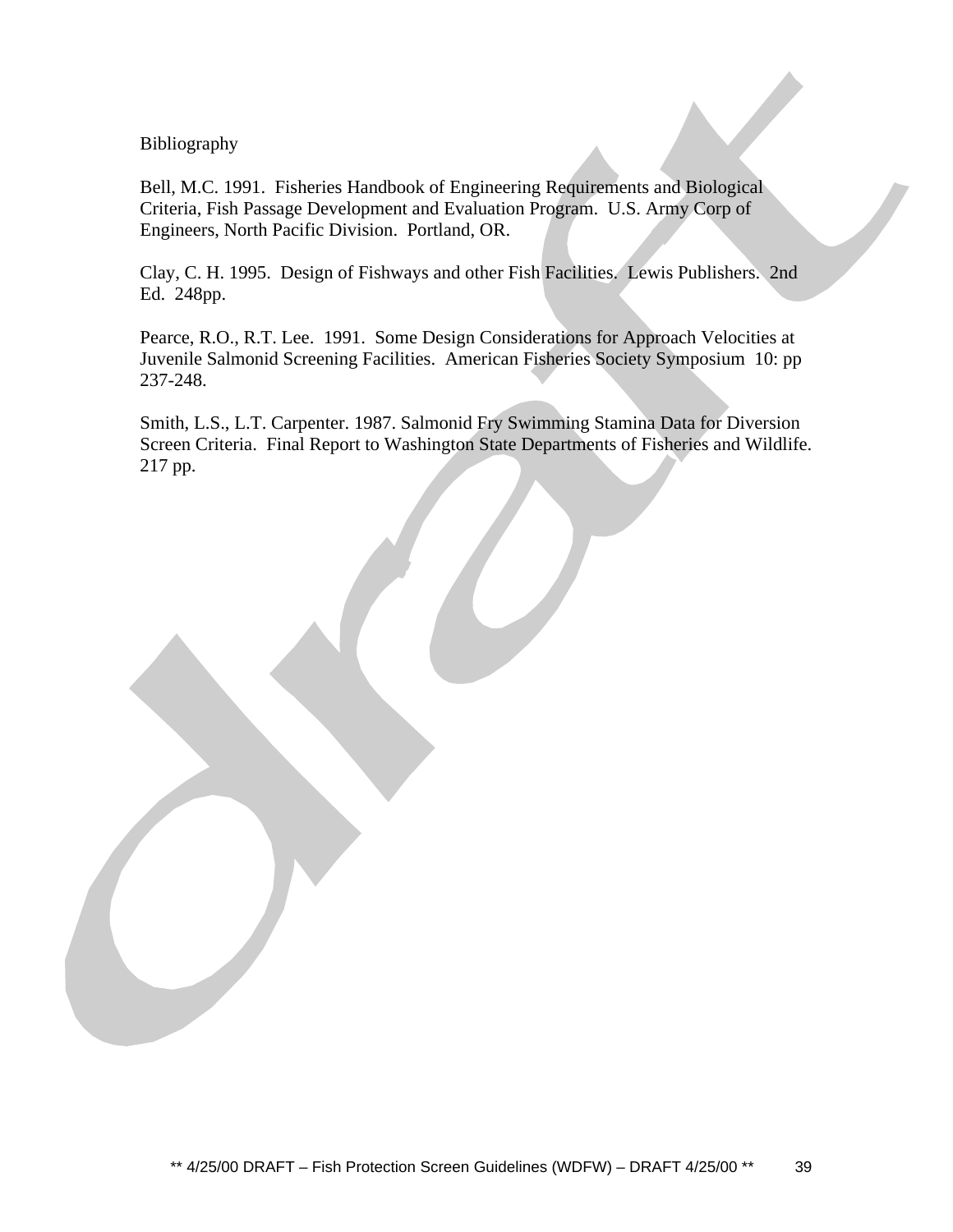## **APPENDIX A - FISH SCREEN PROJECT WORK SHEET**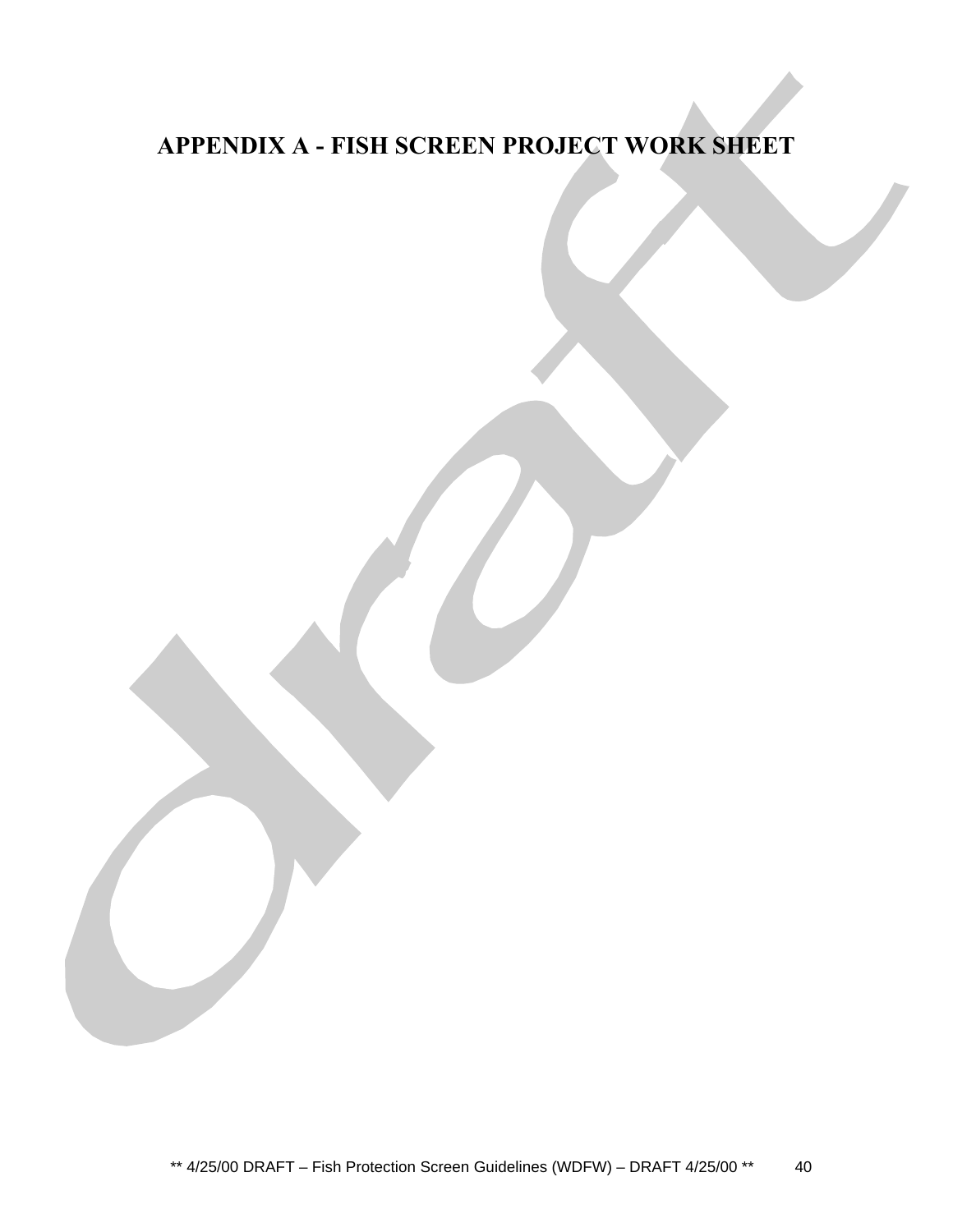## **APPENDIX B - SCREEN OPERATING PROCEDURES EXAMPLE**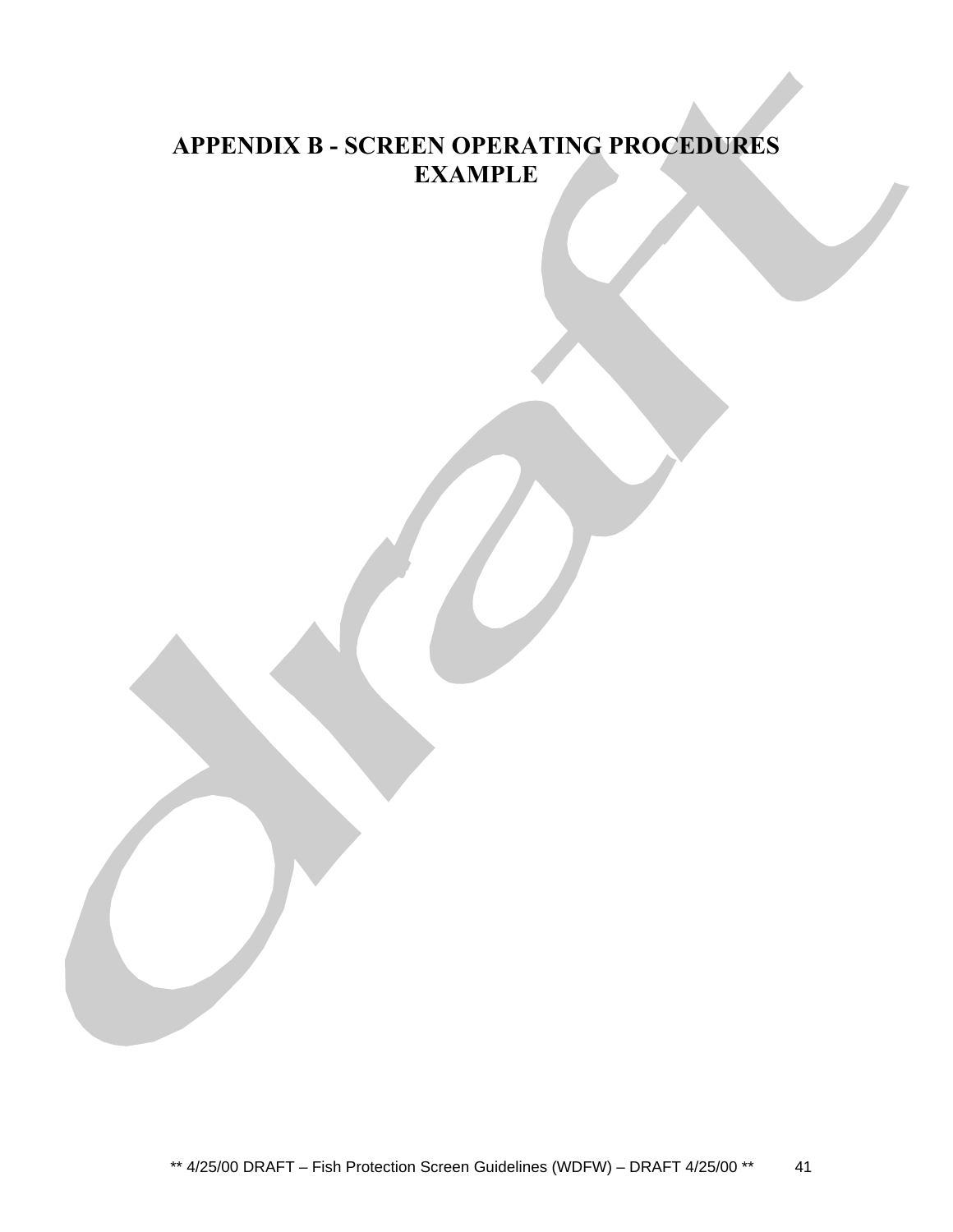## **APPENDIX C – FISH SCREEN SKETCHES**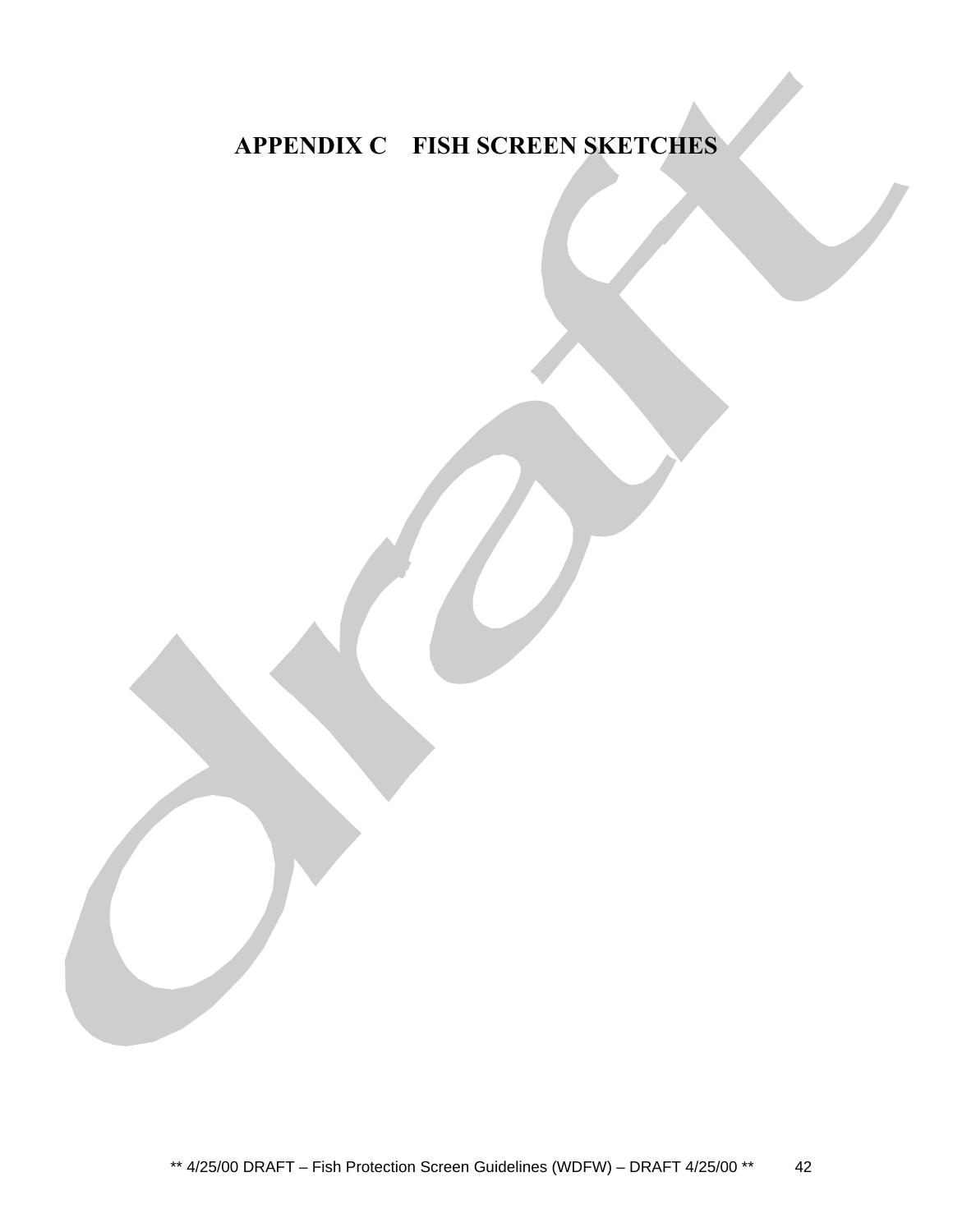## **APPENDIX D – SOURCES OF COMMERCIAL SCREEN PRODUCTS**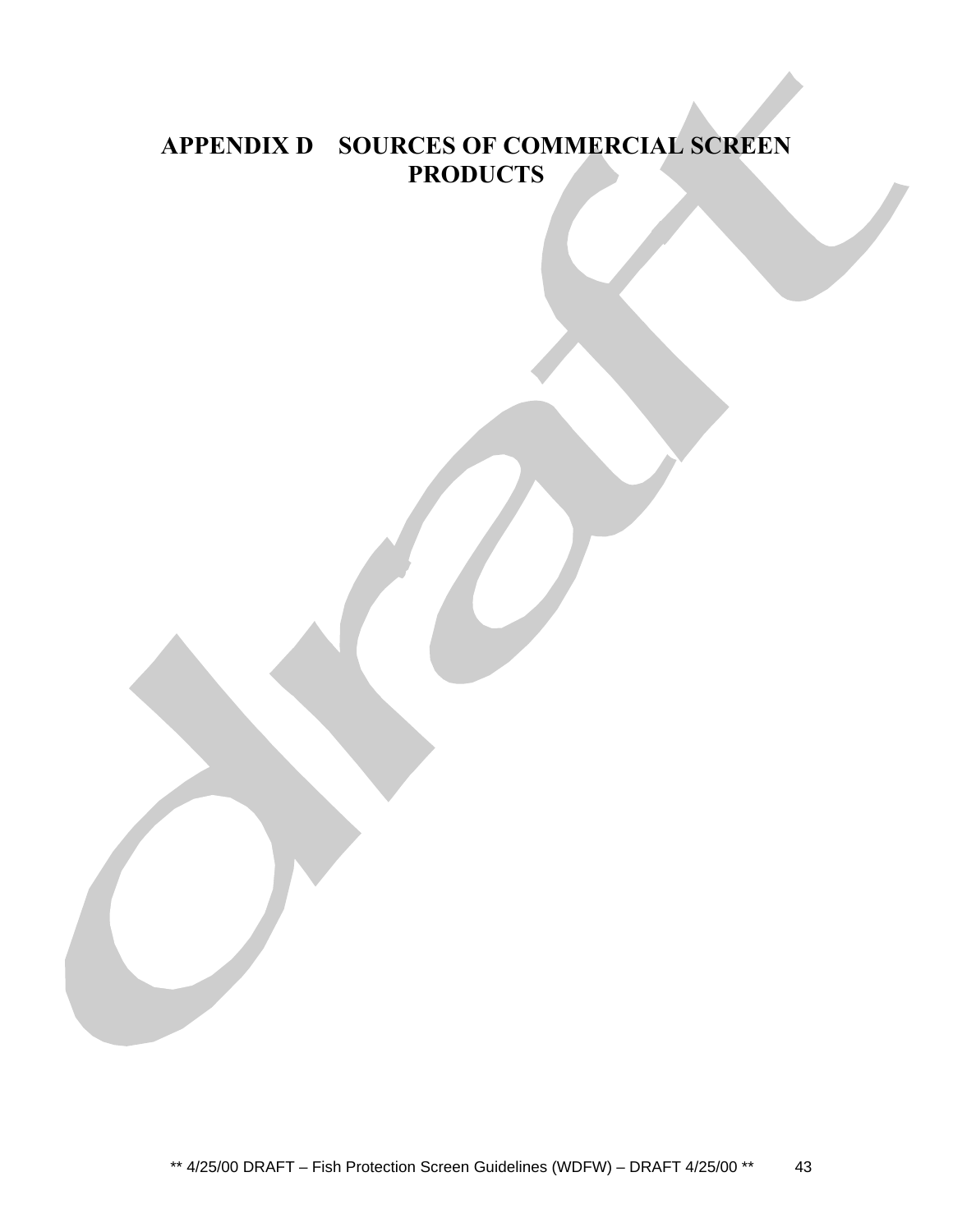## **APPENDIX E - REGIONAL FISH SCREEN CRITERIA**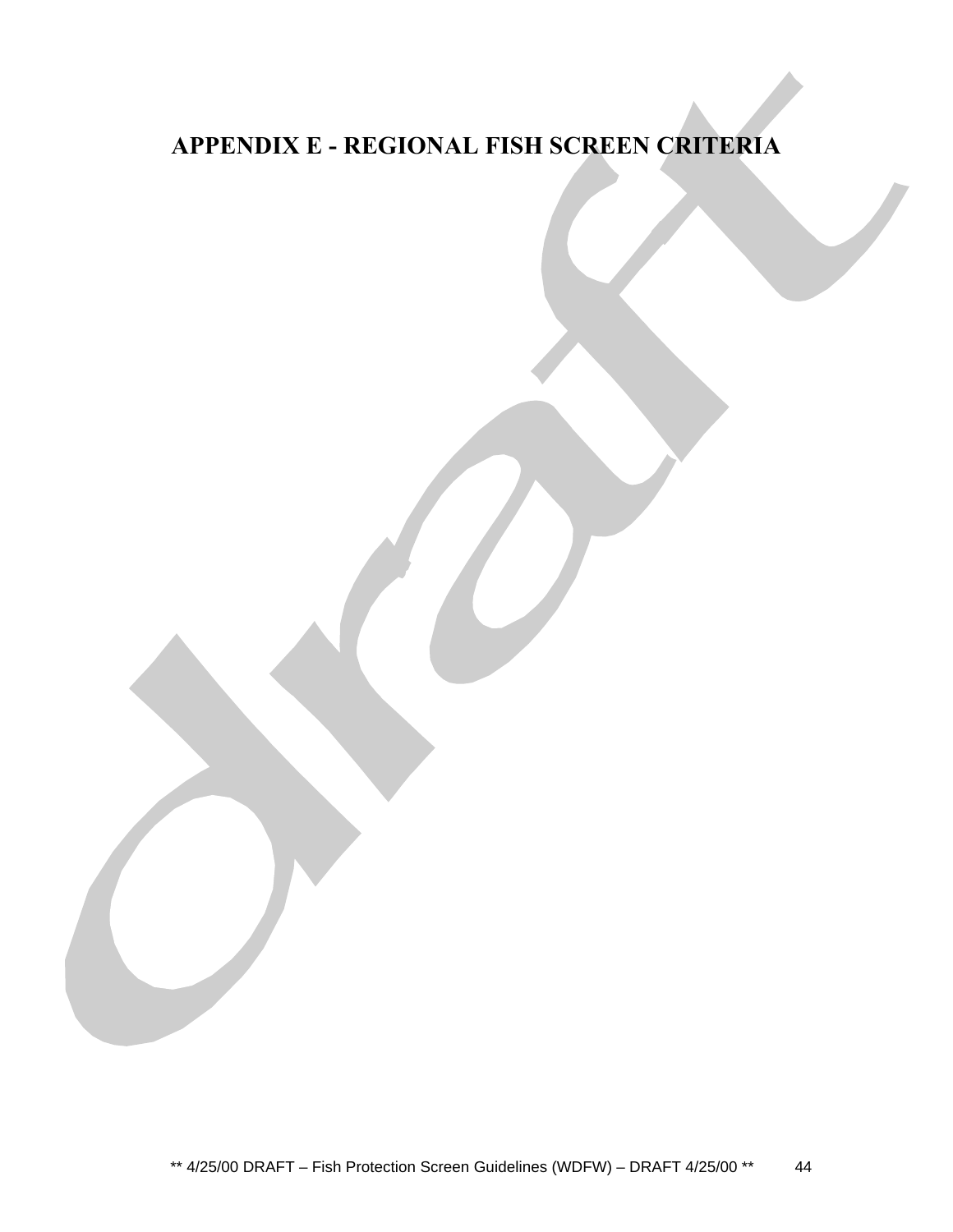## **APPENDIX F - WDFW FISH PROTECTION AND TECHNOLOGY DEVELOPMENT POLICY**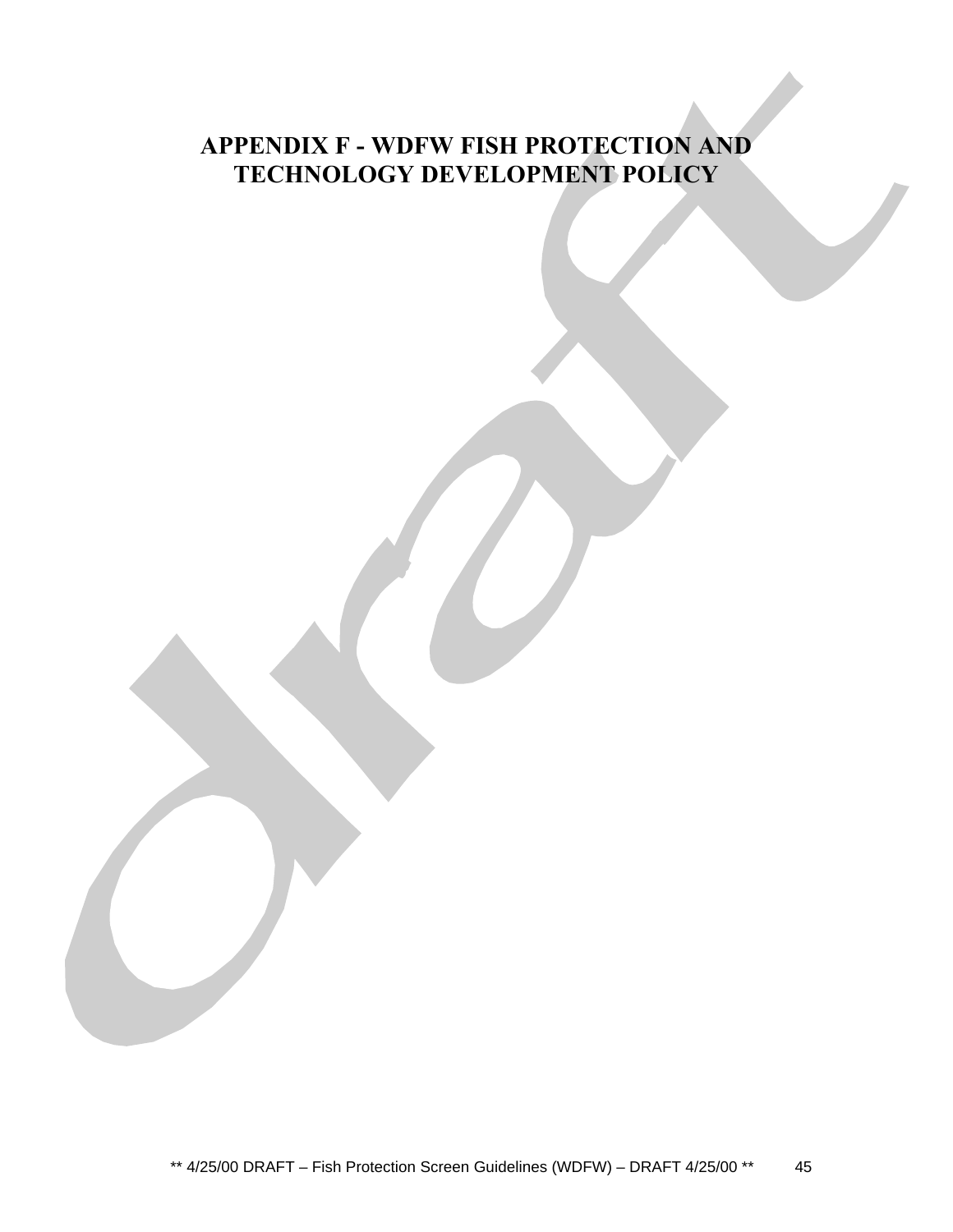#### Figures

- 1. Rotary drum screen<br>2. The vertical fixed pl
- 2. The vertical fixed plate screen<br>3. Vertical Traveling Screen
- Vertical Traveling Screen
- 4. Panel-type Vertical Traveling Screens<br>5. Belt-Type Vertical Traveling Screens
- 5. Belt-Type Vertical Traveling Screens
- 6. Downward Sloping Fixed Plate Screens
- 7. Coanda screen<br>8. Upward Sloping
- 8. Upward Sloping Fixed Plate Screens<br>9. Pump Screens, End-of-Pipe, Fixed Dr
- 9. Pump Screens, End-of-Pipe, Fixed Drum, Tee Screens<br>10. Infiltration Galleries
- 10. Infiltration Galleries<br>11. Approach Velocity
- Approach Velocity
- 12. Screen Mesh Materials and Minimum Openings<br>13. Fish Bypass System
- 13. Fish Bypass System<br>14. Trolley Brush Clean
- Trolley Brush Cleaning
- 15. Jet Spray Cleaning<br>16. Air Burst Cleaning
- Air Burst Cleaning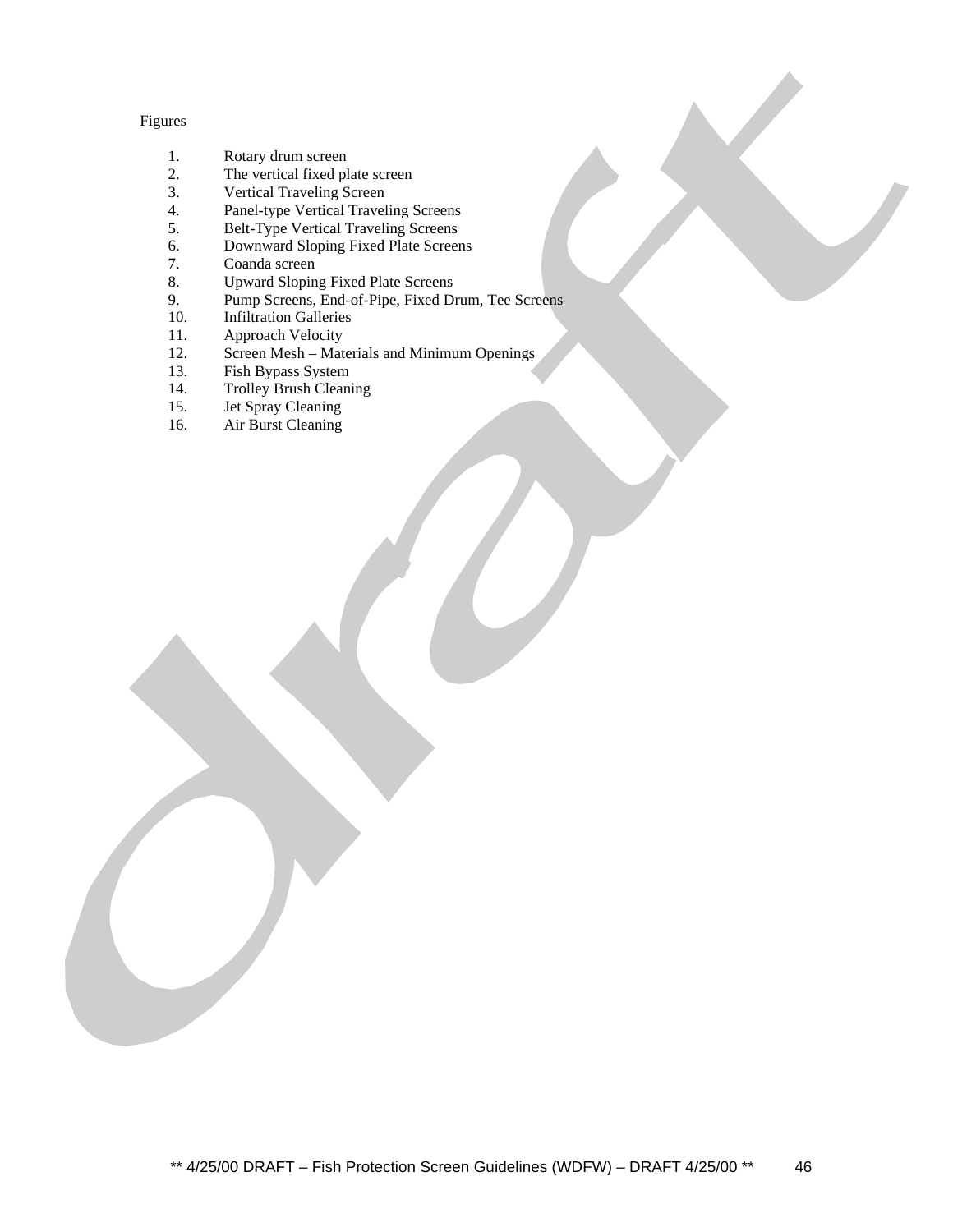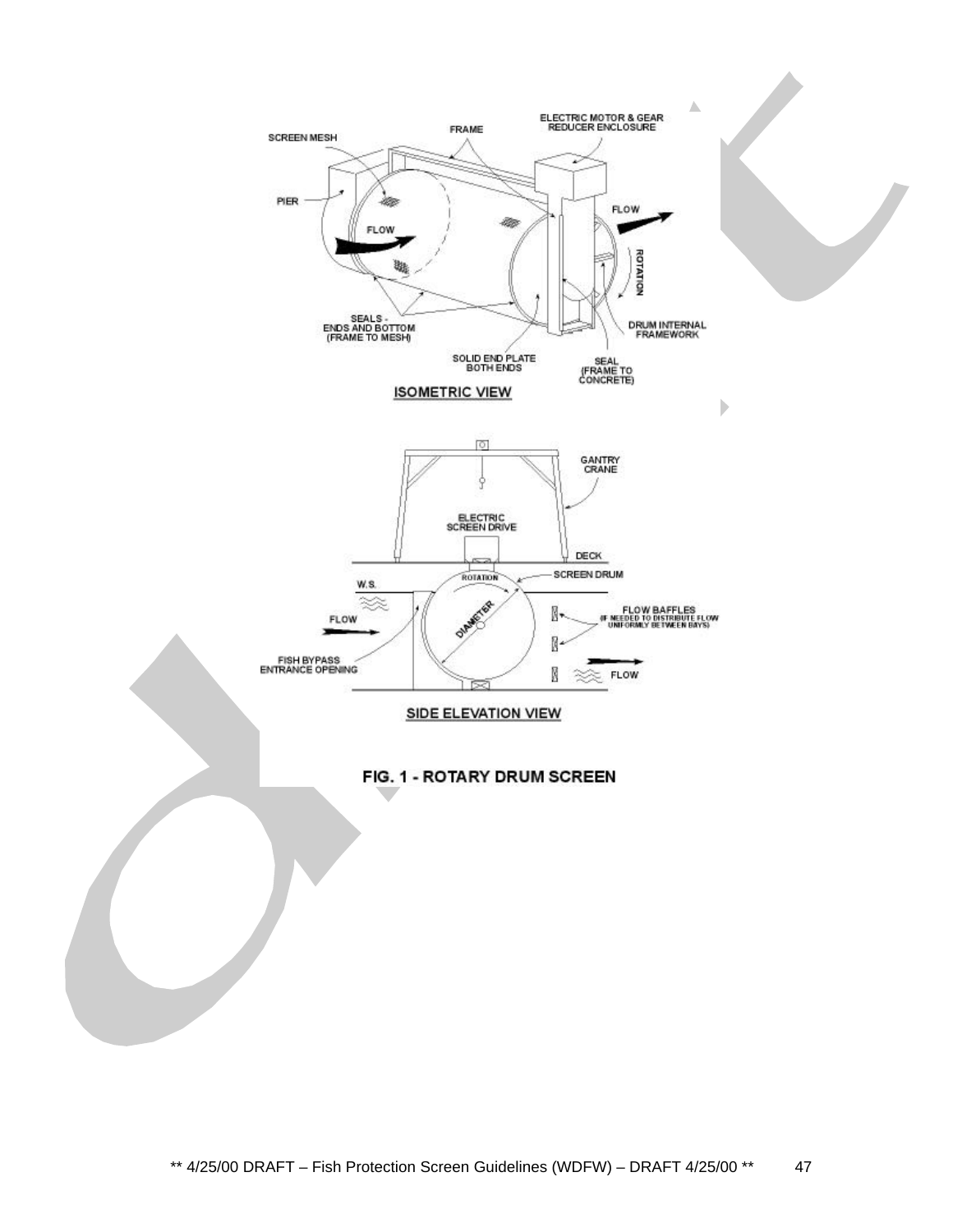



#### FIG. 2 - VERTICAL FIXED PLATE **SCREEN WITH TROLLEY BRUSH**

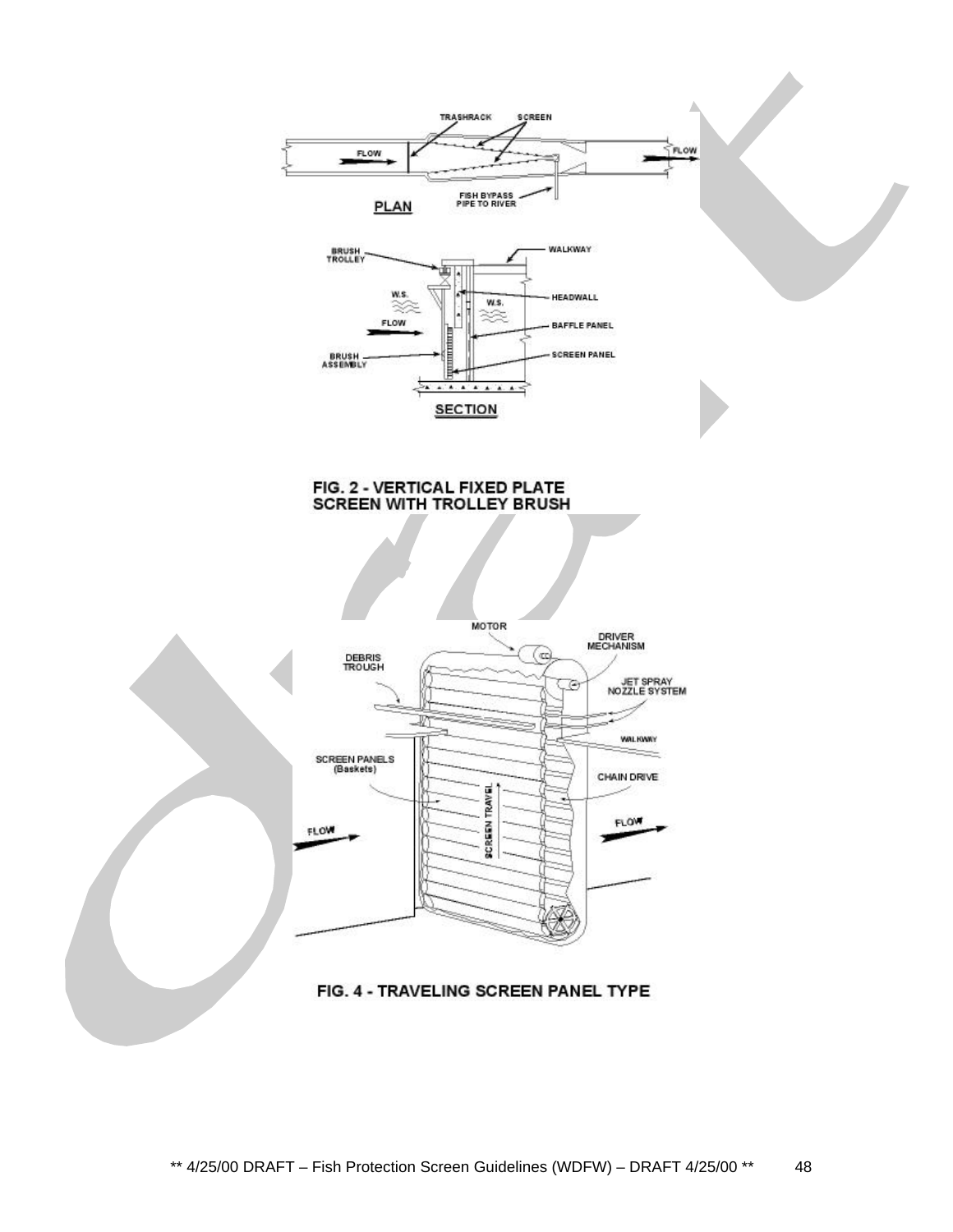



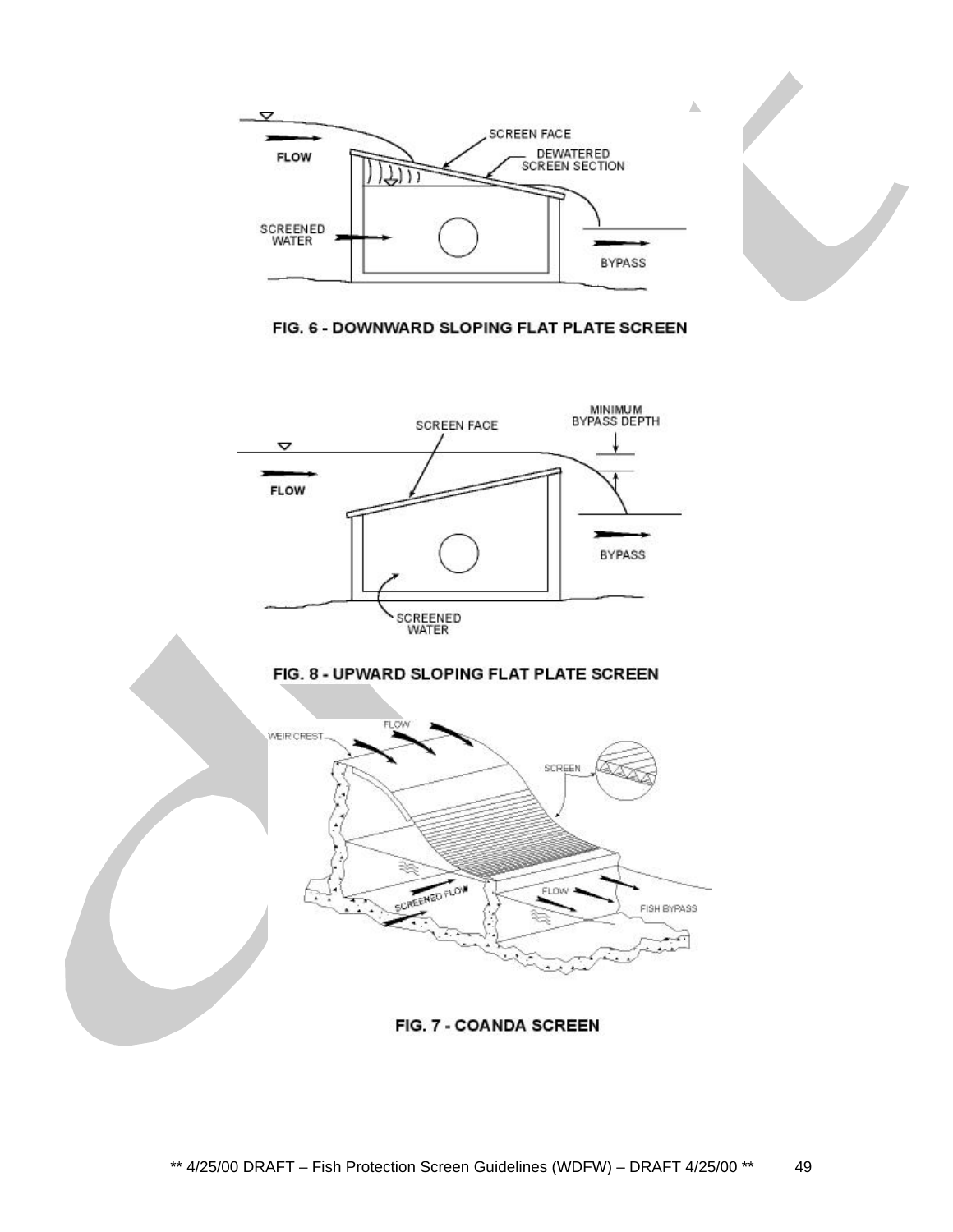



FIG.9 - PUMP SCREENS,<br>END-OF-PIPE, FIXED DRUM, TEE SCREENS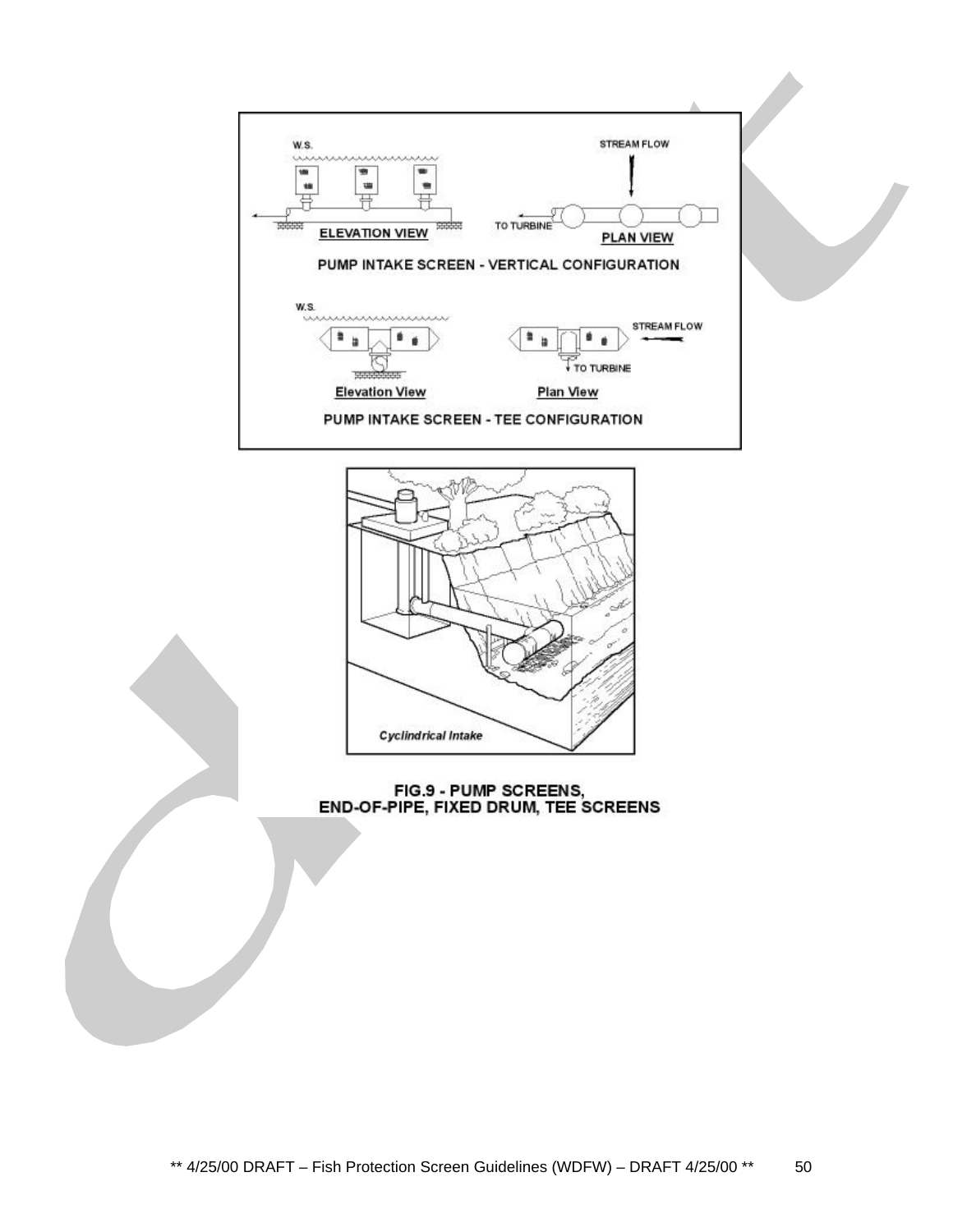



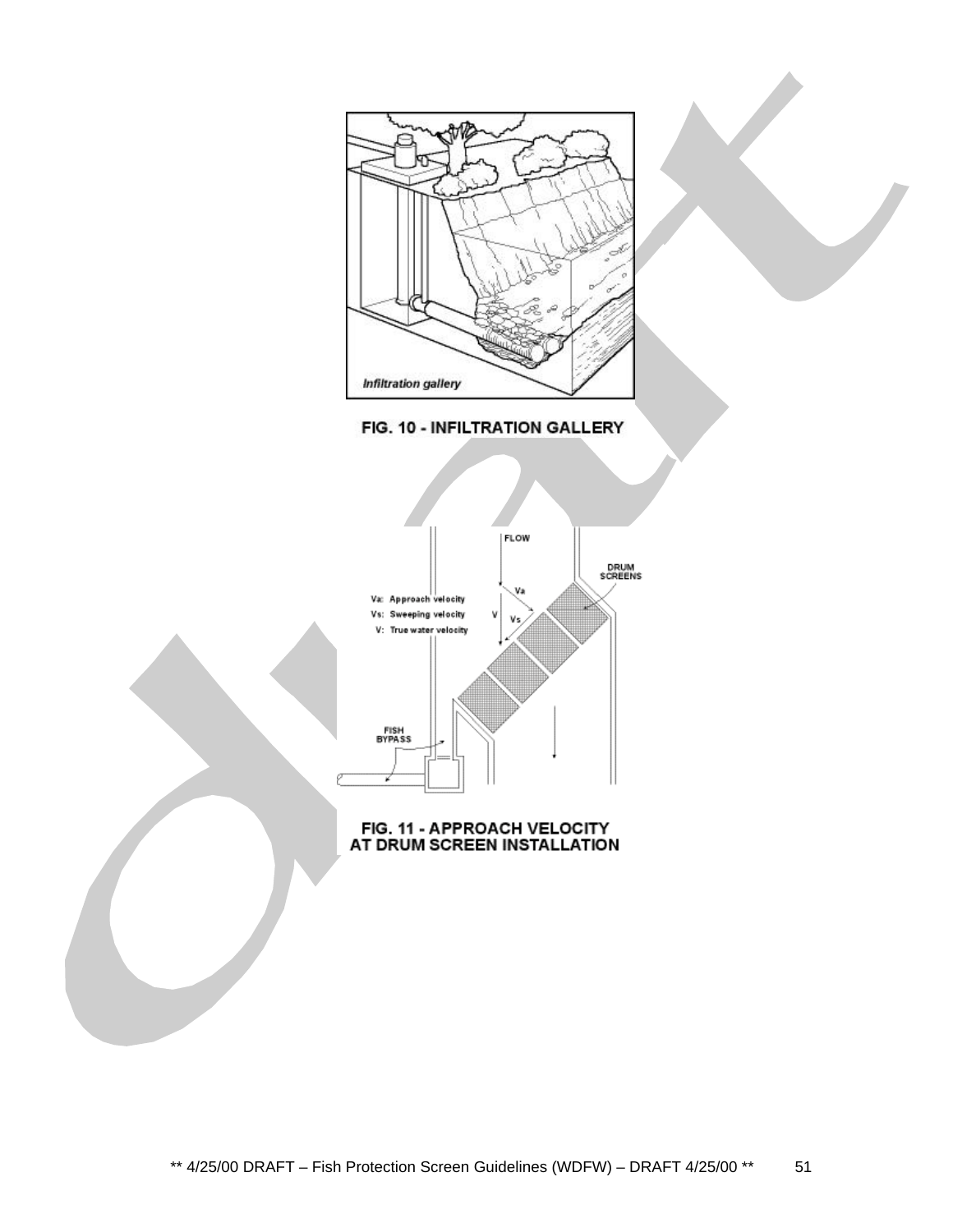